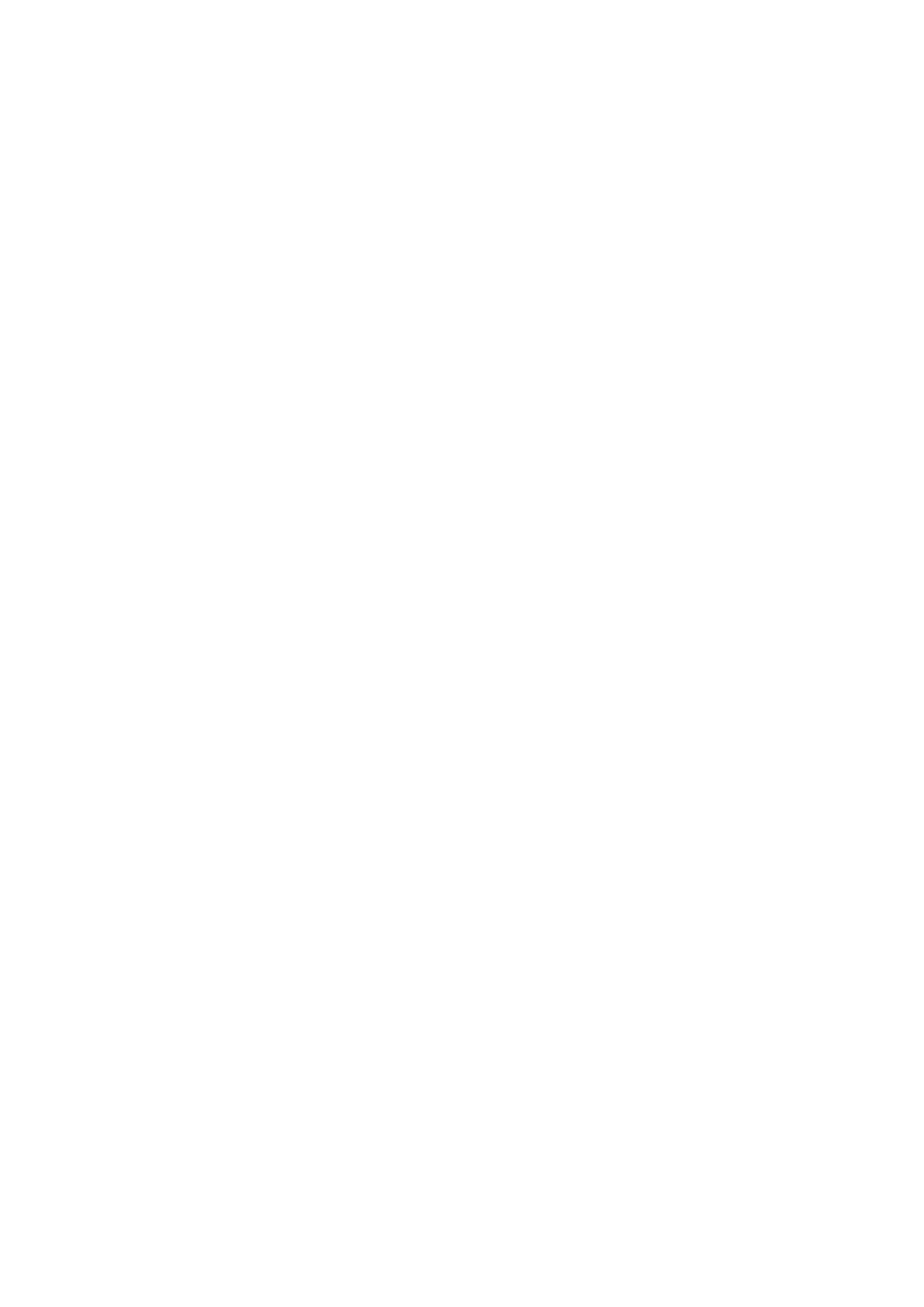

# House of Commons Defence Committee

# **Indispensable allies: US, NATO and UK Defence relations**

## **Eighth Report of Session 2017–19**

*Report, together with formal minutes relating to the report*

*Ordered by the House of Commons to be printed 19 June 2018*

> **HC 387** Published on 26 June 2018 by authority of the House of Commons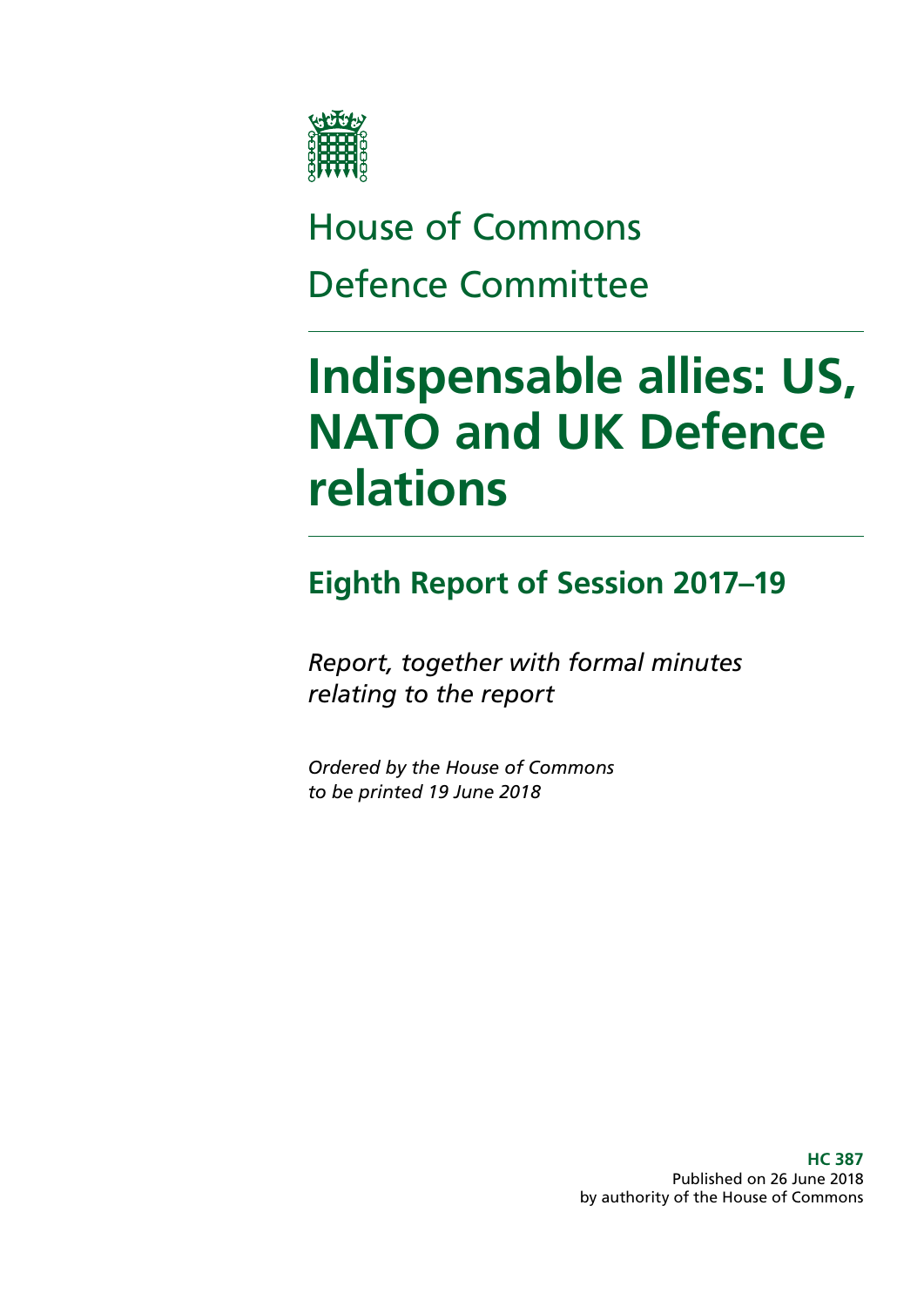#### **The Defence Committee**

The Defence Committee is appointed by the House of Commons to examine the expenditure, administration, and policy of the Ministry of Defence and its associated public bodies.

#### **Current membership**

[Rt Hon Dr Julian Lewis MP](https://www.parliament.uk/biographies/commons/dr-julian-lewis/54) (*Conservative, New Forest East*) (Chair) [Leo Docherty MP](https://www.parliament.uk/biographies/commons/leo-docherty/4600) (*Conservative, Aldershot*) [Martin Docherty-Hughes MP](https://www.parliament.uk/biographies/commons/martin-docherty-hughes/4374) (*Scottish National Party, West Dunbartonshire*) [Rt Hon Mr Mark Francois MP](https://www.parliament.uk/biographies/commons/mr-mark-francois/1444) (*Conservative, Rayleigh and Wickford*) [Graham P Jones MP](https://www.parliament.uk/biographies/commons/graham-p-jones/3999) (*Labour, Hyndburn*) [Johnny Mercer MP](https://www.parliament.uk/biographies/commons/johnny-mercer/4485) (*Conservative, Plymouth, Moor View*) [Mrs Madeleine Moon MP](https://www.parliament.uk/biographies/commons/mrs-madeleine-moon/1490) (*Labour, Bridgend*) [Gavin Robinson MP](https://www.parliament.uk/biographies/commons/gavin-robinson/4360) (*Democratic Unionist Party, Belfast East*) [Ruth Smeeth MP](https://www.parliament.uk/biographies/commons/ruth-smeeth/4508) (*Labour, Stoke-on-Trent North*) [Rt Hon John Spellar MP](https://www.parliament.uk/biographies/commons/john-spellar/318) (*Labour, Warley*) [Phil Wilson MP](https://www.parliament.uk/biographies/commons/phil-wilson/1603) (*Labour, Sedgefield*)

#### **Powers**

The committee is one of the departmental select committees, the powers of which are set out in House of Commons Standing Orders, principally in SO No 152. These are available on the Internet via [www.parliament.uk.](http://www.parliament.uk)

#### **Publications**

Committee reports are published on the Committee's website at [www.parliament.uk/defcom](http://www.parliament.uk/defcom) and in print by Order of the House.

Evidence relating to this report is published on the [inquiry page](https://www.parliament.uk/business/committees/committees-a-z/commons-select/defence-committee/inquiries/parliament-2017/us-nato-and-uk-defence-relations-17-19/) of the Committee's website.

#### **Committee staff**

Mark Etherton (Clerk), Dr Adam Evans (Second Clerk), Martin Chong, David Nicholas, Eleanor Scarnell, and Ian Thomson (Committee Specialists), Sarah Williams (Senior Committee Assistant) and Arvind Gunnoo (Committee Assistant).

#### **Contacts**

All correspondence should be addressed to the Clerk of the Defence Committee, House of Commons, London SW1A 0AA. The telephone number for general enquiries is 020 7219 5875; the Committee's email address is [defcom@parliament.uk](mailto:defcom%40parliament.uk?subject=). Media inquiries should be addressed to Alex Paterson on 020 7219 1589.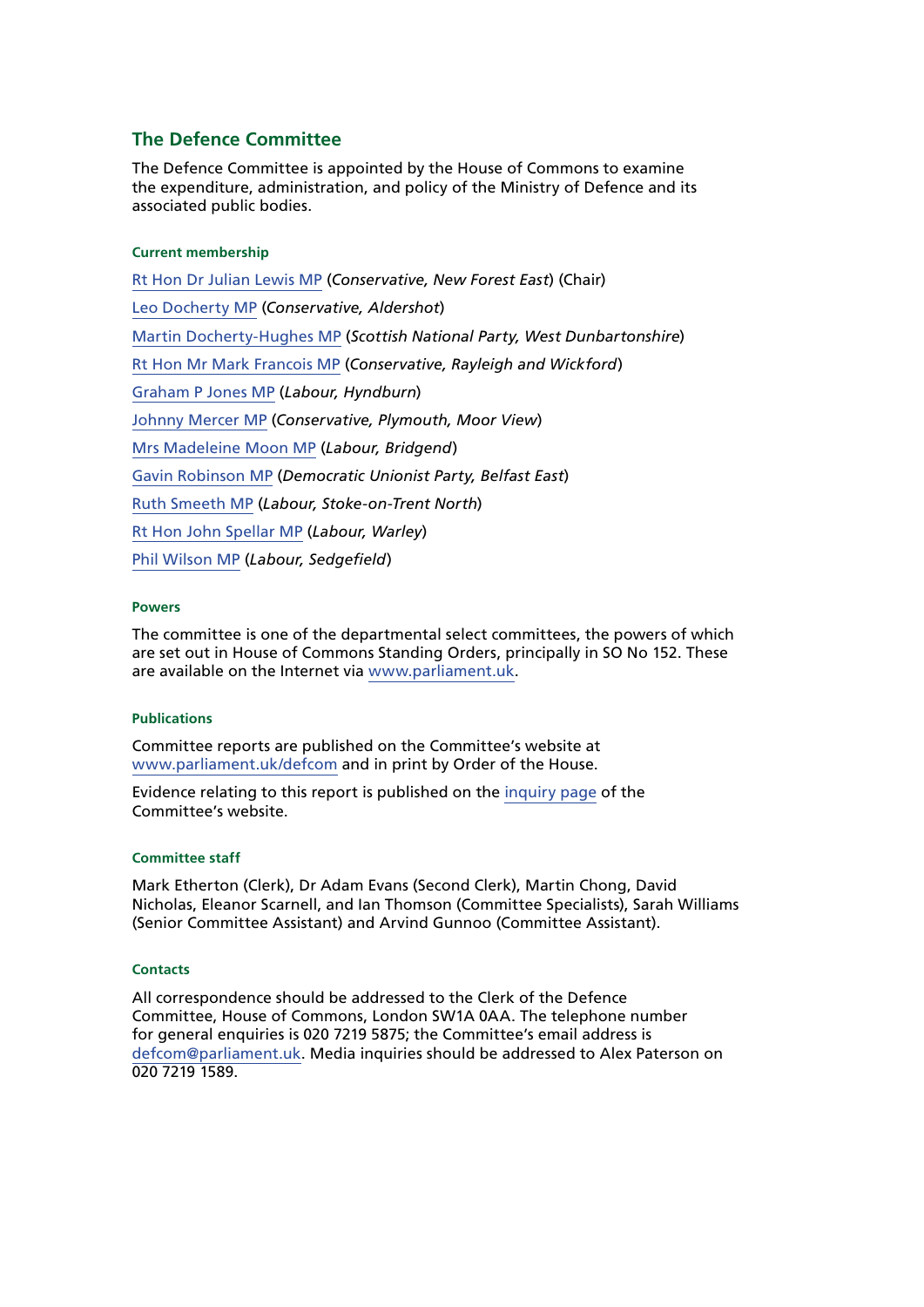### **Contents**

|                | <b>Summary</b>                                                                                           | 3                 |
|----------------|----------------------------------------------------------------------------------------------------------|-------------------|
| 1              | <b>Introduction</b>                                                                                      | 5                 |
| $\overline{2}$ | The NATO summit 2018                                                                                     | 6                 |
|                | What does NATO do?                                                                                       | 6                 |
|                | Priorities for the NATO summit                                                                           | 7                 |
|                | <b>UK Priorities</b>                                                                                     | 7                 |
|                | US priorities                                                                                            | 8                 |
|                | <b>Concerns over NATO effectiveness</b>                                                                  | 9                 |
|                | Readiness and military mobility                                                                          | 9                 |
|                | Interoperability                                                                                         | 10                |
|                | <b>Command Structure reform</b>                                                                          | 11                |
|                | Decision-making                                                                                          | $12 \overline{ }$ |
|                | Burden-sharing                                                                                           | 13                |
|                | What could the UK do?                                                                                    | 15                |
|                | Securing the North Atlantic                                                                              | 15                |
|                | <b>Readiness</b>                                                                                         | 16                |
|                | UK contributions to NATO                                                                                 | 18                |
| 3              | The UK-US relationship                                                                                   | 19                |
|                | Political relationship                                                                                   | 19                |
|                | Military relationship                                                                                    | 20                |
|                | Interoperability                                                                                         | 21                |
|                | Over-reliance on the US                                                                                  | 22                |
| 4              | The US and UK in NATO                                                                                    | 25                |
|                | The UK's current contribution to NATO                                                                    | 25                |
|                | The importance of the US role in NATO                                                                    | 26                |
|                | The impact of NATO and the UK-US relationship                                                            | 27                |
|                | NATO-EU co-operation                                                                                     | 28                |
|                | Strategic engagement                                                                                     | 29                |
|                | <b>Conclusions and recommendations</b>                                                                   | 31                |
|                | Annex: How much extra money for Defence would result from an increase in<br>its percentage share of GDP? | 35                |
|                | Note on Methodology                                                                                      | 36                |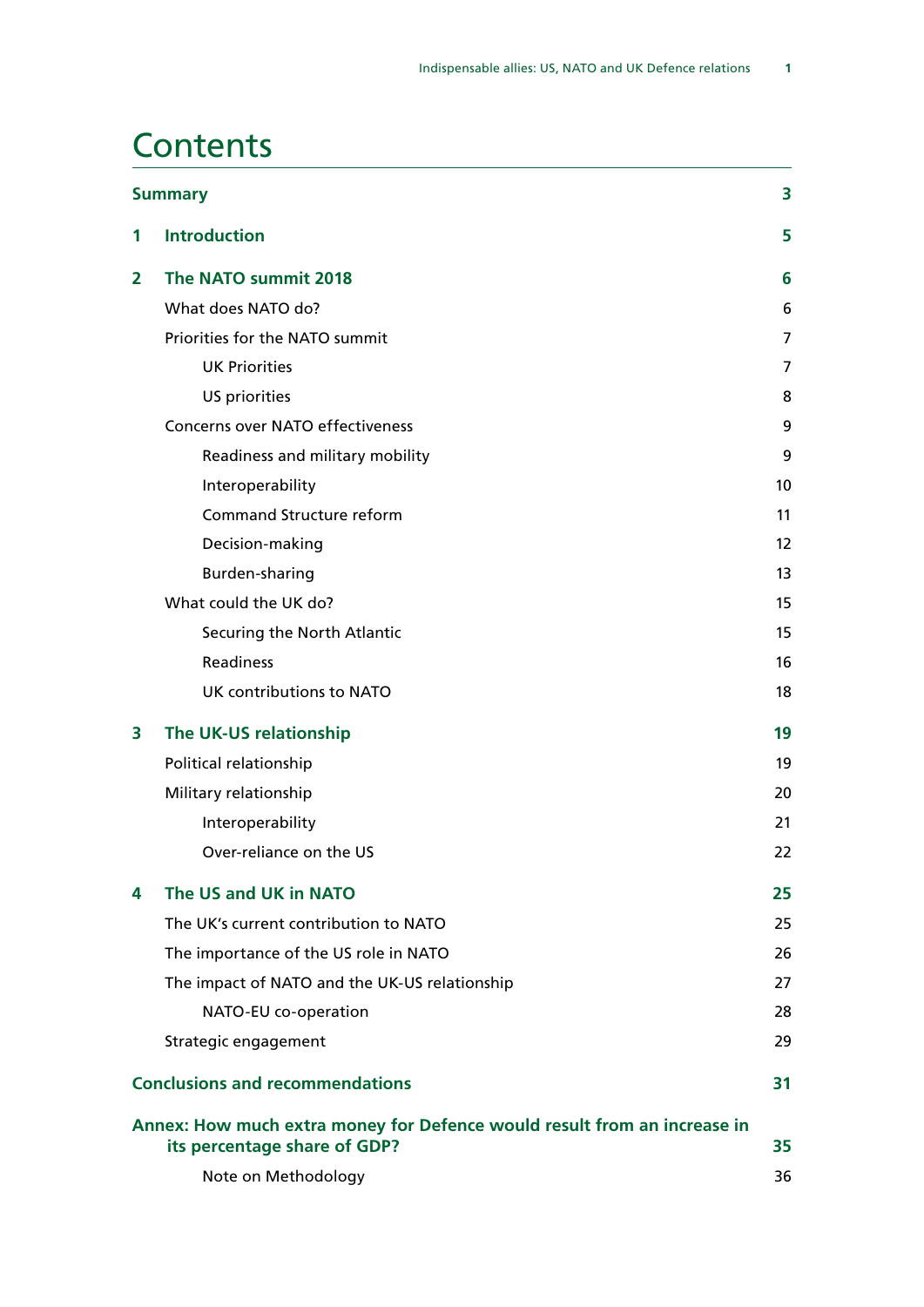| <b>Formal minutes</b>                                            | 38  |
|------------------------------------------------------------------|-----|
| <b>Witnesses</b>                                                 | 39  |
| <b>Published written evidence</b>                                | 40. |
| List of Reports from the Committee during the current Parliament | 41  |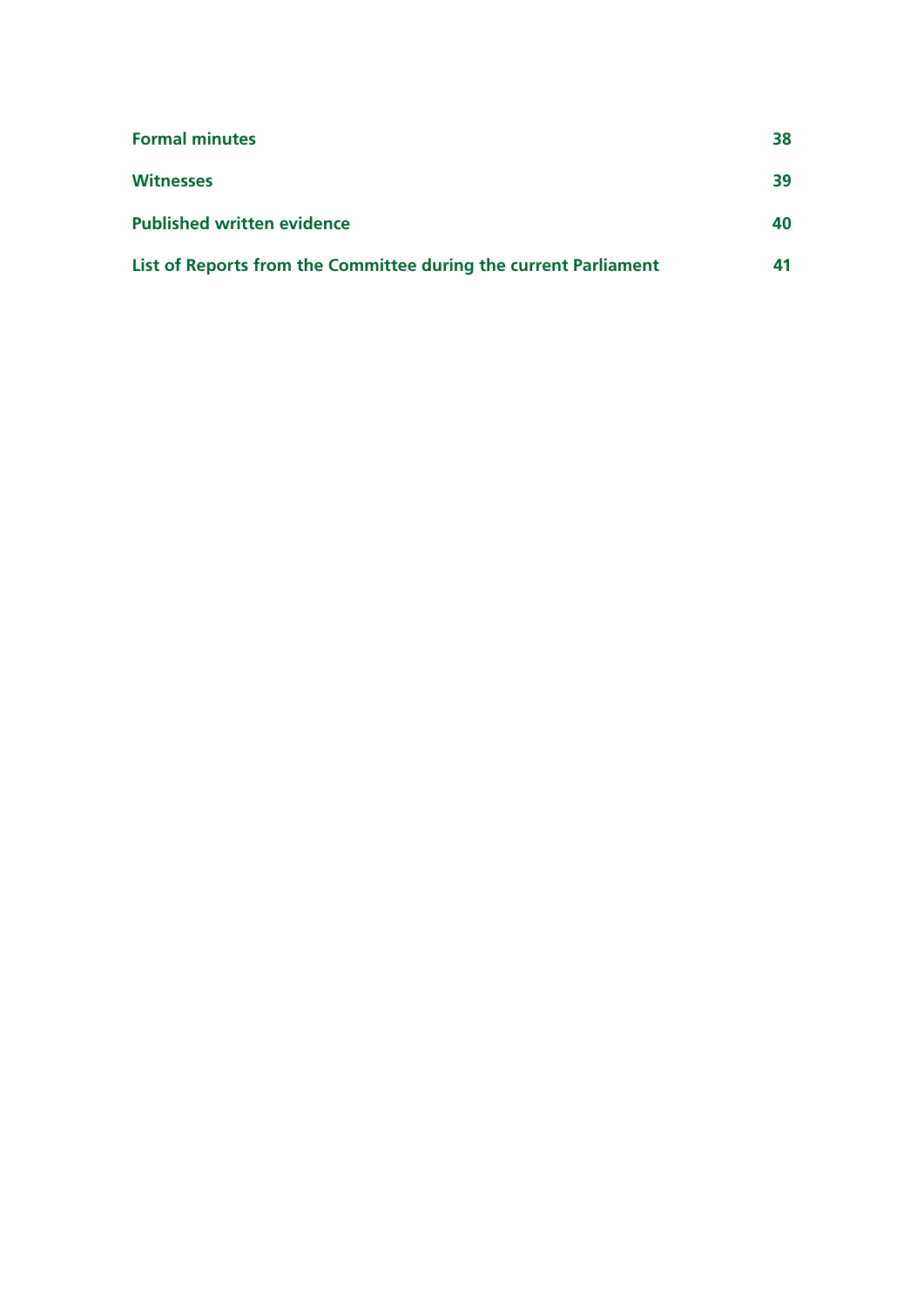### <span id="page-6-0"></span>Summary

NATO is the cornerstone of UK defence. The 2018 NATO summit is taking place against a backdrop of increasing political uncertainty and potential military threat. As in previous times of danger, the UK Government must work with allies to ensure the country's security. NATO has responded to the change in threat following the annexation of Crimea by Russia, but there is more to be done. The UK is a major contributor to NATO and therefore one of the guarantors of overall European security. In this Report we examine the UK's priorities for the forthcoming NATO summit and determine how the UK can provide further support to NATO in improving its response to the deterioration in relations with Russia.

We also examine the UK-US bilateral relationship, taking particular note of the impact both of the UK-US relationship on NATO, and the UK's NATO role on our engagement with the US. The evidence is clear that the UK-US military-to-military relationship is central to our wider bilateral relationship. That relationship, based on interoperability, shared interests and a similar analysis of threats, is not an accident but a product of sustained investment, including in personnel and equipment. It is also vital to the functioning of NATO. Finally, we examine the pivotal role played by the US in NATO, both as an irreplaceable security guarantor and as a driver of modernisation.

Throughout this inquiry it has become clear to us that, if the UK wishes to maintain its leadership position in NATO and to continue such fruitful defence relations with the United States, then it will have to invest more in its Armed Forces. Analysis we commissioned has demonstrated that at current spending levels, the Ministry of Defence will not be able to maintain UK military capacity and capability. Diminished capacity reduces the UK's usefulness to the US and our influence within NATO. The Government must not allow this to happen.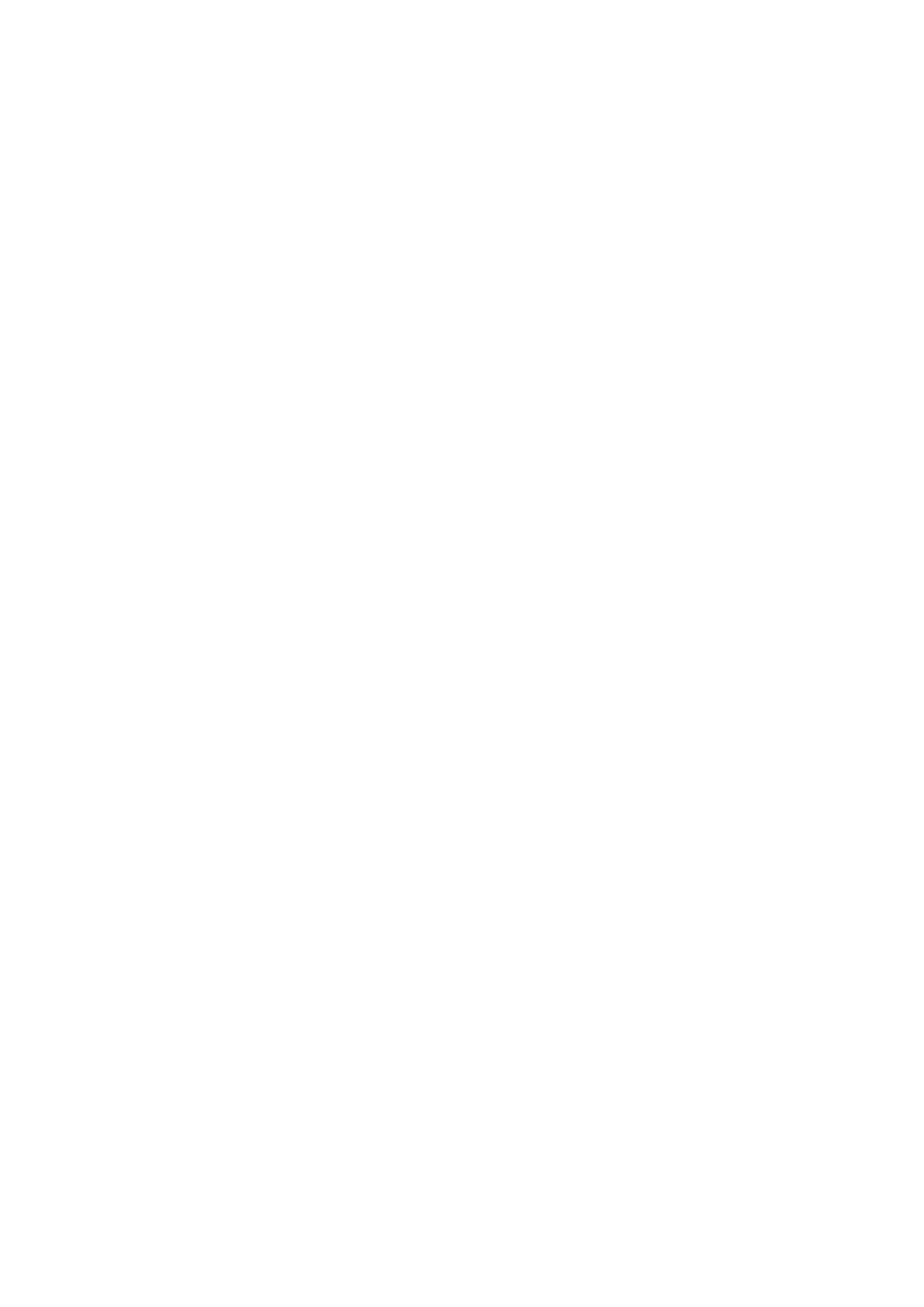# <span id="page-8-0"></span>**1** Introduction

1. It has been four years since a previous Defence Committee produced a report in advance of a NATO summit. With another such event looming, it is timely to examine both the UK's contribution to NATO and the UK's relationship with the United States its closest military ally and the security guarantor of NATO. We are therefore producing this Report in advance of the 2018 NATO summit in Brussels on 11 and 12 July.

2. Our predecessors started this inquiry in January 2017, with a particular emphasis on whether Europe is defensible without the US contribution. Three evidence sessions were held before the General Election cut it short. We re-opened the inquiry in the new Parliament, after an undue delay in setting up the new Select Committee, and we have held a further four evidence sessions. We thank all of our witnesses, as well as those who took part in private meetings with us, both at home and in the United States, to discuss the themes of the inquiry.

3. We wish to thank the British Defence Staff in Washington D.C., who set up a very informative programme of meetings, and the Atlantic Council who kindly hosted our evidence session during our visit to the US. We are also grateful to Professor Michael Clarke and Francis Tusa who acted as Specialist Advisers to the inquiry.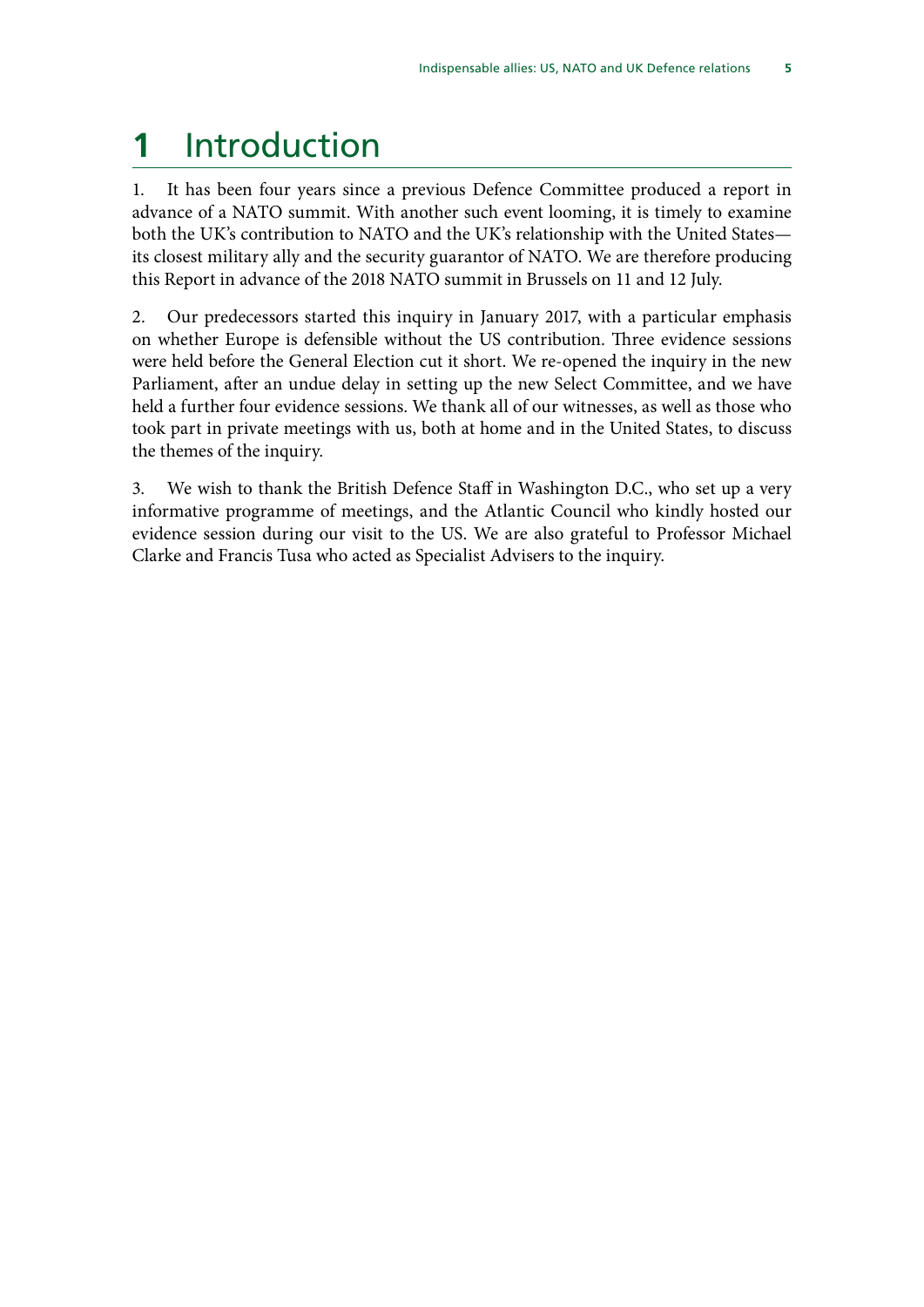# <span id="page-9-0"></span>**2** The NATO summit 2018

#### **What does NATO do?**

4. The North Atlantic Treaty Organisation (NATO) is a political and military alliance of 29 countries, the basis of which is the Washington Treaty, originally signed in 1949 by the Attlee-Bevin Government. Article 5 of the Treaty states that:

> an armed attack against one or more of them [the parties in the Treaty] in Europe or North America shall be considered an attack against them all.<sup>1</sup>

5. Over the past decade, our predecessor Committees have produced several reports setting out both an increase in threats to NATO members and the need for member states to ensure that NATO is able to counter them.<sup>2</sup> NATO is the primary tool for the collective defence of Europe but it also engages in out-of-area stabilisation operations such as its missions in Afghanistan (where NATO currently leads a "train, advise and assist" mission, working with the Afghan security forces and institutions)<sup>3</sup> and in Iraq (where NATO launched training and capacity-building efforts in 2016, at the request of the Iraqi government).4

6. During the first evidence session of this inquiry, in the 2015–2017 Parliament, Professor Sir Lawrence Freedman, Emeritus Professor of War Studies at King's College London, argued that NATO was both important and unique:

> There is a big issue in explaining NATO, because the great thing about NATO is just that it exists. If there was not that sort of alliance structure in Europe, imagine what it would look like at the moment if we were trying to create it. Alliance formation is a pre-war activity. I think it would add enormous instability if we did not have it. The great thing about NATO is that it sorts that issue out. Everyone is part of an alliance, they have learned to work together, and they are not organising against each other… There is a problem with NATO in that a lot of its benefits come from the mere fact of its existence, whereas people feel that if it is not actually doing something, it is obsolete. … The bedrock of it is that it sorts out the most dangerous risks in European security just by having everybody sitting around the table.<sup>5</sup>

7. For Professor Phillips O'Brien, Professor of Strategic Studies at the University of St Andrews, the importance of NATO had increased in recent years:

> The last few years have shown the success of NATO, in why the Russians had to act in Ukraine before it joined. They haven't acted in the Baltics when they could have easily tried to foment some of their own things, because

5 [Q23](http://data.parliament.uk/writtenevidence/committeeevidence.svc/evidencedocument/defence-committee/the-indispensable-ally-us-nato-and-uk-defence-relations/oral/48824.html) Session 2016–17, HC 992

<sup>1</sup> Article 5, [The North Atlantic Treaty](https://www.nato.int/cps/en/natolive/official_texts_17120.htm)

<sup>2</sup> Defence Committee, Tenth Report of Session 2008–09, [Russia: a new confrontation.](https://publications.parliament.uk/pa/cm200809/cmselect/cmdfence/276/27602.htm) HC 276 Defence Committee, Third Report of Session 2014–15, [Towards the next Defence and Security Review: Part Two-NATO,](https://publications.parliament.uk/pa/cm201415/cmselect/cmdfence/358/35802.htm) HC 358; Defence Committee, First Report of Session 2016–17, [Russia: Implications for UK defence and security,](https://publications.parliament.uk/pa/cm201617/cmselect/cmdfence/107/10702.htm) HC 107

<sup>3</sup> NATO, [NATO and Afghanistan](https://www.nato.int/cps/en/natohq/topics_8189.htm), accessed 6 June 2018

<sup>4</sup> NATO press release, [NATO training for Iraqi officers starts in Jordan,](https://www.nato.int/cps/en/natohq/news_129666.htm?selectedLocale=en) 2 April 2016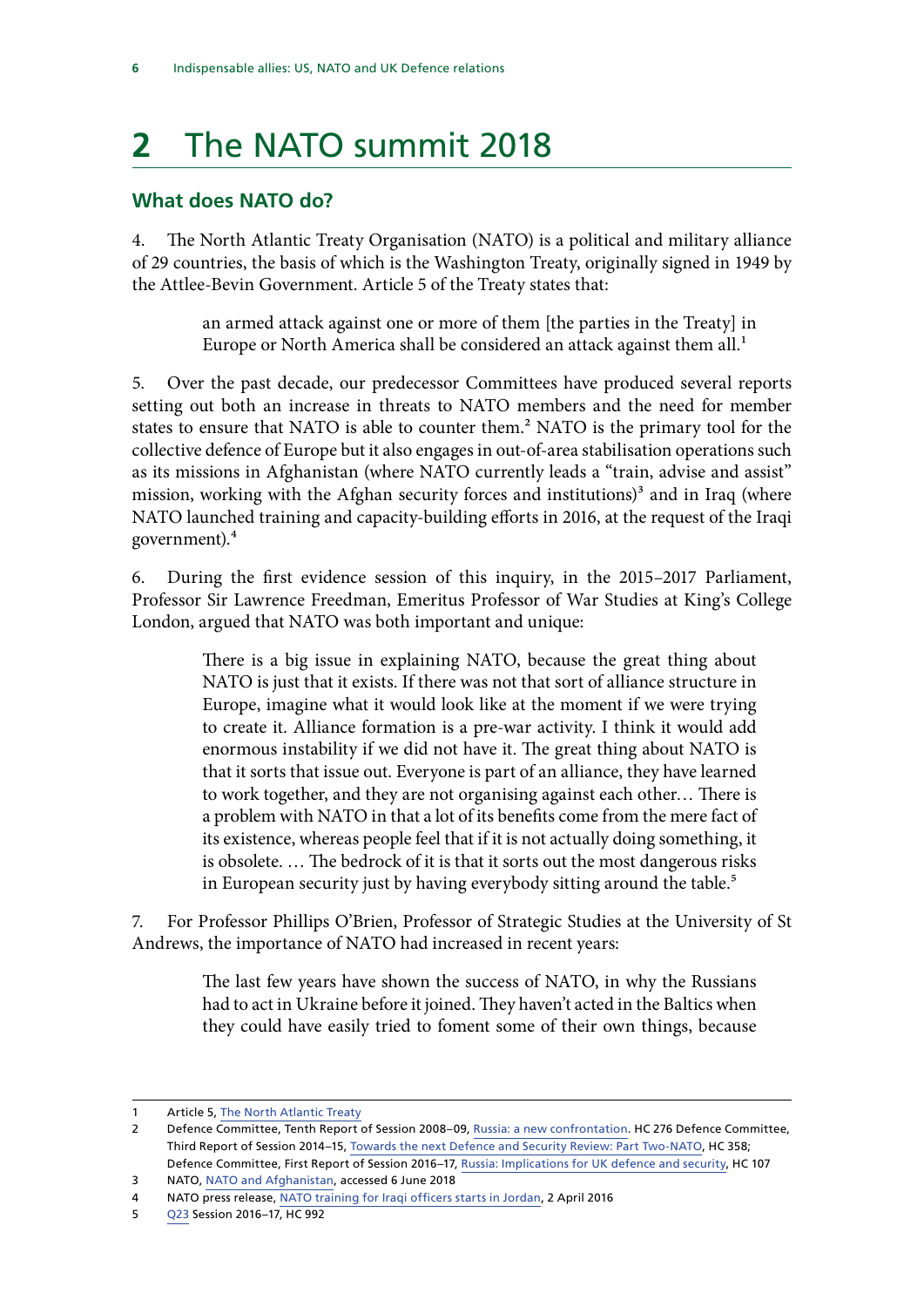<span id="page-10-0"></span>the Baltics are within NATO. The Russians were scared of the prospect of Ukraine in NATO. That is why they went in. It shows the success of the alliance and the effectiveness it has had that Russia has acted in that way.6

Sir Adam Thomson, former UK Permanent Representative to NATO, agreed that Russian actions in Ukraine had demonstrated the importance of the Alliance to those whom it protects—particularly in reassuring its members in Eastern Europe.7 The Secretary of State for Defence told us that the significance of NATO for the UK was increasing, both because of our departure from the European Union but also because of the increasing threat the UK is facing. He suggested that the UK should "be looking to do more" in  $NATO.<sup>8</sup>$ 

8. **NATO has been the cornerstone of the security policy of Europe and the UK for nearly 70 years. It is one of the longest-lasting and most successful military alliances in history, primarily because it has anchored the military weight of the United States in Europe, and has therefore removed any prospect of smaller member states being isolated and overrun by aggressive neighbours.**

#### **Priorities for the NATO summit**

9. On 11–12 July this year, the leaders of NATO member states will attend a summit in Brussels to discuss future priorities for NATO. The key themes for the 2018 summit were set out by the Secretary General in a speech to the NATO Parliamentary Assembly in May 2018:

- Deterrence and Defence (particularly readiness and reinforcement)
- Projecting Stability (fighting terrorism and training local forces)
- NATO-EU co-operation
- Continuing modernisation and adaptation of NATO (particularly Command Structure reform)
- Burden-sharing (defence spending, contributions to NATO missions and operations and providing the necessary capabilities to the Alliance)<sup>9</sup>

#### *UK Priorities*

10. In his evidence to us, the Secretary of State for Defence outlined UK priorities for the summit as ensuring that NATO had the proper Command Structure and resourcing to deal with the increasing level of threat. He stressed the importance of persuading our allies to meet the NATO guideline of 2% of GDP on defence, in order to demonstrate their commitment to collective security.10

<sup>6</sup> [Q23](http://data.parliament.uk/writtenevidence/committeeevidence.svc/evidencedocument/defence-committee/the-indispensable-ally-us-nato-and-uk-defence-relations/oral/48824.html) Session 2016–17, HC 992

<sup>7</sup> [Q32](http://data.parliament.uk/writtenevidence/committeeevidence.svc/evidencedocument/defence-committee/the-indispensable-ally-us-nato-and-uk-defence-relations/oral/72419.html) Session 2017–19, HC 387

<sup>8</sup> [Q143](http://data.parliament.uk/writtenevidence/committeeevidence.svc/evidencedocument/defence-committee/the-indispensable-ally-us-nato-and-uk-defence-relations/oral/83311.html) Session 2017-19, HC 387

<sup>9</sup> [Address](https://www.nato.int/cps/en/natohq/news_154895.htm) by NATO Secretary General Jens Stoltenberg to the NATO Parliamentary Assembly, Warsaw, Poland on 28 May 2018

<sup>10</sup> [Q142](http://data.parliament.uk/writtenevidence/committeeevidence.svc/evidencedocument/defence-committee/the-indispensable-ally-us-nato-and-uk-defence-relations/oral/83311.html) Session 2017–19, HC 387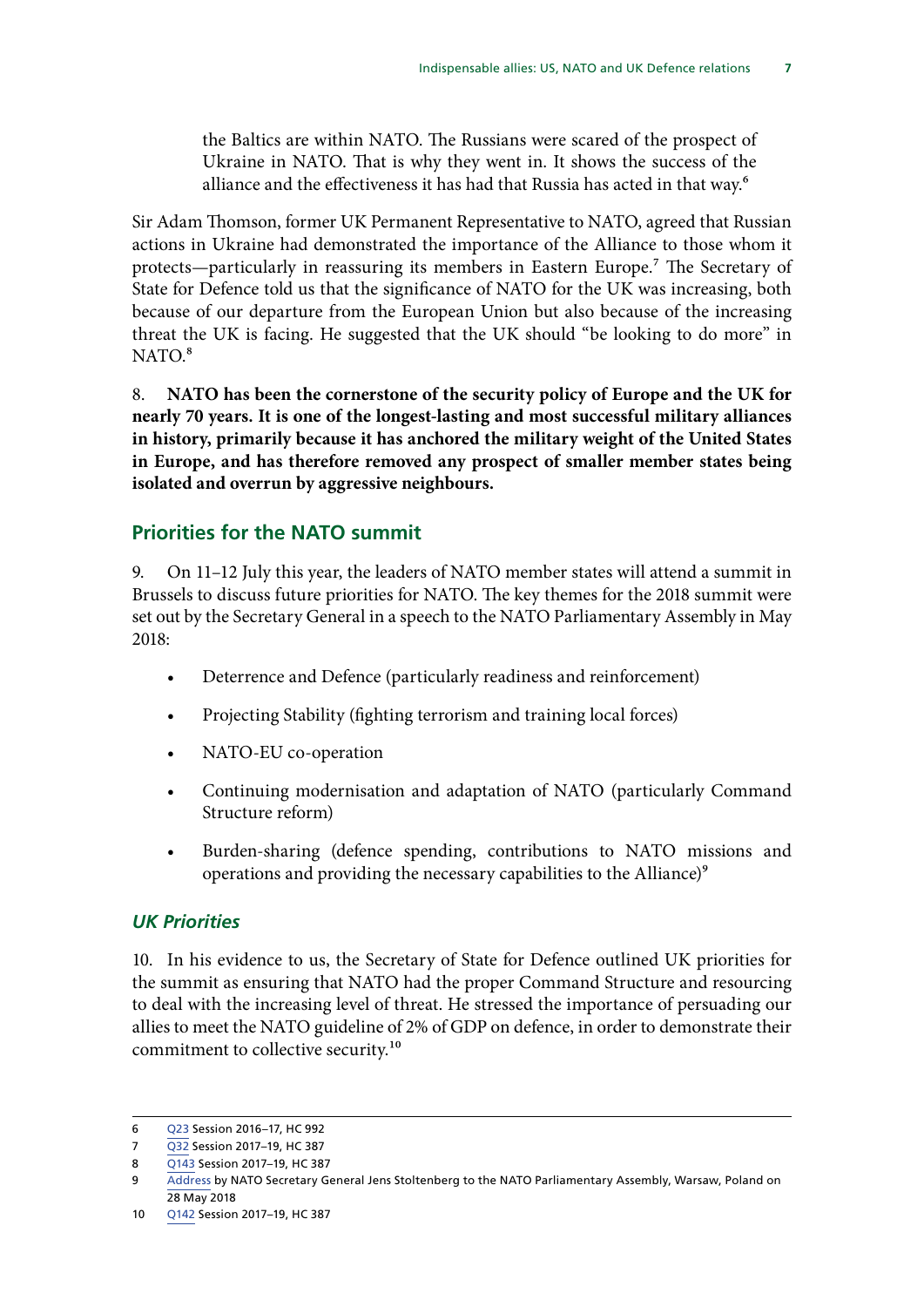<span id="page-11-0"></span>11. When Angus Lapsley, the Director of the Defence, International Security and Southeast Europe Office at the FCO, gave evidence to the House of Lords International Relations Committee in April, he went into more detail about the UK's priorities for the summit. First, he argued that UK national priorities were very close to overall NATO priorities, which he felt reflected the importance of our role in shaping NATO policy. He believed that NATO had undergone a process of reform and adaptation since the Russian annexation of Crimea in 2014, and noted that the UK was keen to send strong messages about the need for continued military, political, and institutional adaptation and modernisation. The 'military adaptation pillar' consisted of improving reinforcement and mobility of forces in Europe, as well as new strategies on cyber and maritime defence. The 'political adaptation and modernisation pillar' included ensuring that NATO decisionmaking was faster and more responsive to the sorts of crises which the UK might face today, sending strong messages about the importance of nuclear deterrence, alliance solidarity, and assistance in the Mediterranean to its southern members, as well as in theatres such as Iraq and Afghanistan. The 'institutional pillar' covered the importance of burden-sharing and support for the Secretary General in his desire to change the way that management decisions were taken within NATO.<sup>11</sup> Mr Lapsley also felt that:

> it is quite an important moment to reaffirm the UK's message that we are absolutely still at the heart of NATO and remain deeply committed to its objectives, but we are still absolutely at the heart of European security, and leaving the European Union does not mean that we are any less interested, engaged or involved in Europe security. As the Committee will know, as it happens the summit comes the day after the western Balkans summit we are hosting here in London, so it will be a good moment to demonstrate to our European partners that we are not going anywhere as far as European security is concerned.<sup>12</sup>

#### *US priorities*

12. When we visited Washington D.C. earlier this year, US Administration officials told us that the US priorities for the summit were:

- Burden-sharing
- Refining the deterrence model (which is based on large-scale reinforcement necessitating discussion on the Command Structure, readiness and military mobility, and decision-making)
- Fighting terrorism and projecting stability
- Addressing threats across the spectrum (nuclear, hybrid and conventional)

<sup>11</sup> Q7 Oral evidence taken before the House of Lords Select Committee on International Relations on [18 April 2018](https://www.parliament.uk/documents/lords-committees/International-Relations-Committee/One-off-NATO/Corrected%20Transcript%20NATO.pdf), HL (2017–19) 143, Q7

<sup>12</sup> Oral evidence taken before the House of Lords Select Committee on International Relations on [18 April 2018](https://www.parliament.uk/documents/lords-committees/International-Relations-Committee/One-off-NATO/Corrected%20Transcript%20NATO.pdf), HL (2017–19) 143, Q7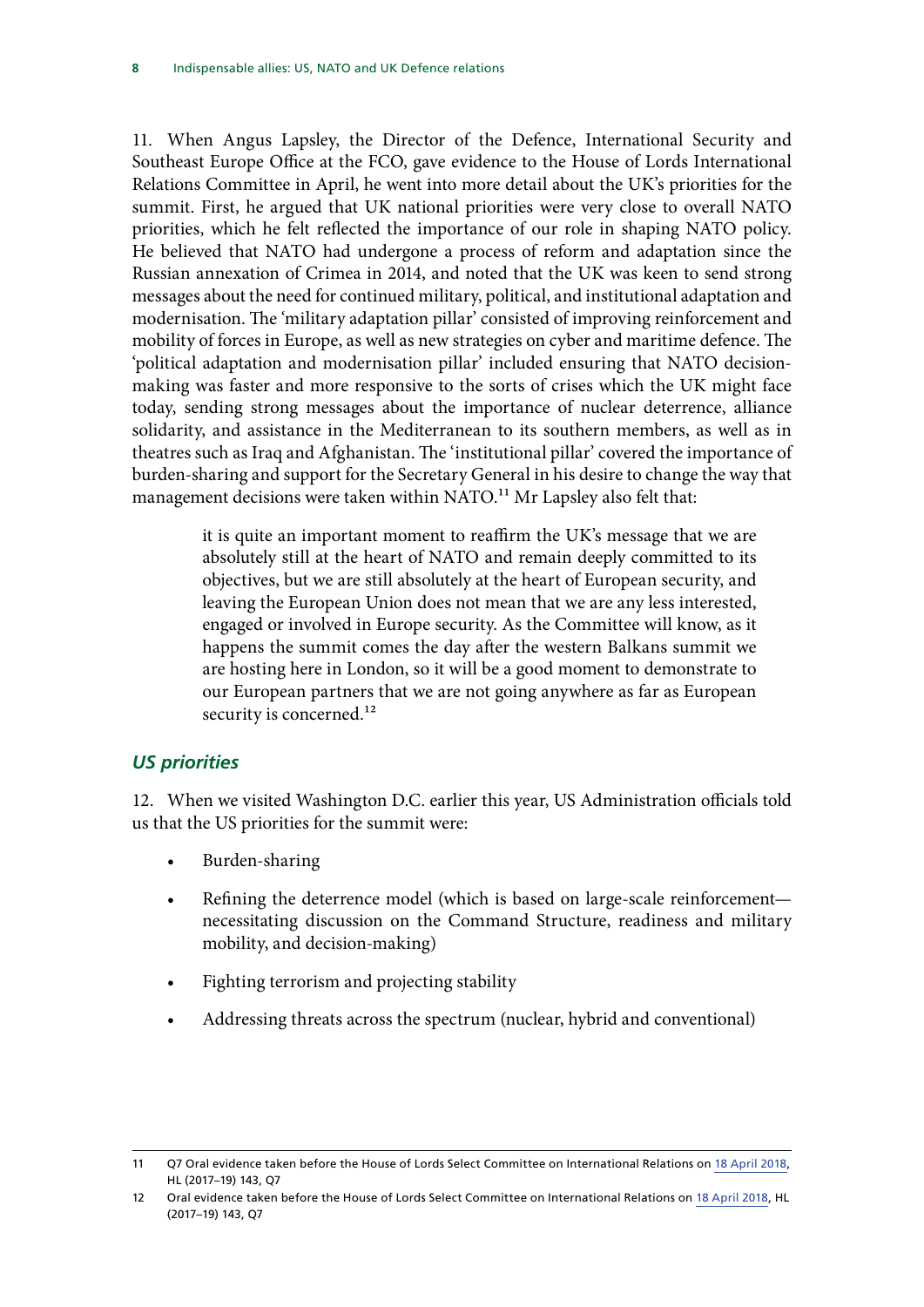#### <span id="page-12-0"></span>**Concerns over NATO effectiveness**

13. The NATO summit priorities of the UK, US and NATO all broadly overlap to address areas where the Alliance needs to improve, in order to deter attacks on its members and to defend against them. A number of these have been raised repeatedly throughout our inquiry.

#### *Readiness and military mobility*

14. The importance of readiness and military mobility is based on concerns that there are not enough deployable forces in Europe, and that their movement across the continent is hampered by legal barriers, insufficient numbers of transport options and lack of suitable infrastructure. Dr Martin Zapfe, head of the Global Security Team at the Center for Security Studies at the Swiss Federal Institute of Technology in Zurich (ETH Zurich), told us that recent analysis had suggested that the UK, France and Germany would take "a pretty long time" to field one brigade.<sup>13</sup> Elisabeth Braw, non-resident senior fellow with the Atlantic Council's Scowcroft Center, and Sir Adam Thomson set out the issue in further detail. They suggested that if one of the Baltic member states were attacked:

- It has been estimated that the initial spearhead brigade that would provide rapid response to an attack (the Very High Readiness Joint Task Force or the VJTF) would take three to four weeks to reach the Baltics.<sup>14</sup>
- NATO has difficulty moving large forces. Movement by land would be by road or rail: but there are limited numbers of rail cars which are available to transport the weight of tanks, and these cars are currently owned by privatised rail companies. There are also concerns that rail bridgeheads, tunnels and bridges across Europe might not be able to support the weight of military loads. Transporting forces by sea is equally difficult as most ships able to do so are owned by private companies, and the ability of ports to cope the delivery of military equipment is uncertain.<sup>15</sup> NATO must give close attention to the legal and logistical measures necessary to prepare for such an eventuality.
- NATO would probably have to rely on strategic airlift to transport forces, but airlift capacity is scarce amongst NATO European allies.<sup>16</sup>
- The nature of an attack might be such that it was not immediately considered to be an Article 5 attack. In this case, a peacetime legal framework would apply; and, for member states to transport equipment across European borders, diplomatic clearance from national governments is currently required. Depending on the equipment, this clearance can take up to 45 days.<sup>17</sup>

The NATO Secretary General has also raised concerns that the peacetime legal framework would inhibit the movement of troops from acting as a deterrent.<sup>18</sup>

<sup>13</sup> [Q166](http://data.parliament.uk/writtenevidence/committeeevidence.svc/evidencedocument/defence-committee/the-indispensable-ally-us-nato-and-uk-defence-relations/oral/69005.html), Session 2016–17, HC 992

<sup>14</sup> [Q40,](http://data.parliament.uk/writtenevidence/committeeevidence.svc/evidencedocument/defence-committee/the-indispensable-ally-us-nato-and-uk-defence-relations/oral/72419.html) Session 2017-19, HC 387

<sup>15</sup> [Q40;](http://data.parliament.uk/writtenevidence/committeeevidence.svc/evidencedocument/defence-committee/the-indispensable-ally-us-nato-and-uk-defence-relations/oral/72419.html) [Q43–4](http://data.parliament.uk/writtenevidence/committeeevidence.svc/evidencedocument/defence-committee/the-indispensable-ally-us-nato-and-uk-defence-relations/oral/72419.html), Session 2017–19, HC 387

<sup>16</sup> [Q40,](http://data.parliament.uk/writtenevidence/committeeevidence.svc/evidencedocument/defence-committee/the-indispensable-ally-us-nato-and-uk-defence-relations/oral/72419.html) Session 2017–19, HC 387; [Q104](http://data.parliament.uk/writtenevidence/committeeevidence.svc/evidencedocument/defence-committee/the-indispensable-ally-us-nato-and-uk-defence-relations/oral/49473.html) Session 2016–17, HC 992

<sup>17</sup> [Q40,](http://data.parliament.uk/writtenevidence/committeeevidence.svc/evidencedocument/defence-committee/the-indispensable-ally-us-nato-and-uk-defence-relations/oral/72419.html) Session 2017–19, HC 387

<sup>18</sup> NATO Secretary General, [Press Conference at Defence Ministers Meeting](https://www.nato.int/cps/en/natohq/opinions_155268.htm?selectedLocale=en), 8 June 2018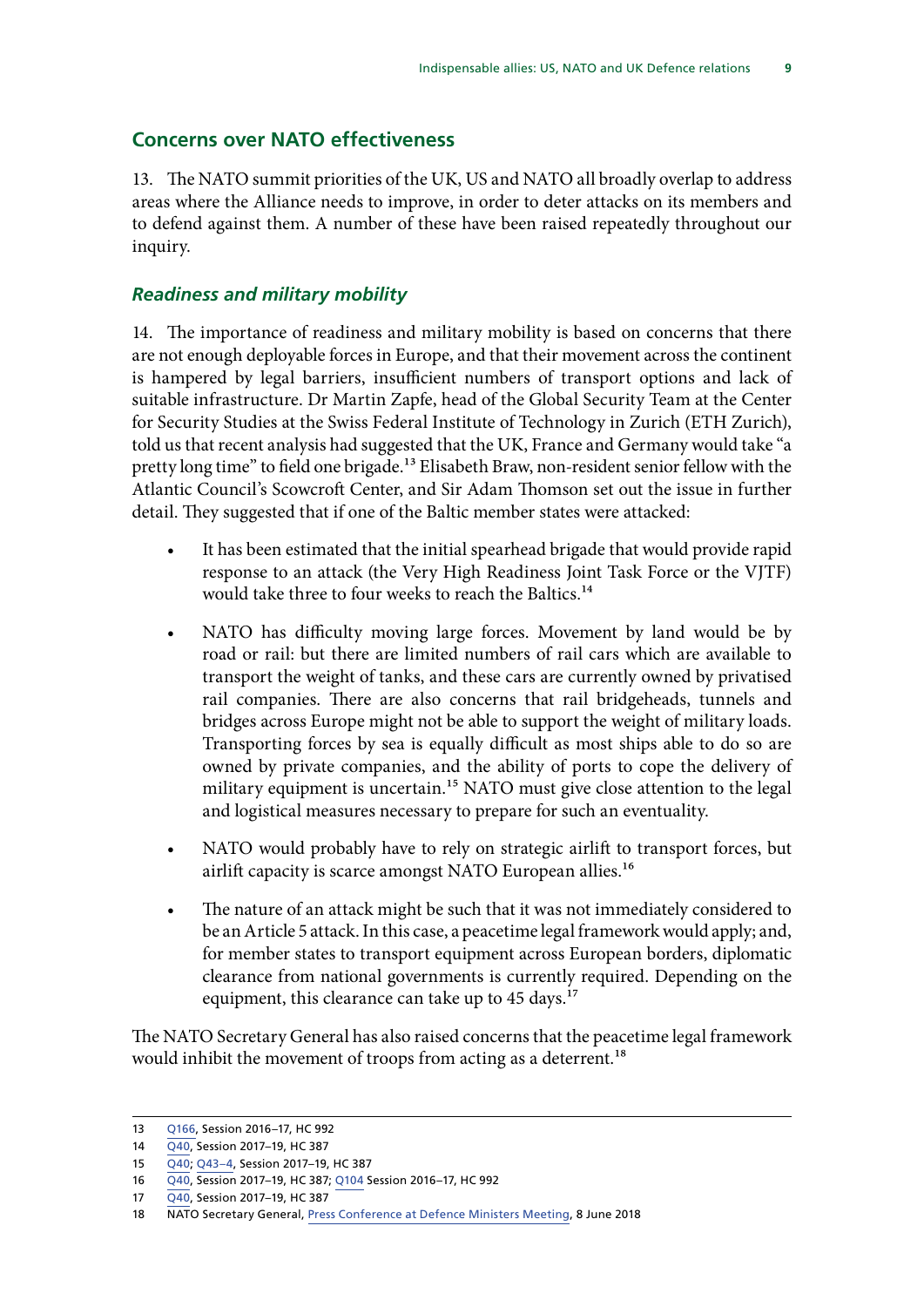<span id="page-13-0"></span>15. This potential delay is further compounded by the fact that Europe would look to the United States for reinforcements, with heavy equipment being transported by sea across the North Atlantic.<sup>19</sup> According to Elisabeth Braw, one way of addressing the situation would be to increase exercising, in order to improve mobilisation and preparation.<sup>20</sup> She suggested that NATO needed to augment the number of exercises that it carries out, since in the last three years, Russia had exercised three times as often as NATO*.*21 Dr Heather Conley, senior vice-president for Europe, Eurasia, and the Arctic and director of the Europe Program at CSIS, agreed on the importance of such exercises but pointed out that the difficulties affecting mobilisation also affected exercises.<sup>22</sup>

16. UK readiness is discussed in paragraphs 39–45 below.

17. **We strongly support the Government's push to increase NATO readiness and military mobility.**

#### *Interoperability*

18. Interoperability is the ability of the Armed Forces of different NATO members to work alongside each other. Congressman Michael Turner, former President of the NATO Parliamentary Assembly, told us that NATO interoperability was hampered by the wide variation in systems used by NATO members.<sup>23</sup> Elisabeth Braw explained that this was an issue intensified by the modernisation of NATO armed forces which resulted in a large number of NATO missions involving smaller groups from member states, all requiring their own equipment to be moved alongside their personnel, rather than "the large chunks that essentially operated on a parallel plane during the cold war".24 She told us that interoperability issues tended to be identified when forces exercised regularly together, citing two recent examples:

- An exercise where it was discovered that, although US and Estonian forces use the same make of radio, signals encryption meant that their radios are unable to communicate.
- An exercise where it was discovered that US fuel nozzles did not fit the Polish vehicles.

In the latter case, the problem was solved through the procurement of adapters which allowed US fuel transporters to re-fuel the Polish vehicles; but, had the problem been discovered during a conflict, there would not have been time to solve it.<sup>25</sup> This illustrates that compatibility is not just about state of the art technology but also basic specifications, design and practice which should be managed through regular practice and attention to detail.

19. NATO interoperability will also have been improved as a result of the regular exercises undertaken by the Enhanced Forward Presence battlegroups deployed to its Eastern flank. Following the 2016 Warsaw NATO summit, our predecessor Committee took evidence

<sup>19</sup> [Q34](http://data.parliament.uk/writtenevidence/committeeevidence.svc/evidencedocument/defence-committee/the-indispensable-ally-us-nato-and-uk-defence-relations/oral/48824.html) Session 2016–17, HC 992

<sup>20</sup> [Q34](http://data.parliament.uk/writtenevidence/committeeevidence.svc/evidencedocument/defence-committee/the-indispensable-ally-us-nato-and-uk-defence-relations/oral/72419.html) Session 2017–19, HC 387

<sup>21</sup> [Q34](http://data.parliament.uk/writtenevidence/committeeevidence.svc/evidencedocument/defence-committee/the-indispensable-ally-us-nato-and-uk-defence-relations/oral/72419.html) Session 2017-19, HC 387

<sup>22</sup> [Q124](http://data.parliament.uk/writtenevidence/committeeevidence.svc/evidencedocument/defence-committee/the-indispensable-ally-us-nato-and-uk-defence-relations/oral/79792.html) Session 2017–19, HC 387

<sup>23</sup> [Q111](http://data.parliament.uk/writtenevidence/committeeevidence.svc/evidencedocument/defence-committee/the-indispensable-ally-us-nato-and-uk-defence-relations/oral/79792.html) Session 2017–19, HC 387

<sup>24</sup> [Q52](http://data.parliament.uk/writtenevidence/committeeevidence.svc/evidencedocument/defence-committee/the-indispensable-ally-us-nato-and-uk-defence-relations/oral/72419.html) Session 2017–19, HC 387

<sup>25</sup> [Q52](http://data.parliament.uk/writtenevidence/committeeevidence.svc/evidencedocument/defence-committee/the-indispensable-ally-us-nato-and-uk-defence-relations/oral/72419.html) Session 2017–19, HC 387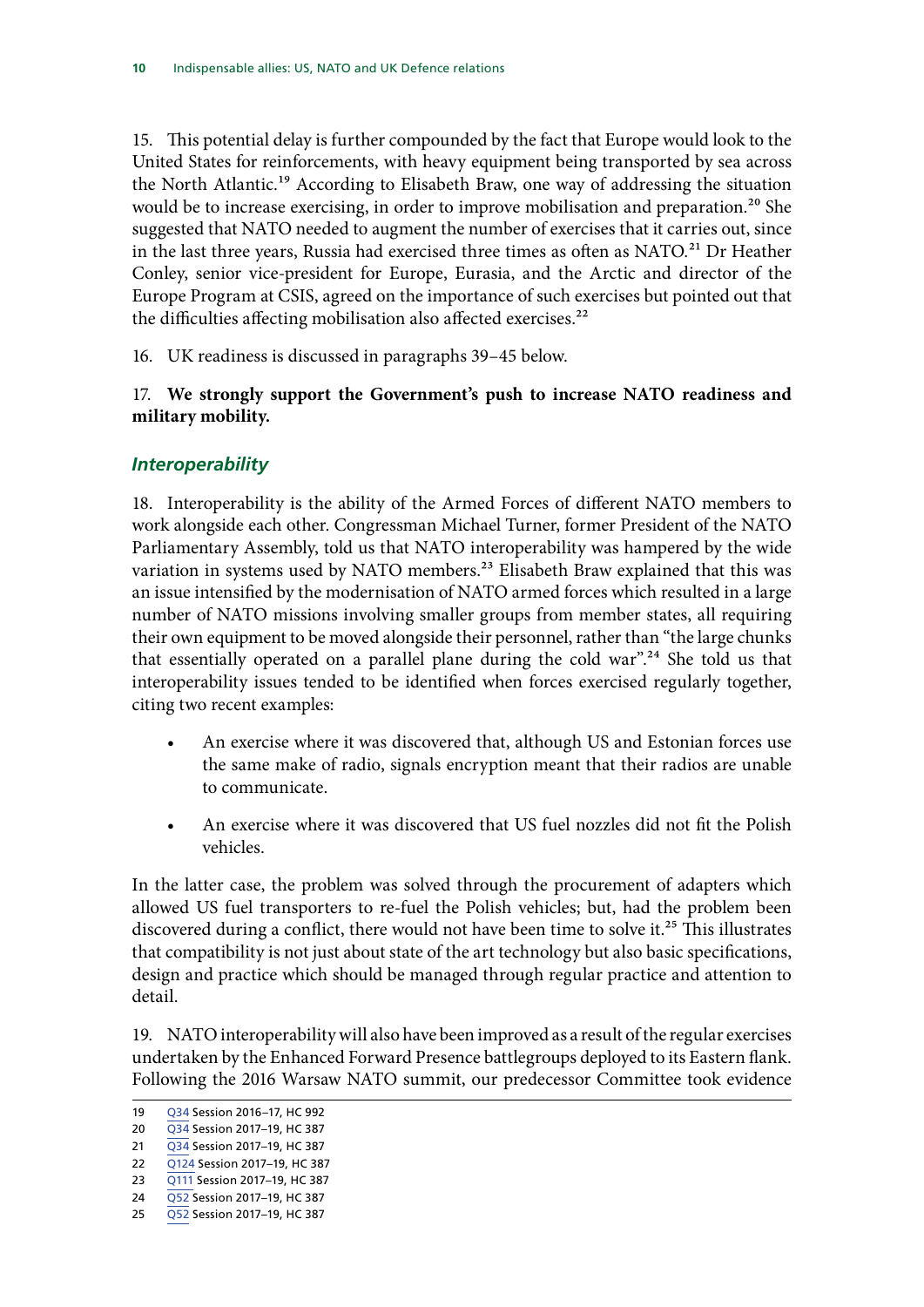<span id="page-14-0"></span>from the Ministry of Defence on its outcomes. In discussing the UK commitment to lead one of the Enhanced Forward Presence Battlegroups, the Vice-Chief of Defence Staff, General Sir Gordon Messenger, told us that the UK was able to benefit from the deployments because they improved interoperability between UK forces and allies.<sup>26</sup>

20. Concerns were also expressed by witnesses over a growing technology gap between the United States and its NATO allies. Sir Adam Thomson told us that the scale of the US spend on R&D, alongside its overall defence spending, risked them developing technology far beyond that which other NATO allies could afford and deliver. However, both he and Elisabeth Braw thought that US commitment to the Alliance meant that the US was trying hard to mitigate the challenge posed by their employment of superior technology.<sup>27</sup>

21. **Interoperability is a force multiplier. There is no easy solution to the problems presented by the wide range of systems in use by NATO allies; but ensuring that different national forces can work together is vital in a crisis or conflict. Regular NATO exercising helps to identify and solve such issues and we expect to see UK Government support for an increased programme of exercises with all allies.**

#### *Command Structure reform*

22. At the February meeting of NATO Defence Ministers, the decision was taken to proceed with proposed command structure reform. Ministers agreed to:

- establish a new Joint Force Command for the Atlantic, which will ensure freedom of movement in the North Atlantic and protect sea lines of communication, and
- establish a new Support Command for logistics, reinforcement and military mobility.28

Following that meeting, the UK Government announced that, in response to the reform of NATO Command Structures, it would increase the number of UK personnel sent to NATO by about 100.<sup>29</sup> At the June Defence Ministers meeting, it was confirmed that the US would host the Atlantic Command and Germany would host the Logistics Command. The new command structures are expected to increase the size of the NATO command structure by 1,200.<sup>30</sup>

23. The Secretary of State for Defence told us that command structure reform was one of the UK's priorities for the summit, as there had been a significant shrinkage in the NATO Command Structure over the past 20 years. He suggested that the changes proposed would improve NATO's ability to adapt and to deal with increasing threats.<sup>31</sup> This was echoed by the Secretary General in his speech to the NATO Parliamentary Assembly in May 2018, in which he noted that, at the end of the Cold War, NATO had 20,000 personnel in 33 headquarters, whereas today it had fewer than 7,000 in seven headquarters. He added that, as well as the two new proposed structures, other changes in the NATO command

<sup>26</sup> Oral evidence taken on [19 July 2016](http://www.parliament.uk/business/committees/committees-a-z/commons-select/defence-committee/inquiries/parliament-2015/warsaw-nato-summit-chilcot-16-17/), HC (2016 –17) 579, Q14

<sup>27</sup> [Q50](http://data.parliament.uk/writtenevidence/committeeevidence.svc/evidencedocument/defence-committee/the-indispensable-ally-us-nato-and-uk-defence-relations/oral/72419.html) Session 2017–19, HC 387

<sup>28</sup> NATO Press Notice, [NATO Defence Ministers take decisions to strengthen the Alliance](https://www.nato.int/cps/ic/natohq/news_152125.htm), 15 February 2018

<sup>29</sup> Ministry of Defence, [UK steps up commitment to a modernised NATO,](https://www.gov.uk/government/news/uk-steps-up-commitment-to-a-modernised-nato) 15 February 2018

<sup>30</sup> NATO Secretary General, [Press Conference at Defence Ministers Meeting](https://www.nato.int/cps/en/natohq/opinions_155264.htm), 7 June 2018

<sup>31</sup> [Q142](http://data.parliament.uk/writtenevidence/committeeevidence.svc/evidencedocument/defence-committee/the-indispensable-ally-us-nato-and-uk-defence-relations/oral/83311.html) Session 2017–19, HC 387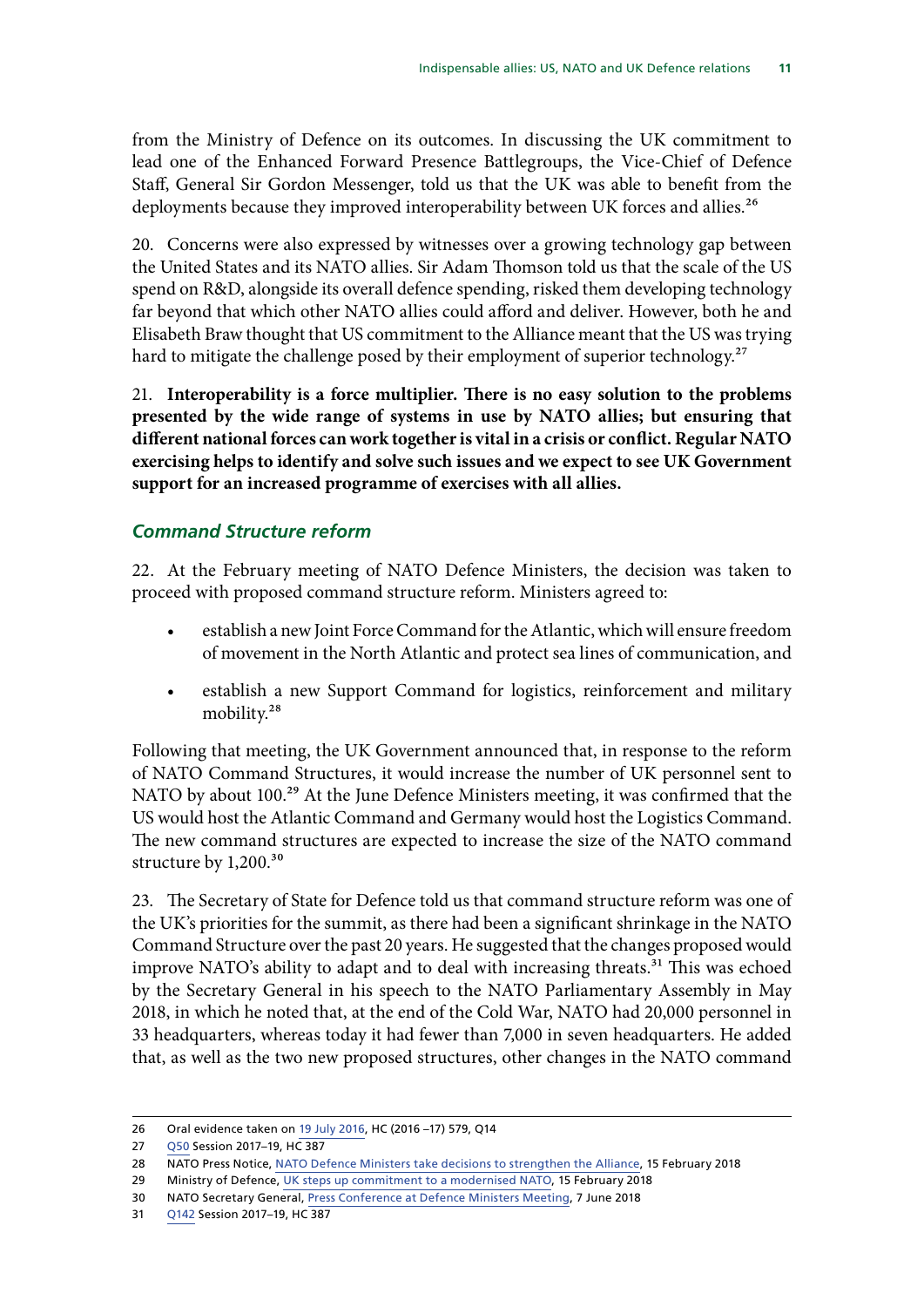<span id="page-15-0"></span>structure had been suggested by strategic commanders. These were considered necessary, as NATO was facing a more challenging security environment whilst attempting to ensure the collective defence of Europe and to promote stability outside its borders.<sup>32</sup>

24. When we asked the Secretary of State whether the UK had offered to host the Atlantic Command, we were told that the UK already hosted two NATO commands and would be unlikely to be offered a third.<sup>33</sup>

25. **We welcome UK support for the proposed new command structure and hope that this support will be demonstrated through rapidly assigning staff to the new commands. We deeply regret that the contraction in the size of the Royal Navy made it more difficult for the UK Government to bid to host the new Atlantic Command.**

#### *Decision-making*

26. Decision-making is another area in which NATO needs to improve its adaptability and flexibility. The Honorable Franklin Kramer, a member of the Atlantic Council Board of Directors and its Strategic Advisors Group, told us that the way that NATO was used to planning for operations was no longer fit for purpose, as:

> the way that NATO had gone at its operations was through force generation conferences, lots of discussion, et cetera. There was plenty of time.<sup>34</sup>

He suggested that an attack on a NATO state now would not leave time for such measured discussions, and argued that one option would be for the North Atlantic Council to approve in advance the steps that the Secretary General and Supreme Allied Commander could take in such an event.

27. Sir Adam Thomson was also concerned by the time NATO might take to determine its response to a developing situation:

> It is not difficult to imagine a crisis situation where NATO does not know exactly what it is dealing with but is alarmed, and yet it is reluctant, for political reasons and for consensus, to declare that it is in an article 5 emergency.<sup>35</sup>

28. In Washington D.C., we were told by US Administration officials that decisionmaking adaptation and flexibility were vital as deployment of personnel to an area which looked vulnerable to attack constituted a tool of deterrence for the Alliance. Written evidence from the Asia-Pacific Foundation suggested that reforms in decision-making were also important in dealing with terrorist threats.<sup>36</sup> James Appathurai, Deputy Assistant Secretary General of NATO, told the House of Lords International Relations Select Committee in April that accelerating decision-making in NATO was necessary if NATO wanted to take decisions "at the speed of relevance".<sup>37</sup> He noted that two points

<sup>32</sup> [Address](https://www.nato.int/cps/en/natohq/news_154895.htm) by NATO Secretary General Jens Stoltenberg to the NATO Parliamentary Assembly, Warsaw, Poland on 28 May 2018

<sup>33</sup> [Q179,](http://data.parliament.uk/writtenevidence/committeeevidence.svc/evidencedocument/defence-committee/the-indispensable-ally-us-nato-and-uk-defence-relations/oral/83311.html) Session 2017–19, HC 387

<sup>34</sup> [Q106](http://data.parliament.uk/writtenevidence/committeeevidence.svc/evidencedocument/defence-committee/the-indispensable-ally-us-nato-and-uk-defence-relations/oral/49473.html) Session 2016–17, HC 992

<sup>35</sup> [Q47](http://data.parliament.uk/writtenevidence/committeeevidence.svc/evidencedocument/defence-committee/the-indispensable-ally-us-nato-and-uk-defence-relations/oral/72419.html) Session 2017–19, HC 387

<sup>36</sup> Asia Pacific Foundation ([TIA0003](http://data.parliament.uk/writtenevidence/committeeevidence.svc/evidencedocument/defence-committee/the-indispensable-ally-us-nato-and-uk-defence-relations/written/73971.html))

<sup>37</sup> Oral evidence taken before the House of Lords Select Committee on International Relations on [18 April 2018](https://www.parliament.uk/documents/lords-committees/International-Relations-Committee/One-off-NATO/Corrected%20Transcript%20NATO.pdf), HL (2017–19) 143, Q1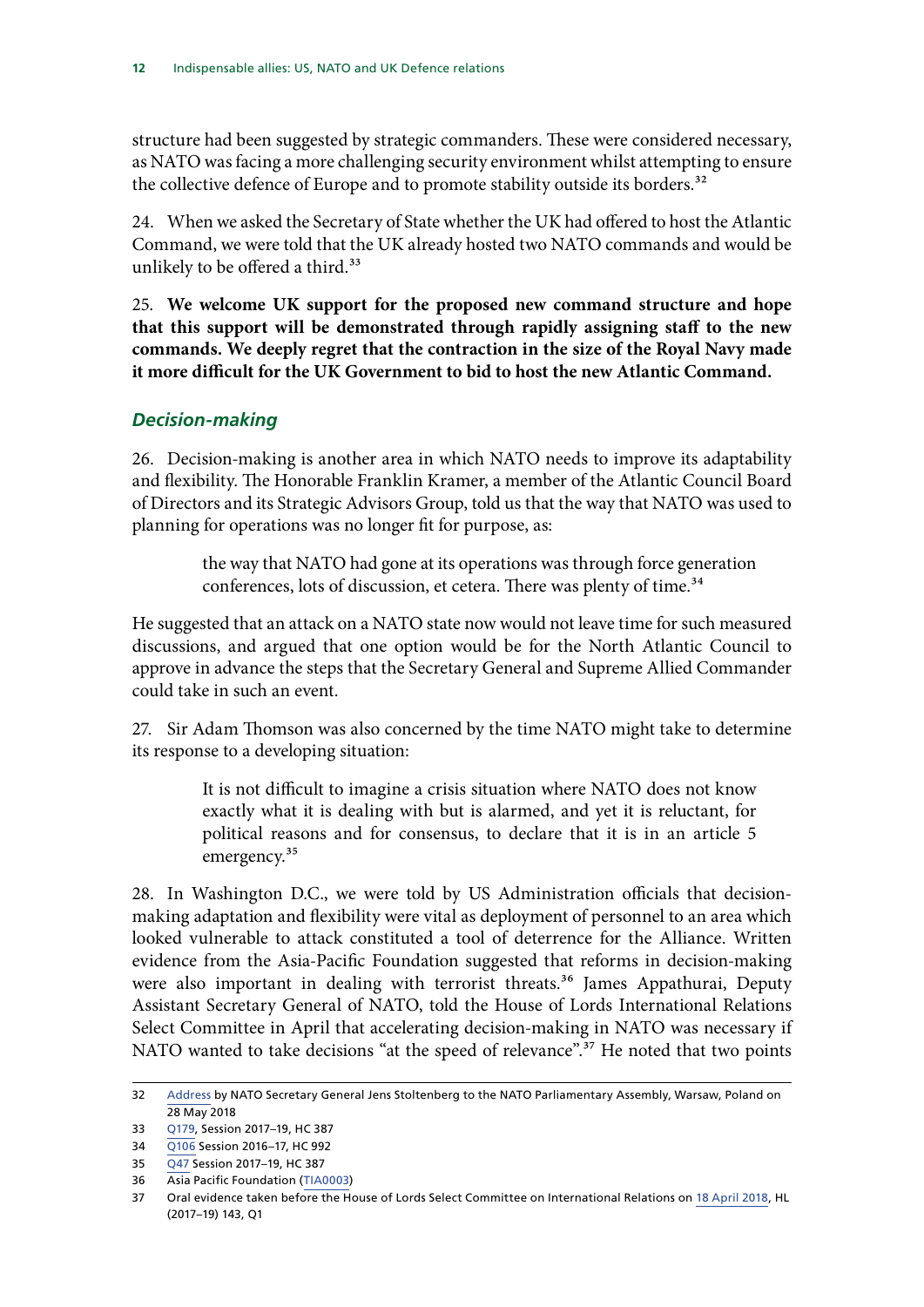<span id="page-16-0"></span>would be discussed at the NATO summit in July: first, procedures NATO follows to take decisions and ways of improving those procedures; secondly, the possibility of delegating authority to the Supreme Allied Commander. Operational commanders had had the authority to move forces and pre-position them, but it had been taken away from them after the end of the Cold War.<sup>38</sup> Both the Ministry of Defence, in written evidence to this inquiry, and Angus Lapsley of the FCO, when appearing in front of the House of Lords International Relations Select Committee, supported the reform of NATO decisionmaking in order to make NATO more responsive to current threats.<sup>39</sup>

#### 29. **We support the Government's push to improve decision-making. Taking decisions at "the speed of relevance" is vital to ensure the Alliance's deterrence posture.**

#### *Burden-sharing*

30. Burden-sharing (described by the Secretary General as contributions, capabilities and  $\cosh$ <sup>40</sup> is one of the more politically charged areas under discussion at the NATO summit. Burden-sharing in terms of capability shortfalls was widely discussed by witnesses. Both James Black, analyst on RAND Europe's Defence and Security Team, and Sir Adam Thomson highlighted that European NATO allies had known capability shortfalls in a number of areas, including:

- air-to-air refuelling;
- Intelligence, Surveillance and Reconnaissance (ISR) and Intelligence, Surveillance, Target Acquisition and Reconnaissance (ISTAR);
- precision-guided munitions;
- suppression of enemy air defences; and
- strategic lift. $41$

Sir Adam Thomson told us of research findings that, in eight out of the 21 NATO capability shortfalls, Europe was heavily dependent on the United States to fill the gaps.<sup>42</sup> This was despite NATO's rough rule-of-thumb that the United States should be expected to produce only 50% of any given capability.43 However, he also noted that NATO force planners often took the view that if the US was happy to provide a capability, it did not make sense for other allies to invest in that area rather than making up other shortfalls.<sup>44</sup>

31. Burden-sharing is most often defined by Governments in terms of defence spending. The Defence Investment Pledge, which commits allies to increase defence spending towards a minimum of 2% of their GDP, and to allocate 20% of their defence spending to major equipment provision by 2024, was agreed at the NATO summit in Wales in

<sup>38</sup> Oral evidence taken before the House of Lords Select Committee on International Relations on [18 April 2018](https://www.parliament.uk/documents/lords-committees/International-Relations-Committee/One-off-NATO/Corrected%20Transcript%20NATO.pdf), HL (2017–19) 143, Q2

<sup>39</sup> Written evidence from the Ministry of Defence ([INA0012\)](http://data.parliament.uk/writtenevidence/committeeevidence.svc/evidencedocument/defence-committee/the-indispensable-ally-us-nato-and-uk-defence-relations/written/48461.html); Oral evidence taken before the House of Lords Select Committee on International Relations on [18 April 2018](https://www.parliament.uk/documents/lords-committees/International-Relations-Committee/One-off-NATO/Corrected%20Transcript%20NATO.pdf), HL (2017–19) 143, Q7

<sup>40</sup> NATO Secretary General, [Press Conference at Defence Ministers Meeting](https://www.nato.int/cps/en/natohq/opinions_155264.htm), 7 June 2018

<sup>41</sup> [Q104](http://data.parliament.uk/writtenevidence/committeeevidence.svc/evidencedocument/defence-committee/the-indispensable-ally-us-nato-and-uk-defence-relations/oral/49473.html) Session 2016–17, HC 992; [Q74](http://data.parliament.uk/writtenevidence/committeeevidence.svc/evidencedocument/defence-committee/the-indispensable-ally-us-nato-and-uk-defence-relations/oral/72419.html) Session 2017–19, HC 387

<sup>42</sup> [Q74](http://data.parliament.uk/writtenevidence/committeeevidence.svc/evidencedocument/defence-committee/the-indispensable-ally-us-nato-and-uk-defence-relations/oral/72419.html) Session 2017–19, HC 387

<sup>43</sup> [Q61](http://data.parliament.uk/writtenevidence/committeeevidence.svc/evidencedocument/defence-committee/the-indispensable-ally-us-nato-and-uk-defence-relations/oral/72419.html) Session 2017–19, HC 387

<sup>44</sup> [Q74](http://data.parliament.uk/writtenevidence/committeeevidence.svc/evidencedocument/defence-committee/the-indispensable-ally-us-nato-and-uk-defence-relations/oral/72419.html) Session 2017–19, HC 387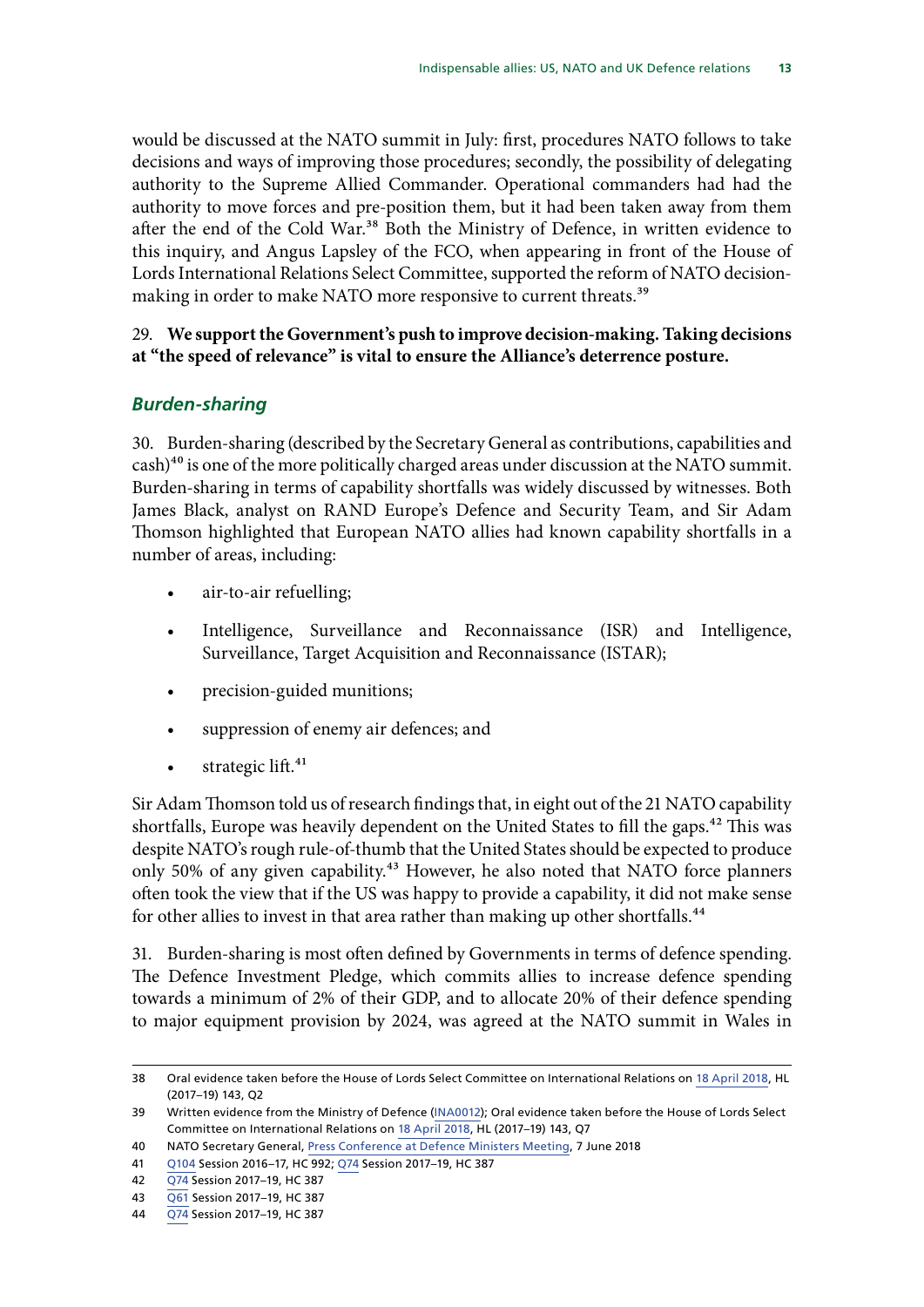2014.<sup>45</sup> It is frequently cited by both the US and the UK governments. Professor John Bew, Professor in History and Foreign Policy at King's College London, and head of Policy Exchange's Britain in the World Project, emphasised that US concerns about burdensharing had been voiced by previous US Administrations,<sup>46</sup> a point supported by both Dr Nicholas Kitchen, Assistant Professorial Research Fellow in the United States Centre at the London School of Economics, and Dr Nile Gardiner, director of the Margaret Thatcher Center for Freedom at The Heritage Foundation, who noted that the George W. Bush and Obama Administrations had been heavily critical of NATO allies' level of defence spending.47 Dr Dana Allin, Senior Fellow for US Foreign Policy and Transatlantic Affairs at the International Institute for Strategic Studies, also felt that it was a common US refrain, although he noted that, whereas criticism had been previously directed mainly at Germany, it was now being used to criticise the UK as well. He suggested that this was as a result of a general view amongst US defence experts that UK capabilities had "slipped".<sup>48</sup>

32. Peter Watkins, Director General, Strategy and International, Ministry of Defence, told us that eight of the 29 NATO Allies were on course to spend 2% or more of their GDP on defence this year and that that figure was expected to rise to fifteen by 2024 (the deadline set by the Defence Investment Pledge).<sup>49</sup> James Black, Dr Martin Zapfe and Elisabeth Braw all questioned the usefulness of 2% as an input metric, suggesting that readiness, capabilities, forces deployment and interoperability were more useful in measuring a member state's commitment to NATO.<sup>50</sup> However, Professor Patrick Porter, Professor of International Security and Strategy, University of Birmingham, and Dr David Blagden, Lecturer in International Security and Strategy at the Strategic Studies Institute, University of Exeter, felt that it was an important starting point. Professor Porter argued that both the mass and sustainability required to deploy at scale depended upon financial commitment. If the 2% pledge were dropped, he thought it would be difficult to hold member states accountable for their contributions to the Alliance. Dr Blagden was concerned that replacing the input metric by an output metric could lead to capabilities-targeting, rather than ensuring a flexible and responsive alliance with full-spectrum capability.<sup>51</sup> Sir Adam Thomson said that, whilst there were a number of different metrics (although some were classified, such as the number of assets available to NATO), he believed that the 2% metric was probably the most effective single measure available.<sup>52</sup>

33. **We accept the argument that percentage of GDP is not a perfect index of commitment to NATO and recognise that there is validity in additional measures, such as gauging capability, in providing an evidence-based approach to resourcing and investment. But we strongly believe there to be no other unclassified measure that is as easy to assess, to understand or to use as the basis for making comparisons. We support the Government's commitment to exhort and encourage our allies to improve their capabilities and increase their defence spending; but we note that such exhortations would carry more weight if the UK led by example and invested more in Defence.**

<sup>45</sup> Written evidence from the Ministry of Defence ([INA0012\)](http://data.parliament.uk/writtenevidence/committeeevidence.svc/evidencedocument/defence-committee/the-indispensable-ally-us-nato-and-uk-defence-relations/written/48461.html)

<sup>46</sup> [Q65](http://data.parliament.uk/writtenevidence/committeeevidence.svc/evidencedocument/defence-committee/the-indispensable-ally-us-nato-and-uk-defence-relations/oral/48824.html) Session 2016–17, HC 992

<sup>47</sup> [Q26](http://data.parliament.uk/writtenevidence/committeeevidence.svc/evidencedocument/defence-committee/the-indispensable-ally-us-nato-and-uk-defence-relations/oral/71160.html), [Q132](http://data.parliament.uk/writtenevidence/committeeevidence.svc/evidencedocument/defence-committee/the-indispensable-ally-us-nato-and-uk-defence-relations/oral/79792.html), Session 2017–19, HC 387

<sup>48</sup> [Q26](http://data.parliament.uk/writtenevidence/committeeevidence.svc/evidencedocument/defence-committee/the-indispensable-ally-us-nato-and-uk-defence-relations/oral/71160.html), Session 2017–19, HC 387

<sup>49</sup> [Q157](http://data.parliament.uk/writtenevidence/committeeevidence.svc/evidencedocument/defence-committee/the-indispensable-ally-us-nato-and-uk-defence-relations/oral/83311.html), Session 2017–19, HC 387

<sup>50</sup> [Q96,](http://data.parliament.uk/writtenevidence/committeeevidence.svc/evidencedocument/defence-committee/the-indispensable-ally-us-nato-and-uk-defence-relations/oral/49473.html) [Q147](http://data.parliament.uk/writtenevidence/committeeevidence.svc/evidencedocument/defence-committee/the-indispensable-ally-us-nato-and-uk-defence-relations/oral/69005.html) Session 2016–17, HC 992; [Q55–7](http://data.parliament.uk/writtenevidence/committeeevidence.svc/evidencedocument/defence-committee/the-indispensable-ally-us-nato-and-uk-defence-relations/oral/72419.html), Session 2017–19, HC 387

<sup>51</sup> [Q147](http://data.parliament.uk/writtenevidence/committeeevidence.svc/evidencedocument/defence-committee/the-indispensable-ally-us-nato-and-uk-defence-relations/oral/69005.html) Session 2016–17, HC 992

<sup>52</sup> [Q58, Q61,](http://data.parliament.uk/writtenevidence/committeeevidence.svc/evidencedocument/defence-committee/the-indispensable-ally-us-nato-and-uk-defence-relations/oral/72419.html) Session 2017–19, HC 387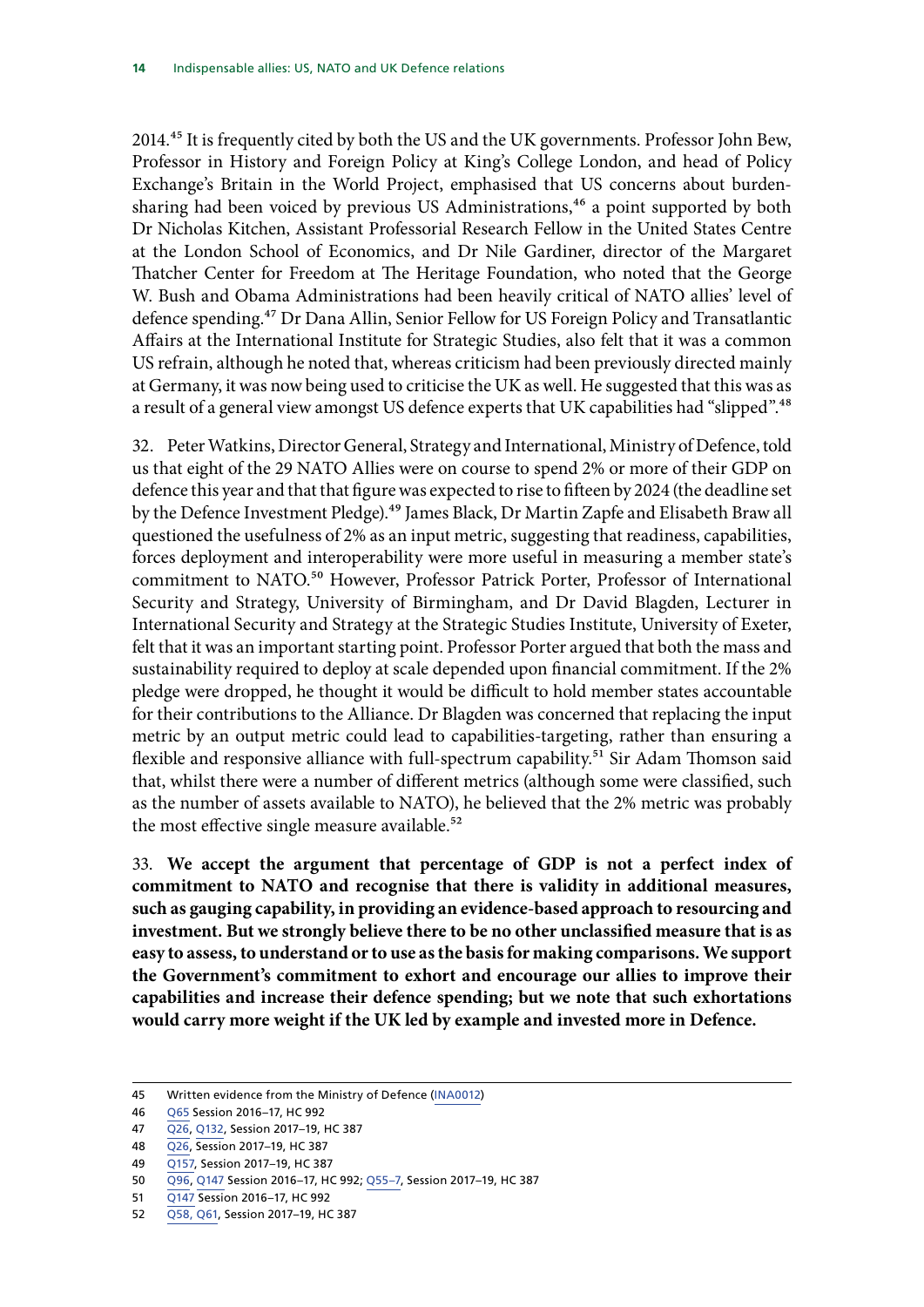#### <span id="page-18-0"></span>**What could the UK do?**

#### *Securing the North Atlantic*

34. One of the reasons for the proposed new Atlantic Joint Force Command is the significant increase in Russian submarine activity in the North Atlantic. Securing the North Atlantic is important, both for supplying troops and heavy equipment from North America,<sup>53</sup> and for protecting sea lines of communication.<sup>54</sup> The issue has been raised throughout this inquiry, including in our discussions in Washington D.C., and was further considered in the separate session that we held with the UK National Security Adviser.<sup>55</sup> The Oxford Research Group told us that "the decline of British anti-submarine capabilities and the ability (a core role within NATO) to patrol the North Atlantic" needed to be redressed given the Russian Navy's comparative advantage in submarine construction and warfare.56

35. This is an area where there is seen to be both an increasing threat (in February, the Secretary of State for Defence told us that there had been a tenfold increase in Russian submarine activity in the North Atlantic)<sup>57</sup> and a need for British leadership. Franklin Miller KBE, Principal at The Scowcroft Group, told us that the UK needed to undertake missions in the North Atlantic on behalf of "common defence"; Professor Sir Lawrence Freedman thought that the North Atlantic was always "pretty to the fore in British thinking"; and Dr Heather Conley suggested that the North Atlantic was "homeland defence" for the UK.58 The Secretary of State for Defence also remarked that the UK "has a long history of dealing with the submarine threat in the North Atlantic".59 One way in which the UK is continuing this tradition will be the forthcoming deployment of four RAF Typhoons to the Icelandic Air Policing Group in 2019. Iceland is an important northern outpost in NATO, allowing the Alliance to monitor Russian naval and submarine activity.<sup>60</sup>

36. The Secretary of State told us that the UK is investing in its anti-submarine warfare capability through its procurement of eight Type 26 Frigates and nine P-8 Poseidon Maritime Patrol Aircraft (MPA), as well as the upgrading of Merlin helicopters. However, these eight Type 26 frigates will replace 13 of the Royal Navy's existing Type 23 antisubmarine warfare frigates—thereby reducing the amount of coverage the Royal Navy will have. The nine Poseidon MPA are filling an existing capability gap (replacement of the nine MRA4 Nimrods which were due to be delivered in 2010). The fleet of 30 Merlin Mk2 helicopters are not being upgraded in order to make them suitable for anti-submarine warfare, but for airborne early warning as part of the CrowsNest system for the Carrier Strike Group. Although it is anticipated that a maximum of 10 Merlin helicopters will be used for CrowsNest, and that all 10 could be rapidly re-roled for anti-submarine warfare if necessary, the overall picture represents a reduction in capacity.<sup>61</sup> The Secretary of State suggested that the *Queen Elizabeth*-class carriers would provide additional anti-submarine

<sup>53</sup> [Q8](http://data.parliament.uk/writtenevidence/committeeevidence.svc/evidencedocument/defence-committee/the-indispensable-ally-us-nato-and-uk-defence-relations/oral/48824.html) Session 2016–17, HC 992; [Q122](http://data.parliament.uk/writtenevidence/committeeevidence.svc/evidencedocument/defence-committee/the-indispensable-ally-us-nato-and-uk-defence-relations/oral/79792.html) Session 2017–19, HC 387

<sup>54</sup> NATO Press Notice, [NATO Defence Ministers take decisions to strengthen the Alliance](https://www.nato.int/cps/ic/natohq/news_152125.htm), 15 February 2018

<sup>55</sup> Oral evidence taken on [1 May 2018,](http://data.parliament.uk/writtenevidence/committeeevidence.svc/evidencedocument/defence-committee/modernising-defence-programme/oral/82257.html) HC (2017–19) 818, Q273–6

<sup>56</sup> Written evidence from the Oxford Research Group ([INA0010](http://data.parliament.uk/writtenevidence/committeeevidence.svc/evidencedocument/defence-committee/the-indispensable-ally-us-nato-and-uk-defence-relations/written/48380.html))

<sup>57</sup> Oral evidence taken on [21 February 2018,](http://data.parliament.uk/writtenevidence/committeeevidence.svc/evidencedocument/defence-committee/departmental-priorites/oral/78795.html) HC (2017–19) 814, Q7

<sup>58</sup> [Q8, Q34,](http://data.parliament.uk/writtenevidence/committeeevidence.svc/evidencedocument/defence-committee/the-indispensable-ally-us-nato-and-uk-defence-relations/oral/48824.html) Session 2016–17, HC 992; [Q122](http://data.parliament.uk/writtenevidence/committeeevidence.svc/evidencedocument/defence-committee/the-indispensable-ally-us-nato-and-uk-defence-relations/oral/79792.html) Session 2017–19, HC 387

<sup>59</sup> [Q148,](http://data.parliament.uk/writtenevidence/committeeevidence.svc/evidencedocument/defence-committee/the-indispensable-ally-us-nato-and-uk-defence-relations/oral/69005.html) Session 2016–17, HC 992

<sup>60</sup> [RAF to deploy fighters to Iceland for first time since governmental spat in 2008](http://www.janes.com/article/80708/raf-to-deploy-fighters-to-iceland-for-first-time-since-governmental-spat-in-2008), Jane's Defence Weekly, 7 June 2018

<sup>61</sup> Written evidence from the Ministry of Defence ([TIA0006\)](http://data.parliament.uk/writtenevidence/committeeevidence.svc/evidencedocument/defence-committee/the-indispensable-ally-us-nato-and-uk-defence-relations/written/84588.html)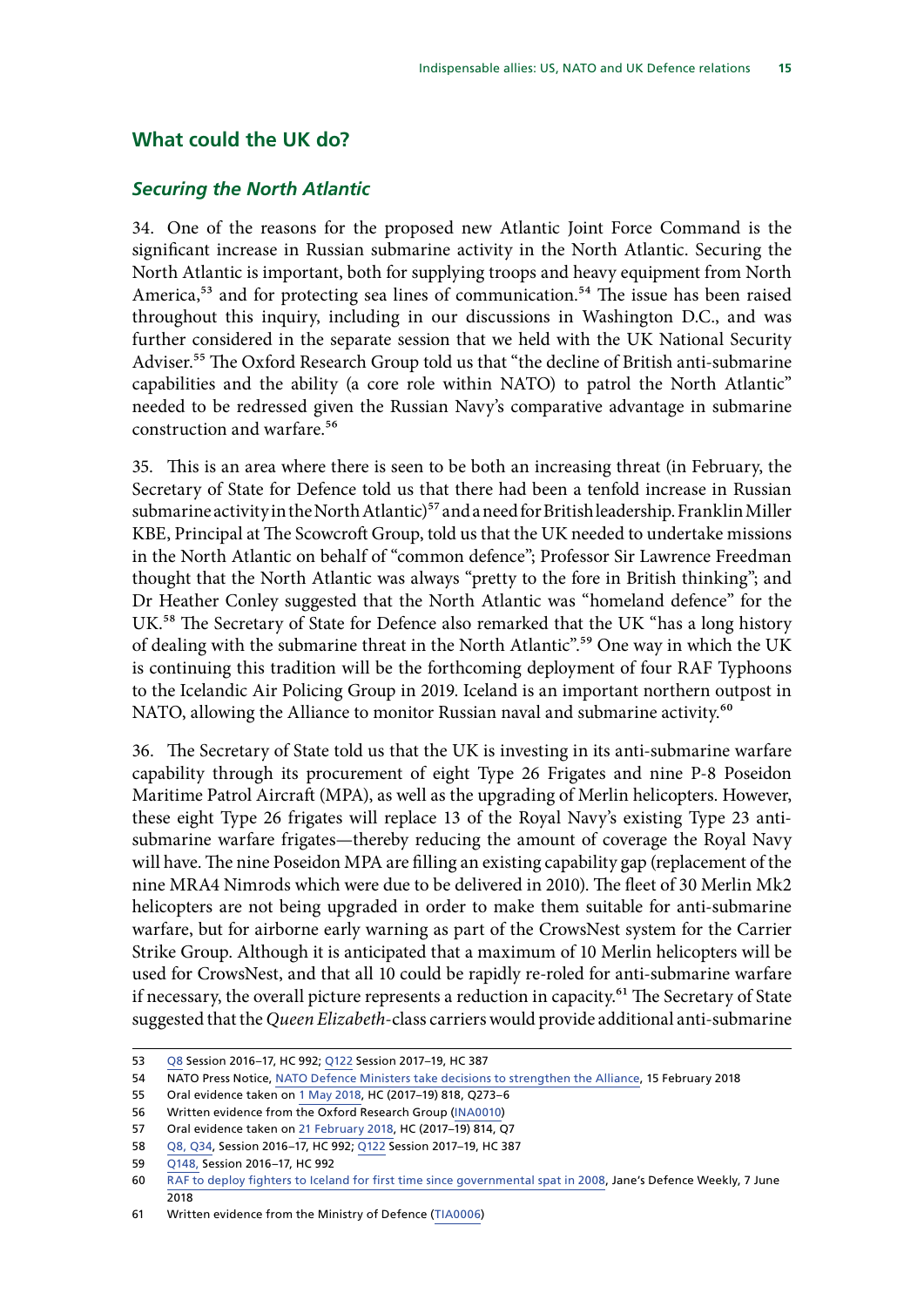<span id="page-19-0"></span>warfare capacity and that more could be incorporated into the yet-to-be-commissioned Type 31e general purpose frigates. However, he admitted that such capabilities would be in addition to the stated specifications, and that any decision to add them would be taken as part of the Modernising Defence Programme.<sup>62</sup> In written evidence following the session with the Secretary of State, the Ministry of Defence confirmed that adding an anti-submarine warfare capability would therefore constitute a cost increase to the unit price of £250 million per ship. No such increase has been included in the provisional budget line for the Type 31e programme, suggesting that this is not something for which the Ministry of Defence is budgeting.<sup>63</sup>

37. **Following the decision to leave the European Union, the Government has consistently reiterated its desire to increase its commitment to NATO. In the North Atlantic, the UK could demonstrate both leadership and commitment. However, this requires an increase in capacity. We do not yet know what the outcomes of the Modernising Defence Programme (MDP) will be, but if the UK's anti-submarine warfare capacity remains unchanged—or is even diminished further—then the UK will be failing both its citizens and its allies.**

38. *The Government should demonstrate its commitment to securing the North Atlantic through a renewed focus on Anti-Submarine Warfare in the Modernising Defence Programme (MDP).*

#### *Readiness*

39. Boosting allied readiness was identified by the US as a priority at the February 2018 meeting of NATO Defence Ministers. At their June meeting, NATO Defence Ministers agreed upon a NATO Readiness Initiative, referred to as the 'Four Thirties'. This aims to increase the readiness of the forces NATO nations already have, by committing to 30 mechanised battalions, 30 air squadrons and 30 combat vessels, ready for use within 30 days (or fewer) by 2020.<sup>64</sup> When we asked the Defence Secretary about UK readiness, he told us that a high-readiness force (consisting of 16 Air Assault Brigade and 3 Commando Brigade) of up to 10,000 could be deployed within 2-10 days.<sup>65</sup> When we questioned how long it would take to deploy an armoured or a mechanised brigade, we were told that the MoD is currently working towards deploying a mechanised brigade within 20 days.<sup>66</sup> We were also told that a division would take 90 days to deploy.<sup>67</sup> When our predecessors raised concerns about the lack of detail on how the MoD could regenerate a warfighting division or reconstitute a greater force in the face of significant strategic challenges,<sup>68</sup> the Ministry of Defence told the Committee that the British Army was "conducting detailed analysis of how it can most efficiently generate forces to deploy in larger numbers".<sup>69</sup>

40. UK readiness was raised repeatedly with us during our visit to Washington D.C., and Peter Watkins has confirmed there to be a general desire across the Alliance to enhance

<sup>62</sup> [Q184, Q186–7](http://data.parliament.uk/writtenevidence/committeeevidence.svc/evidencedocument/defence-committee/the-indispensable-ally-us-nato-and-uk-defence-relations/oral/83311.html) Session 2017–19, HC 387

<sup>63</sup> Written evidence from the Ministry of Defence ([TIA0006\)](http://data.parliament.uk/writtenevidence/committeeevidence.svc/evidencedocument/defence-committee/the-indispensable-ally-us-nato-and-uk-defence-relations/written/84588.html)

<sup>64</sup> NATO Secretary General, [Press Conference at Defence Ministers Meeting](https://www.nato.int/cps/en/natohq/opinions_155264.htm), 7 June 2018

<sup>65</sup> [Q197](http://data.parliament.uk/writtenevidence/committeeevidence.svc/evidencedocument/defence-committee/the-indispensable-ally-us-nato-and-uk-defence-relations/oral/83311.html) Session 2017–19, HC 387

<sup>66</sup> [Q199–200](http://data.parliament.uk/writtenevidence/committeeevidence.svc/evidencedocument/defence-committee/the-indispensable-ally-us-nato-and-uk-defence-relations/oral/83311.html), Session 2017–19, HC 387

<sup>67</sup> [Q202](http://data.parliament.uk/writtenevidence/committeeevidence.svc/evidencedocument/defence-committee/the-indispensable-ally-us-nato-and-uk-defence-relations/oral/83311.html), Session 2017–19, HC 387

<sup>68</sup> Defence Committee, Eighth Report of Session 2016–17, [SDSR 2015 and the Army](https://publications.parliament.uk/pa/cm201617/cmselect/cmdfence/108/10802.htm), HC 108, para 66

<sup>69</sup> Defence Committee, First Special report of Session 2017–19, [SDSR 2015 and the Army: Government Response to](https://publications.parliament.uk/pa/cm201719/cmselect/cmdfence/311/31102.htm)  [the Committee's Eighth Report of Session 2016–17,](https://publications.parliament.uk/pa/cm201719/cmselect/cmdfence/311/31102.htm) HC 311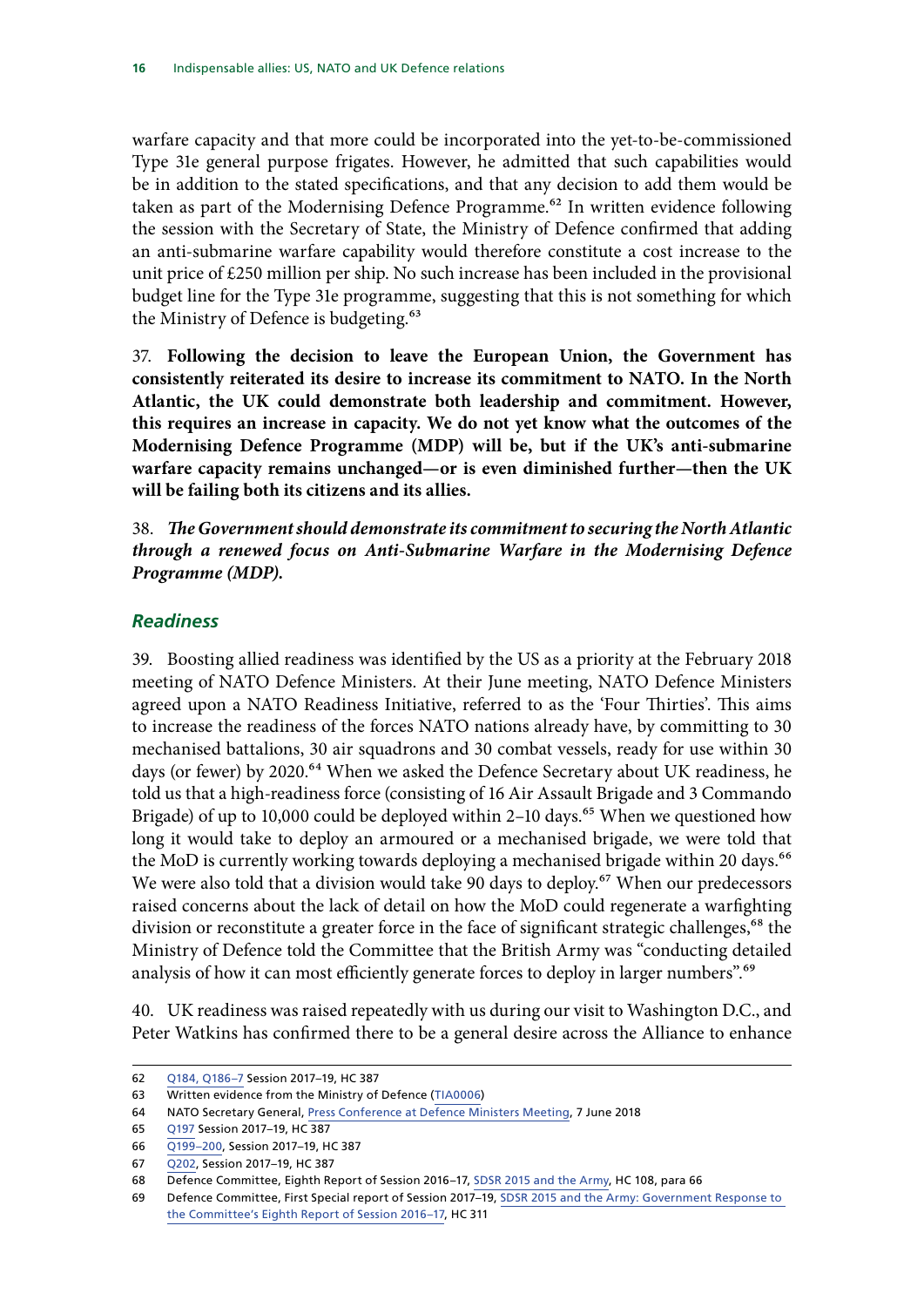readiness.70 Sir Adam Thomson, noted that the drawdown from Germany would have an impact on readiness and suggested that the UK ought to be considering what could be kept in Germany.<sup>71</sup> In further written evidence, the MoD told us that:

> In the context of countering the increased state-based threat in Europe, readiness is something that we are discussing with Allies in the run up to the NATO summit and considering within MDP. We have not reached any conclusions at this stage, but there is an aspiration to enhance the readiness and speed of deployment of our warfighting division, including the brigades within it. That readiness will be constructed from many components, including training, the preparedness of personnel, and logistic enablers. The speed of deployment would also be dependent on the nature of the threat, capabilities required and distance of deployment. While it remains our intention to move all of our major units back to the UK from Germany by 2020, as a part of the MDP we are actively examining how we might forward deploy resources in the future.72

41. When we visited Washington D.C., 'mothballing' or creating a war reserve of equipment (a practice long employed by the US) was raised by us in discussion with US Administration officials. We were told that, although such equipment was not currently readily available, it could be refurbished and made available reasonably quickly. In the United States, the Armed Forces train on mothballed equipment once a year. Peter Watkins, however, suggested that the pace of technological change might make older equipment obsolete. He also thought there would be difficulties with personnel learning to operate such equipment.<sup>73</sup> The Secretary of State for Defence believed that the UK Services tended to prefer new equipment to the retention in reserve of existing equipment.<sup>74</sup> However, he also accepted that assets had been disposed of which could have been repurposed to improve UK capacity. He believed having flexibility within the Armed Forces brought considerable value and creating a war equipment reserve was an option he was happy to consider.75

42. **Given the speed of modern warfare, 20 days to deploy a mechanised brigade and 90 days to deploy a division risk making the UK militarily irrelevant. We ask the Government for an update on the Army's work on how to generate a follow-on division; and we request a time-line of the steps required to reconstitute such a force in the event of an emergency.**

43. **We are encouraged by the fact that the Government is looking at readiness in the Modernising Defence Programme (MDP). However, withdrawal from Germany will not improve readiness—rather the reverse—and accordingly the Government should reconsider its decision to withdraw from Germany. In any event, we expect the MDP to address in detail the issues of basing some forces and pre-positioning some equipment in Germany.**

<sup>70</sup> [Q201,](http://data.parliament.uk/writtenevidence/committeeevidence.svc/evidencedocument/defence-committee/the-indispensable-ally-us-nato-and-uk-defence-relations/oral/83311.html) Session 2017–19, HC 387

<sup>71</sup> [Q54](http://data.parliament.uk/writtenevidence/committeeevidence.svc/evidencedocument/defence-committee/the-indispensable-ally-us-nato-and-uk-defence-relations/oral/72419.html), Session 2017-19, HC 387

<sup>72</sup> Written evidence from the Ministry of Defence ([TIA0006\)](http://data.parliament.uk/writtenevidence/committeeevidence.svc/evidencedocument/defence-committee/the-indispensable-ally-us-nato-and-uk-defence-relations/written/84588.html)

<sup>73</sup> [Q194](http://data.parliament.uk/writtenevidence/committeeevidence.svc/evidencedocument/defence-committee/the-indispensable-ally-us-nato-and-uk-defence-relations/oral/83311.html), Session 2017–19, HC 387

<sup>74</sup> [Q195,](http://data.parliament.uk/writtenevidence/committeeevidence.svc/evidencedocument/defence-committee/the-indispensable-ally-us-nato-and-uk-defence-relations/oral/83311.html) Session 2017–19, HC 387

<sup>75</sup> [Q193–4,](http://data.parliament.uk/writtenevidence/committeeevidence.svc/evidencedocument/defence-committee/the-indispensable-ally-us-nato-and-uk-defence-relations/oral/83311.html) Session 2017–19, HC 387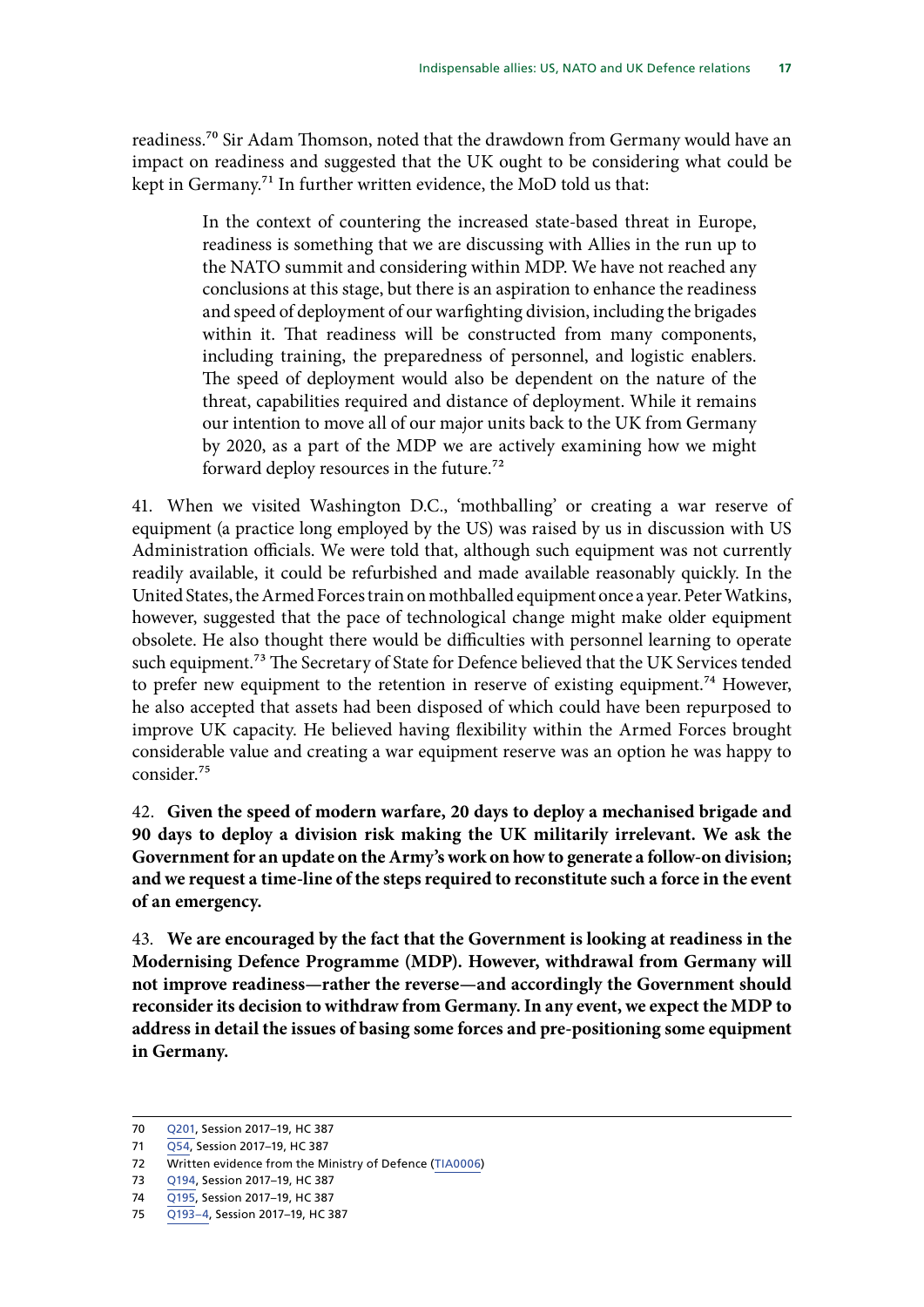<span id="page-21-0"></span>44. **We are pleased that the Secretary of State is willing to look at options to establish a war reserve of equipment, and its likely impact upon UK readiness. The Government should set out its initial findings in its response to this Report.**

45. *The UK should demonstrate its leadership position in NATO by working towards being able to deploy a mechanised brigade within 10 days.*

#### *UK contributions to NATO*

46. Our predecessors took evidence from General Sir Richard Shirreff when he retired from his post as NATO Deputy Supreme Allied Commander in July 2014. He suggested that "the UK was quite a long way down the league in manning its posts in NATO".76 We are aware that since that evidence was taken the number of UK staff at NATO has increased. However, we heard, both in formal evidence and in informal discussions in Washington D.C., that there are significant personnel shortages in NATO in areas such as military planning and targeting, in both of which the UK has much useful expertise.<sup>77</sup> The Secretary of State told us that the UK could do more in NATO and should "be looking at future opportunities to use our influence and capabilities in a more significant role as part of NATO".<sup>78</sup> He noted that the UK number of Service personnel committed to NATO would be increased, in order to ensure that NATO has sufficient flexibility and resources.<sup>79</sup> Given the forthcoming change in NATO command structures, we are pleased that the Government has already made a commitment to provide about one hundred additional personnel.<sup>80</sup>

47. **The UK Government should demonstrate leadership in NATO by ensuring that all of its allocated posts, including those within the new command structures, are filled within an appropriate amount of time. Furthermore, it should consider whether we could provide additional UK personnel to NATO in areas where shortfalls currently exist.**

<sup>76</sup> Oral evidence taken on [9 July 2014](http://data.parliament.uk/writtenevidence/committeeevidence.svc/evidencedocument/defence-committee/towards-the-next-defence-and-security-review-part-two-nato/oral/11261.html), HC (2014–15) 358, Q309–10

<sup>77</sup> [Q77](http://data.parliament.uk/writtenevidence/committeeevidence.svc/evidencedocument/defence-committee/the-indispensable-ally-us-nato-and-uk-defence-relations/oral/72419.html) Session 2017–19, HC 387

<sup>78</sup> [Q143,](http://data.parliament.uk/writtenevidence/committeeevidence.svc/evidencedocument/defence-committee/the-indispensable-ally-us-nato-and-uk-defence-relations/oral/83311.html) Session 2017–19, HC 387

<sup>79</sup> [Q142,](http://data.parliament.uk/writtenevidence/committeeevidence.svc/evidencedocument/defence-committee/the-indispensable-ally-us-nato-and-uk-defence-relations/oral/83311.html) Session 2017–19, HC 387

<sup>80</sup> Ministry of Defence, [UK steps up commitment to a modernised NATO,](https://www.gov.uk/government/news/uk-steps-up-commitment-to-a-modernised-nato) 15 February 2018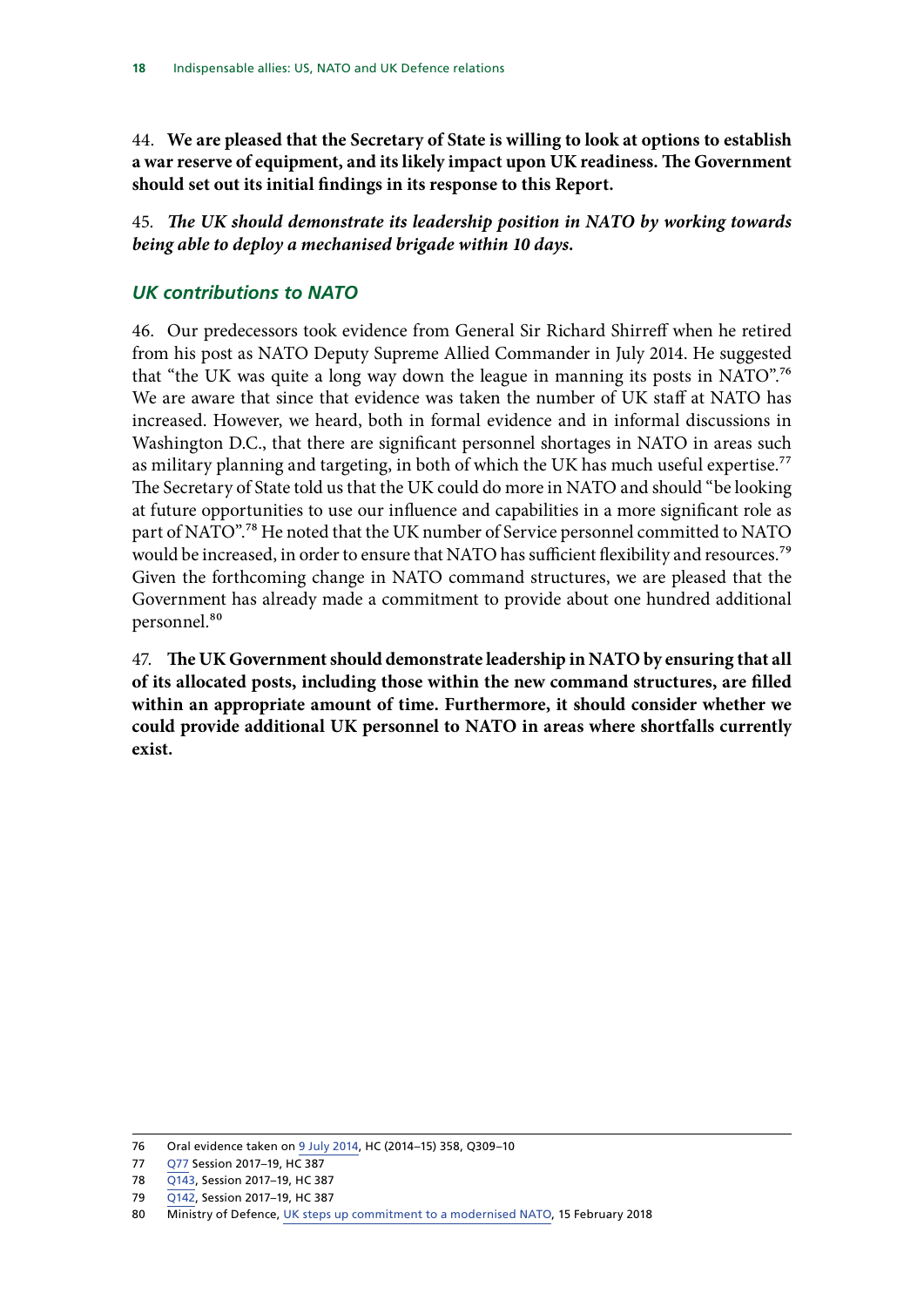# <span id="page-22-0"></span>**3** The UK-US relationship

48. The UK-US relationship remains robust.<sup>81</sup> We have heard that it is a relationship which benefits the UK, with very close co-operation in the military and intelligence fields. Indeed, Franklin Miller of the Scowcroft Group told us that the breadth and depth of this interaction is unique.<sup>82</sup> Wyn Rees, Professor of International Security at the University of Nottingham, agreed that the UK had benefited from our nuclear relationship with the US, our intelligence relationship, our ability to purchase US weaponry below development cost and our UK military's inter-operability with their US counterparts. On the other hand, he believed that UK-US security co-operation had adversely affected UK and US relationships with the EU.<sup>83</sup> James Rogers, director of the Global Britain Programme at the Henry Jackson Society, thought the UK-US relationship was based on geostrategic reality and that the two countries would become more inter-dependent as the strategic environment worsened. However, he suggested that this would depend on the UK being willing to sustain the relationship through continued development of strategic capabilities and acceptance of political necessities.<sup>84</sup>

#### **Political relationship**

49. Witnesses nevertheless believed it would be difficult to use the UK-US relationship to influence US policy significantly, at present. Professor John Bew told us that President Trump did not regard achieving consensus and coming to an agreed strategy as part of his role as Commander-in-Chief.<sup>85</sup> Dr Dana Allin said that the divergence of views within the US Administration made it hard for the UK to contribute to US foreign policy debates.<sup>86</sup> This division in views was especially sharp on Europe and multilateralism, according to Dr Tom Wright, director of the Center on the United States and Europe at the Brookings Institution. He told us that official policy, as articulated through the US National Security and the US Defense Strategies, was in line with UK priorities but that the President's policy, particularly on Europe and NATO, ought to concern the UK.<sup>87</sup>

50. Some witnesses believed that divergence between official US policy and the President's policy had resulted in an increased bipartisan effort in Congress: Ambassador Victoria Nuland, Chief Executive Officer at the Center for a New American Security, told us that both the House and the Senate were playing an "outsize role" in foreign policy and that one option for influencing US foreign policy would be to invest in creating bipartisan solutions that the House and Senate could support.<sup>88</sup> In evidence last year, both Professor Sir Lawrence Freedman and Franklin Miller raised concerns about the reduction in dialogue between UK and US parliamentarians. Dr Miller cited the British American Parliamentary Group as one area where effort could be focused.<sup>89</sup> The Group had been funded by HM Treasury, but from 2008–09 onwards, it has been funded mainly by a grant from the House of Commons Commission and the House of Lords Commission.<sup>90</sup>

<sup>81</sup> [Q2,](http://data.parliament.uk/writtenevidence/committeeevidence.svc/evidencedocument/defence-committee/the-indispensable-ally-us-nato-and-uk-defence-relations/oral/71160.html) Session 2017–19, HC 387

<sup>82</sup> Written evidence from Franklin Miller ([INA00013](http://data.parliament.uk/writtenevidence/committeeevidence.svc/evidencedocument/defence-committee/the-indispensable-ally-us-nato-and-uk-defence-relations/written/48546.html))

<sup>83</sup> Written evidence from Professor Wyn Rees [\(TIA0005](http://data.parliament.uk/writtenevidence/committeeevidence.svc/evidencedocument/defence-committee/the-indispensable-ally-us-nato-and-uk-defence-relations/written/80573.html))

<sup>84</sup> Written evidence from James Rogers ([TIA0004](http://data.parliament.uk/writtenevidence/committeeevidence.svc/evidencedocument/defence-committee/the-indispensable-ally-us-nato-and-uk-defence-relations/written/76666.html))

<sup>85</sup> [Q97,](http://data.parliament.uk/writtenevidence/committeeevidence.svc/evidencedocument/defence-committee/the-indispensable-ally-us-nato-and-uk-defence-relations/oral/49473.html) Session 2016–17, HC 992

<sup>86</sup> [Q10,](http://data.parliament.uk/writtenevidence/committeeevidence.svc/evidencedocument/defence-committee/the-indispensable-ally-us-nato-and-uk-defence-relations/oral/71160.html) Session 2017-19, HC 387

<sup>87</sup> [Q130,](http://data.parliament.uk/writtenevidence/committeeevidence.svc/evidencedocument/defence-committee/the-indispensable-ally-us-nato-and-uk-defence-relations/oral/79792.html) Session 2017-19, HC 387

<sup>88</sup> [Q103,](http://data.parliament.uk/writtenevidence/committeeevidence.svc/evidencedocument/defence-committee/the-indispensable-ally-us-nato-and-uk-defence-relations/oral/79792.html) Session 2017–19, HC 387

<sup>89</sup> [Q18,](http://data.parliament.uk/writtenevidence/committeeevidence.svc/evidencedocument/defence-committee/the-indispensable-ally-us-nato-and-uk-defence-relations/oral/48824.html) Session 2016–17, HC 992

<sup>90</sup> Referred to in the annual report by its previous name, the House of Lords House Committee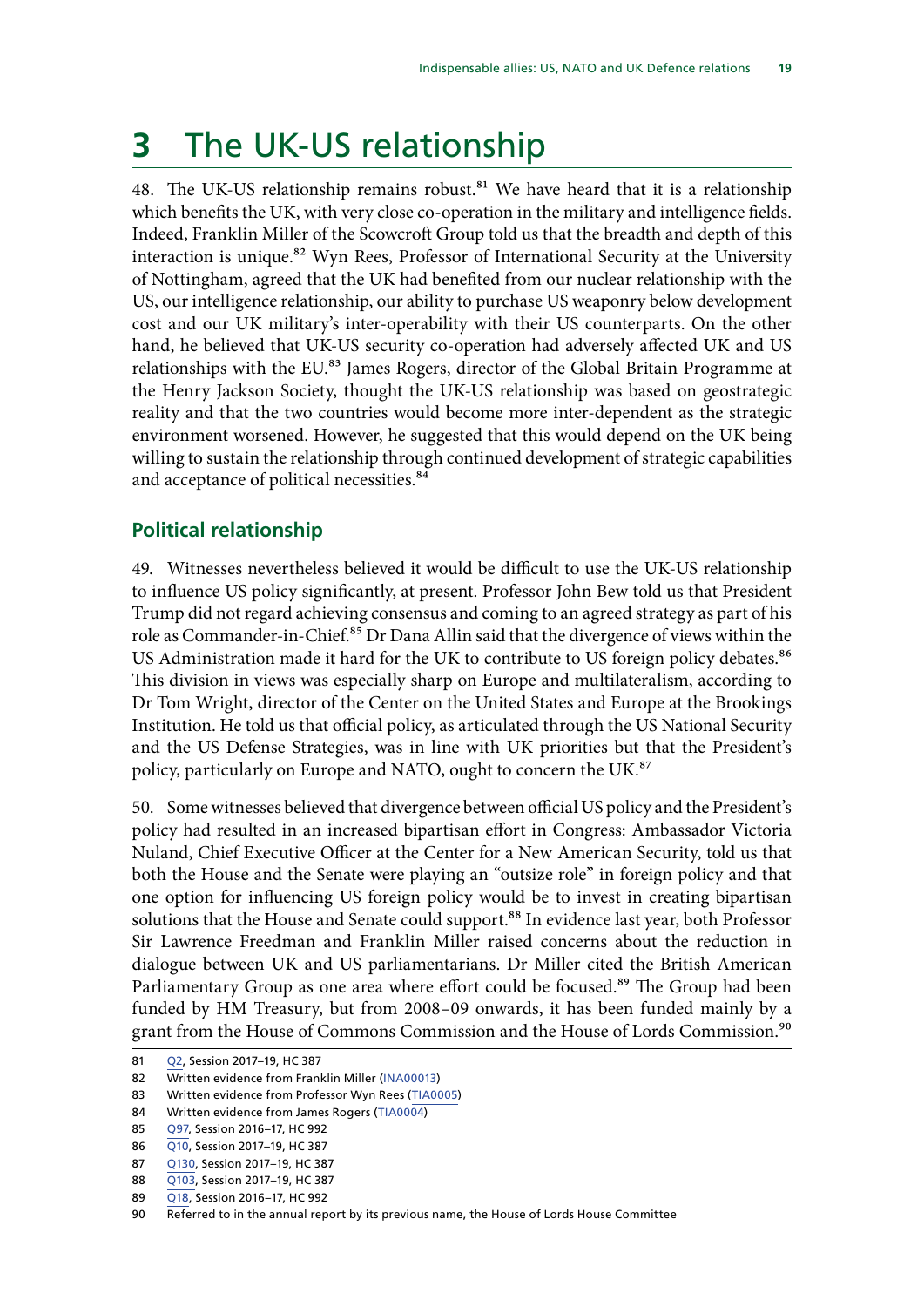<span id="page-23-0"></span>Between 2010 and 2015 there was no inflationary uplift to the grant, meaning a real cash cut to the group's funding at a time of rising programme costs. In its last annual report, the Group expressed concern that without an increase in funding there would be "an adverse effect on the BAPG's activities and consequently its ability to further good relations and mutual understanding with the US Congress".<sup>91</sup>

51. The Ministry of Defence told us that UK Embassy in Washington had very effective defence staff who regularly engaged with the Administration and the Congress.<sup>92</sup> Following our visit, we are in complete agreement with this assessment. However, Congressman Turner suggested that while he engaged regularly with UK politicians and officials, partly through his role in the NATO Parliamentary Assembly, "we could certainly do better".<sup>93</sup> Many of our interlocutors in Washington D.C. similarly underlined the importance of regular engagement.

52. **The UK Government needs to ensure that, in addition to its primary focus on engagement with the US Administration, it is also engaging with the US Congress, State Administrations and US civil society.** *The Government should consider how it can better engage with Congress, including by inviting relevant Congressional groups to visit the UK.*

53. *The House of Commons Commission and the House of Lords Commission, as well as the FCO and MoD, should consider how they can further support UK Parliamentarians to engage with their Congressional counterparts.*

#### **Military relationship**

54. Evidence to this inquiry has emphasised the close security (conventional, nuclear and intelligence) relationship which has existed between the UK and the US since the Second World War.<sup>94</sup> Professor Freedman suggested that the relationship is based on shared values and a shared perception of threat.<sup>95</sup> Professor Bew thought that the relationship was a product of historical circumstance, brought about by "similar underlying strategic assumptions about how foreign policy and national security should work".<sup>96</sup> Our witnesses agree that a large part of the success of the UK-US relationship is due to UK-US military interoperability.<sup>97</sup>

55. Several witnesses cited the UK's nuclear deterrent as foremost among the UK capabilities valued by the US.<sup>98</sup> Other areas where witnesses felt the UK provided a unique or complementary capability include:

- Arctic warfare;
- battlefield medicine;
- cyber;

<sup>91</sup> British American Parliamentary Group, Annual Report & Accounts 2016-17, (June 2017), p 11

<sup>92</sup> [Q221,](http://data.parliament.uk/writtenevidence/committeeevidence.svc/evidencedocument/defence-committee/the-indispensable-ally-us-nato-and-uk-defence-relations/oral/83311.html) Session 2017–19, HC 387

<sup>93</sup> [Q106](http://data.parliament.uk/writtenevidence/committeeevidence.svc/evidencedocument/defence-committee/the-indispensable-ally-us-nato-and-uk-defence-relations/oral/79792.html), Session 2017–19, HC 387

<sup>94</sup> Written evidence from Professor Wyn Rees ([TIA0005\)](http://data.parliament.uk/writtenevidence/committeeevidence.svc/evidencedocument/defence-committee/the-indispensable-ally-us-nato-and-uk-defence-relations/written/80573.html), Franklin Miller ([INA00013](http://data.parliament.uk/writtenevidence/committeeevidence.svc/evidencedocument/defence-committee/the-indispensable-ally-us-nato-and-uk-defence-relations/written/48546.html)), Dr Andrew Mumford ([TIA0001\)](http://data.parliament.uk/writtenevidence/committeeevidence.svc/evidencedocument/defence-committee/the-indispensable-ally-us-nato-and-uk-defence-relations/written/71371.html)

<sup>95</sup> [Q3,](http://data.parliament.uk/writtenevidence/committeeevidence.svc/evidencedocument/defence-committee/the-indispensable-ally-us-nato-and-uk-defence-relations/oral/48824.html) Session 2016–17, HC 992

<sup>96</sup> [Q91,](http://data.parliament.uk/writtenevidence/committeeevidence.svc/evidencedocument/defence-committee/the-indispensable-ally-us-nato-and-uk-defence-relations/oral/49473.html) Session 2016–17, HC 992

<sup>97</sup> [Q3,](http://data.parliament.uk/writtenevidence/committeeevidence.svc/evidencedocument/defence-committee/the-indispensable-ally-us-nato-and-uk-defence-relations/oral/48824.html) [Q87,](http://data.parliament.uk/writtenevidence/committeeevidence.svc/evidencedocument/defence-committee/the-indispensable-ally-us-nato-and-uk-defence-relations/oral/49473.html) [Q139](http://data.parliament.uk/writtenevidence/committeeevidence.svc/evidencedocument/defence-committee/the-indispensable-ally-us-nato-and-uk-defence-relations/oral/69005.html) [Dr David Blagden], Session 2016–17, HC 992

<sup>98</sup> [Q3,](http://data.parliament.uk/writtenevidence/committeeevidence.svc/evidencedocument/defence-committee/the-indispensable-ally-us-nato-and-uk-defence-relations/oral/48824.html) Session 2016–17, HC992, [Q95](http://data.parliament.uk/writtenevidence/committeeevidence.svc/evidencedocument/defence-committee/the-indispensable-ally-us-nato-and-uk-defence-relations/oral/79792.html), Session 2017–19, HC 387, Written evidence provided by BASIC [\(INA0017](http://data.parliament.uk/writtenevidence/committeeevidence.svc/evidencedocument/defence-committee/the-indispensable-ally-us-nato-and-uk-defence-relations/written/49506.html))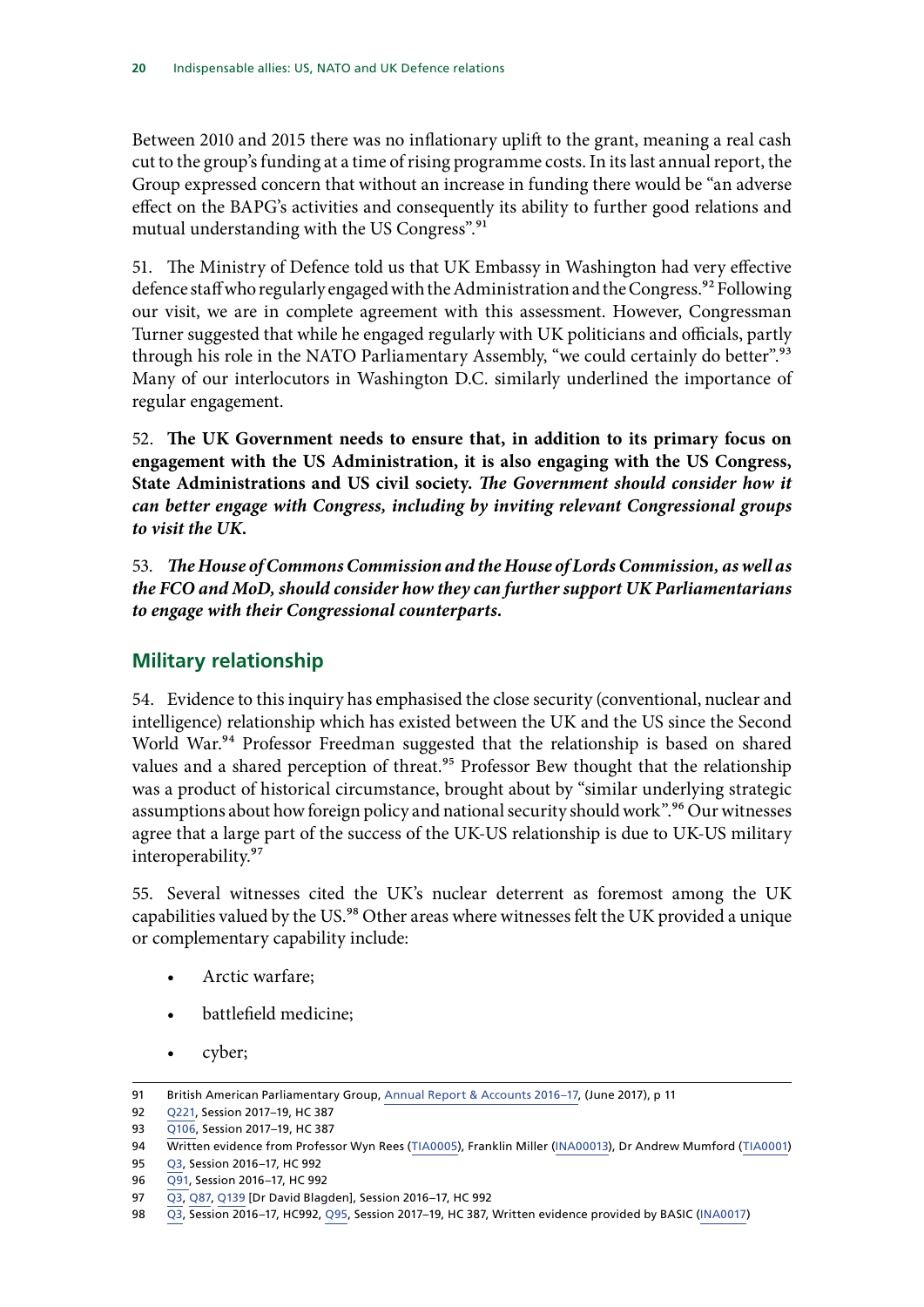- <span id="page-24-0"></span>high-end naval (in particular the Carriers), aviation, and ground systems;
- intelligence (particularly analysis and human intelligence);
- mine countermeasures;
- UK special forces.<sup>99</sup>

#### *Interoperability*

56. Interoperability is an important part of the military-to-military relationship. Franklin Miller suggested interoperability applied to more than the ability to embed UK forces in American units (and vice versa), extending to similar operating concepts, doctrines, weapons, and representation in each other's headquarters—both operational and political.<sup>100</sup> Franklin Kramer believed that interoperability was based on the ability to "trust and rely on one another", a point also emphasised by Alex Hall, director of RAND Europe's Defence, Security and Infrastructure Research Group, who noted that shared history and endeavours had resulted in shared "psyches, doctrines, tactics and procedures".101 Franklin Miller told us that this interoperability would increase as new capabilities, such as the Carriers and P-8 Poseidon MPA, came online.<sup>102</sup>

57. The Ministry of Defence set out the flagship capability programmes on which the UK and US co-operate:

- Carrier Strike;
- Rivet Joint;
- Unmanned Air Sytems:
- C17 Strategic Airlift;
- Maritime Patrol Aircraft.<sup>103</sup>

58. On Carrier Strike, a joint Statement of Intent to enhance co-operation on carrier operations and Carrier Enabled Power Projection, signed in 2012, has allowed UK and US personnel to work closely, and enabled the US Marine Corps to fly the F-35B from HMS *Queen Elizabeth* in her first operational deployment. The Defence Secretary told us that many UK Service personnel were able to continue training on US carriers following the decommissioning of UK carriers, which had allowed them to be fully trained for the *Queen Elizabeth*-class carriers. He suggested that the UK benefited "to the tune of probably a minimum of £3 billion" a year from the UK-US relationship, based on assumptions about capabilities that the UK purchases from, or is developing collaboratively with, the US.<sup>104</sup>

<sup>99</sup> [Q92, Q109,](http://data.parliament.uk/writtenevidence/committeeevidence.svc/evidencedocument/defence-committee/the-indispensable-ally-us-nato-and-uk-defence-relations/oral/49473.html) Session 2016–17, HC 992, [Q95–6, Q118](http://data.parliament.uk/writtenevidence/committeeevidence.svc/evidencedocument/defence-committee/the-indispensable-ally-us-nato-and-uk-defence-relations/oral/79792.html) HC 387, Written evidence from DefenceSynergia [\(INA0015](http://data.parliament.uk/writtenevidence/committeeevidence.svc/evidencedocument/defence-committee/the-indispensable-ally-us-nato-and-uk-defence-relations/written/49186.html))

<sup>100</sup> [Q3,](http://data.parliament.uk/writtenevidence/committeeevidence.svc/evidencedocument/defence-committee/the-indispensable-ally-us-nato-and-uk-defence-relations/oral/48824.html) Session 2016–17, HC 992

<sup>101</sup> [Q88–90,](http://data.parliament.uk/writtenevidence/committeeevidence.svc/evidencedocument/defence-committee/the-indispensable-ally-us-nato-and-uk-defence-relations/oral/49473.html) Session 2016–17, HC 992

<sup>102</sup> [Q5,](http://data.parliament.uk/writtenevidence/committeeevidence.svc/evidencedocument/defence-committee/the-indispensable-ally-us-nato-and-uk-defence-relations/oral/48824.html) Session 2016–17, HC 992

<sup>103</sup> Written evidence from the Ministry of Defence ([INA0012\)](http://data.parliament.uk/writtenevidence/committeeevidence.svc/evidencedocument/defence-committee/the-indispensable-ally-us-nato-and-uk-defence-relations/written/48461.html)

<sup>104</sup> [Q216,](http://data.parliament.uk/writtenevidence/committeeevidence.svc/evidencedocument/defence-committee/the-indispensable-ally-us-nato-and-uk-defence-relations/oral/83311.html) Session 2017–19, HC 387; Written evidence from the Ministry of Defence ([TIA0006\)](http://data.parliament.uk/writtenevidence/committeeevidence.svc/evidencedocument/defence-committee/the-indispensable-ally-us-nato-and-uk-defence-relations/written/84588.html)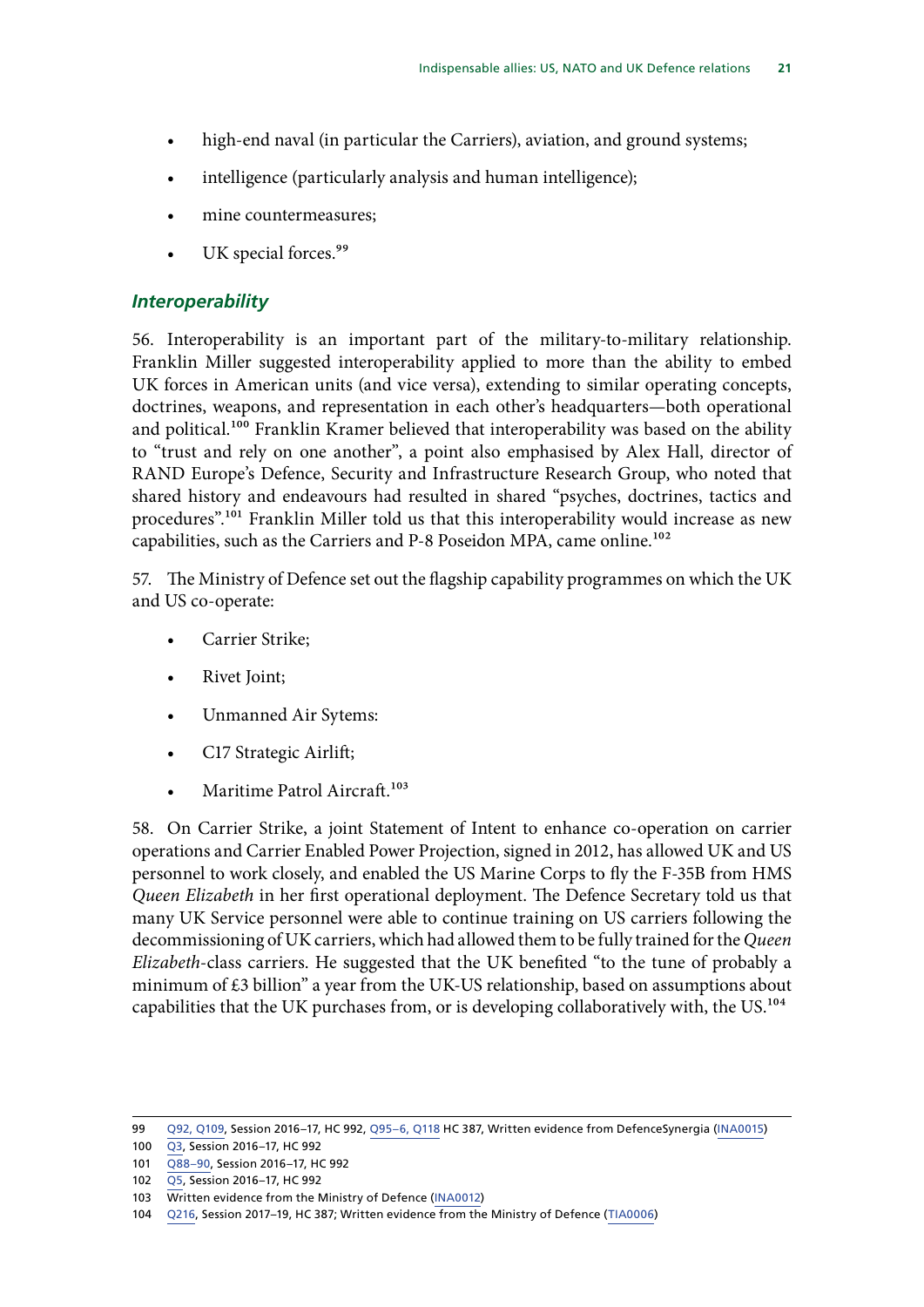#### <span id="page-25-0"></span>*Over-reliance on the US*

59. This level of interoperability has led to suggestions that the UK is over-reliant on the US as a military partner. Dr David Blagden thought that this had resulted in both intellectual and capability dependencies, noting that the UK operated a ballistic missile submarine force, carrying a UK nuclear deterrent so as not to be reliant on the US nuclear guarantee, but did not currently have its own Maritime Patrol Aircraft to protect that deterrent, instead relying on the US to provide security through its "command of the global maritime commons".105 Alex Hall was more cautious, suggesting that, although the UK had specific capability shortfalls which it looked to the US to backfill, dependent on the operational context and given the close UK-US relationship, it was unlikely that UK would be in a position where it could not act.<sup>106</sup> Professor Porter thought that the degree of over-reliance could be measured by the UK's ability to act independently in pursuit of its own national interest, without US support.<sup>107</sup>

60. Concerns have been raised that the UK Equipment Plan is also too dependent upon the purchase of US capabilities, with the current depreciation in sterling clearly showing the cost increase risk from exchange rate movements. In its analysis of the Equipment Plan 2017–2027, the National Audit Office noted that the Ministry of Defence had estimated that within the £179.7 billion Equipment Plan, there would be a dollar spend of \$35.6 billion. This was an increase of 24% upon the estimate provided for the 2016–2026 Equipment Plan. The NAO has warned that the costs in the plan, based on an exchange rate of \$1.55 to £1, are unrealistic and could be understated by up to £4.6 billion.<sup>108</sup> The biggest pressure (i.e. the period in which most dollars are due to be spent) will occur between 2020 and 2022.

<sup>105</sup> [Q139,](http://data.parliament.uk/writtenevidence/committeeevidence.svc/evidencedocument/defence-committee/the-indispensable-ally-us-nato-and-uk-defence-relations/oral/69005.html) Session 2016–17, HC 992

<sup>106</sup> [Q90](http://data.parliament.uk/writtenevidence/committeeevidence.svc/evidencedocument/defence-committee/the-indispensable-ally-us-nato-and-uk-defence-relations/oral/79792.html), Session 2017–19, HC 387

<sup>107</sup> [Q138](http://data.parliament.uk/writtenevidence/committeeevidence.svc/evidencedocument/defence-committee/the-indispensable-ally-us-nato-and-uk-defence-relations/oral/69005.html), HC Session 2016–17, 992

<sup>108</sup> National Audit Office, [Ministry of Defence: The Equipment Plan 2017 to 2027,](https://www.nao.org.uk/wp-content/uploads/2018/01/The-Equipment-Plan-2017-to-2027.pdf) January 2018, p17–18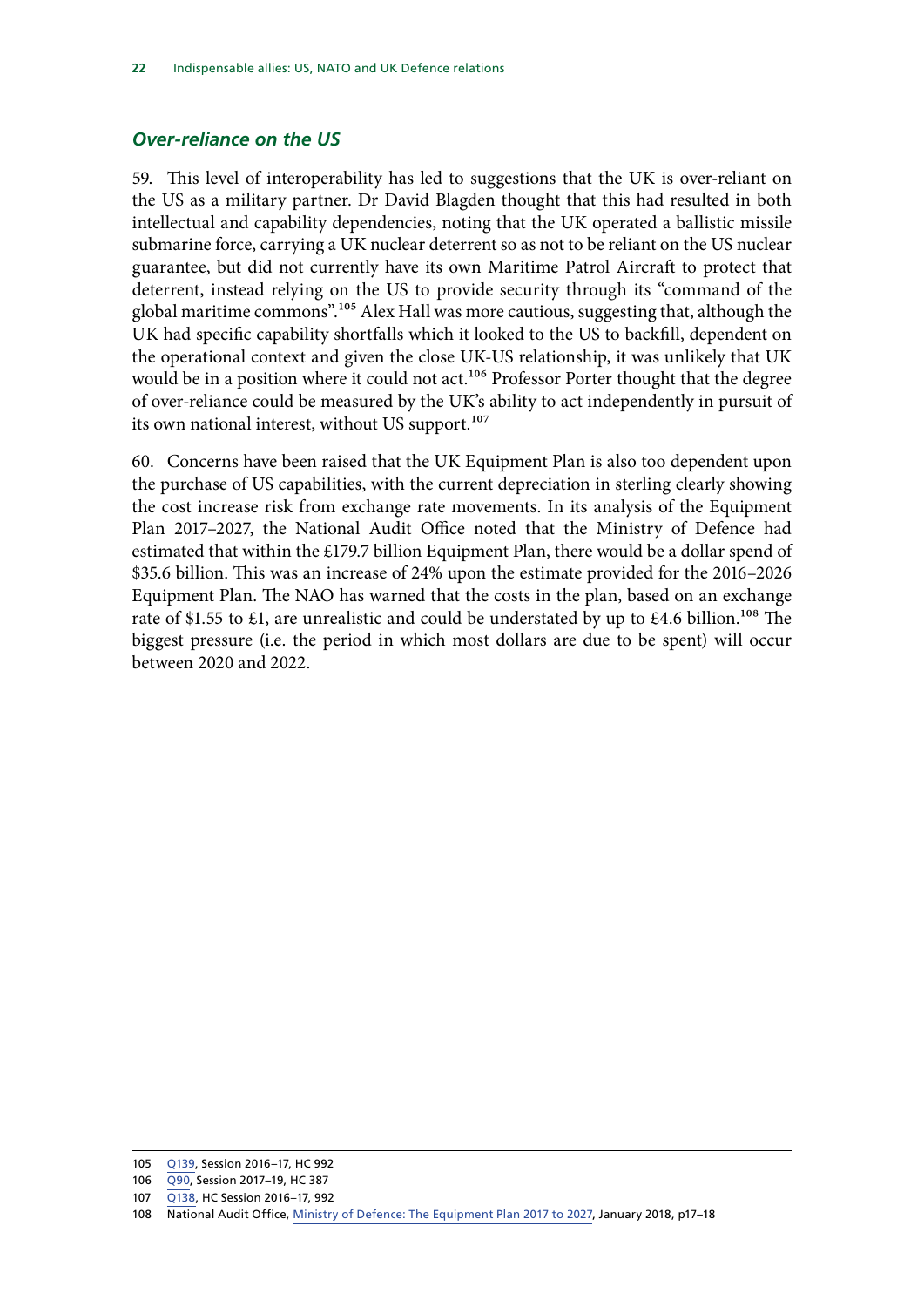Potential increase in cost for projects paid in US dollars





1 Chart shows the unhedged forecast cost in US dollars converted into sterling.

2 Rate used in the Equipment Plan is \$1.55 to £1, with the exception of 2017-18, in which £1 is worth \$1.23.

3 Rate on 1 April 2017 was \$1.25 to £1.

Source: National Audit Office analysis

Notes

#### *What does the US value from the UK?*

61. The UK's capabilities and engagement in joint programmes are listed above. However, we found that some perceived UK assets were less tangible. For instance, a number of witnesses mentioned UK 'thought leadership', suggesting that the UK had an ability to influence the actions of the US, citing the second UN resolution in the run-up to the invasion of Iraq and the 2013 Parliamentary vote on Syria.<sup>109</sup> Professor Porter suggested that that influence was sustained because it was rare that US and UK interests diverged.<sup>110</sup> Congressman Turner told us that:

> Unlike any other ally, we have conversations with the UK on what we should do—not just "we" as a bilateral relationship, but "we" the United States. That aspect of looking to the UK first on the analysis of what threats there are, how they should be addressed and what our common values are is probably the most important aspect.<sup>111</sup>

62. For Ambassador Victoria Nuland, the UK had an ability and a willingness to deploy globally which made it an extremely valuable ally. She also noted that the UK, and to a lesser extent the French, were the only allies who could relieve the burden on the US, citing supersonic flying and Intelligence, Surveillance and Reconnaissance (ISR) as two areas where the UK helped to shoulder the load.<sup>112</sup> Dr Conley cited the North Atlantic as

<sup>109</sup> [Q93](http://data.parliament.uk/writtenevidence/committeeevidence.svc/evidencedocument/defence-committee/the-indispensable-ally-us-nato-and-uk-defence-relations/oral/49473.html), Session 2016–17, HC 992

<sup>110</sup> [Q143,](http://data.parliament.uk/writtenevidence/committeeevidence.svc/evidencedocument/defence-committee/the-indispensable-ally-us-nato-and-uk-defence-relations/oral/69005.html) Session 2016–17, HC 992

<sup>111</sup> [Q96,](http://data.parliament.uk/writtenevidence/committeeevidence.svc/evidencedocument/defence-committee/the-indispensable-ally-us-nato-and-uk-defence-relations/oral/79792.html) Session 2017–19, HC 387

<sup>112</sup> [Q95–97,](http://data.parliament.uk/writtenevidence/committeeevidence.svc/evidencedocument/defence-committee/the-indispensable-ally-us-nato-and-uk-defence-relations/oral/79792.html) Session 2017–19, HC 387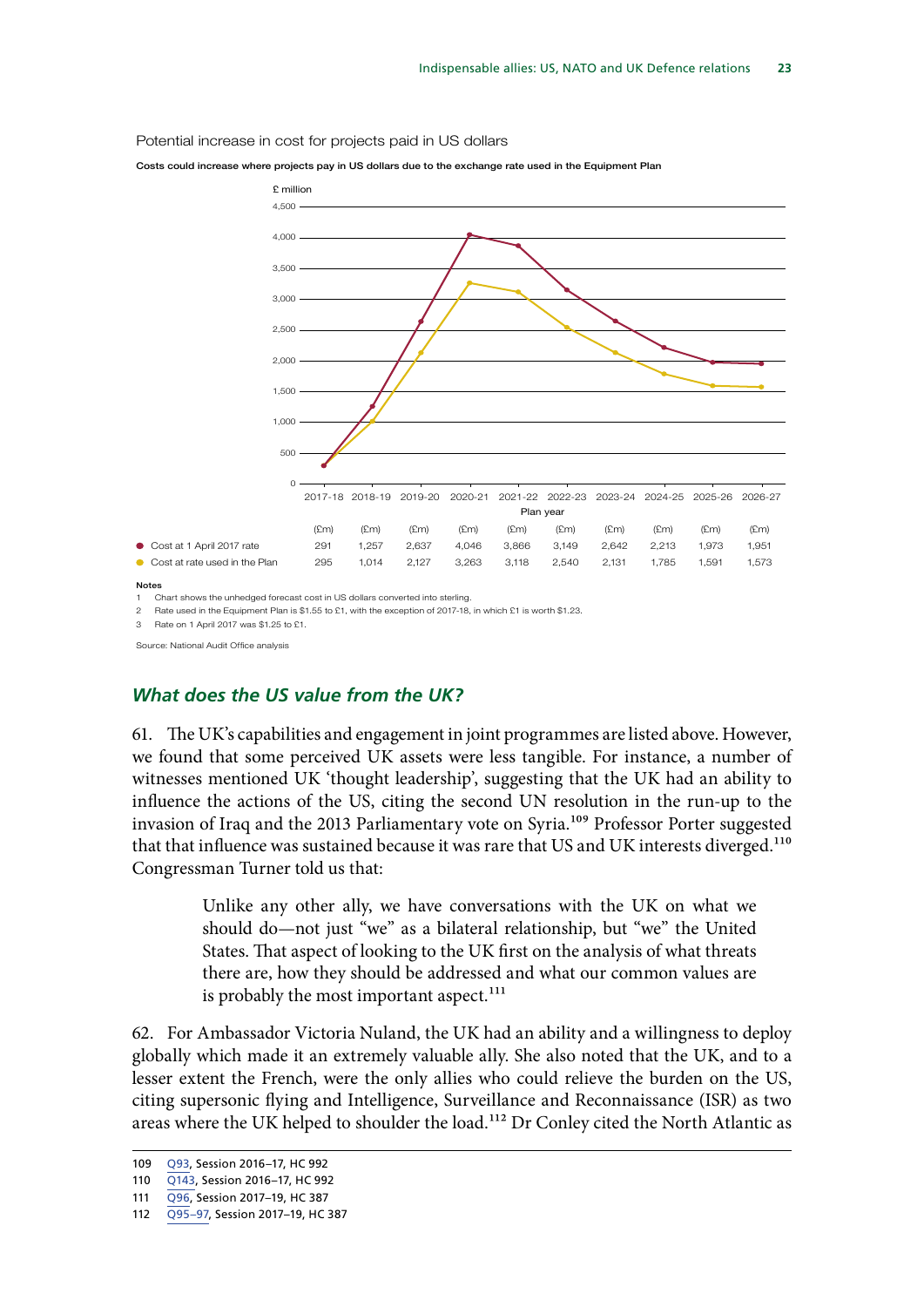an area where the UK had the capability to relieve the burden on the US Navy.<sup>113</sup> Both James Rogers and Professor Porter believed that by playing an increasing role in Europe and the Gulf, the UK could release US resources.<sup>114</sup> The Secretary of State underlined the importance of the UK being a credible ally to the US:

> The key thing that came through in all the discussions I had was the value that they put on us as an indispensable ally and the fact that we are consistently there. We are a nation that has always been willing to do a lot of heavy lifting in terms of the relationship—look at the Gulf, the Mediterranean, the North Atlantic and NATO in general. They put a true value on that.<sup>115</sup>

63. **Military-to-military engagement between the UK and the US is one of the linchpins of the bilateral relationship. The UK's interoperability with and alleged overreliance on the US are clearly linked and there is a balance to be struck. The Secretary of State has said that the UK benefits to the tune of £3 billion a year from the UK-US defence relationship. This implies that both the UK Armed Forces and HM Treasury benefit from our close relationship with the US. However, that will continue to be true only while the UK military retains both the capacity and capability to maintain interoperability with the US military and to relieve US burdens. For this to be the case the UK Armed Forces must be funded appropriately.**

64. *The Government should ensure that US views are carefully and seriously considered during the Modernising Defence Programme (MDP) process and are given due weight when making decisions, particularly around sustainment of capabilities, requirements for new capabilities and overall support for defence.*

65. *The Government should give due consideration to the dollar dependency highlighted in the National Audit Office Equipment Plan report and the subsequent impact on the financial resourcing of the Equipment Plan over the period of its implementation.*

<sup>113</sup> [Q120, Q124](http://data.parliament.uk/writtenevidence/committeeevidence.svc/evidencedocument/defence-committee/the-indispensable-ally-us-nato-and-uk-defence-relations/oral/79792.html), Session 2017–19, HC 387

<sup>114</sup> [Q138, Q151,](http://data.parliament.uk/writtenevidence/committeeevidence.svc/evidencedocument/defence-committee/the-indispensable-ally-us-nato-and-uk-defence-relations/oral/69005.html) Session 2016–17, HC 992, Written evidence from James Rogers ([TIA0004\)](http://data.parliament.uk/writtenevidence/committeeevidence.svc/evidencedocument/defence-committee/the-indispensable-ally-us-nato-and-uk-defence-relations/written/76666.html)

<sup>115</sup> [Q219,](http://data.parliament.uk/writtenevidence/committeeevidence.svc/evidencedocument/defence-committee/the-indispensable-ally-us-nato-and-uk-defence-relations/oral/83311.html) Session 2017–19, HC 387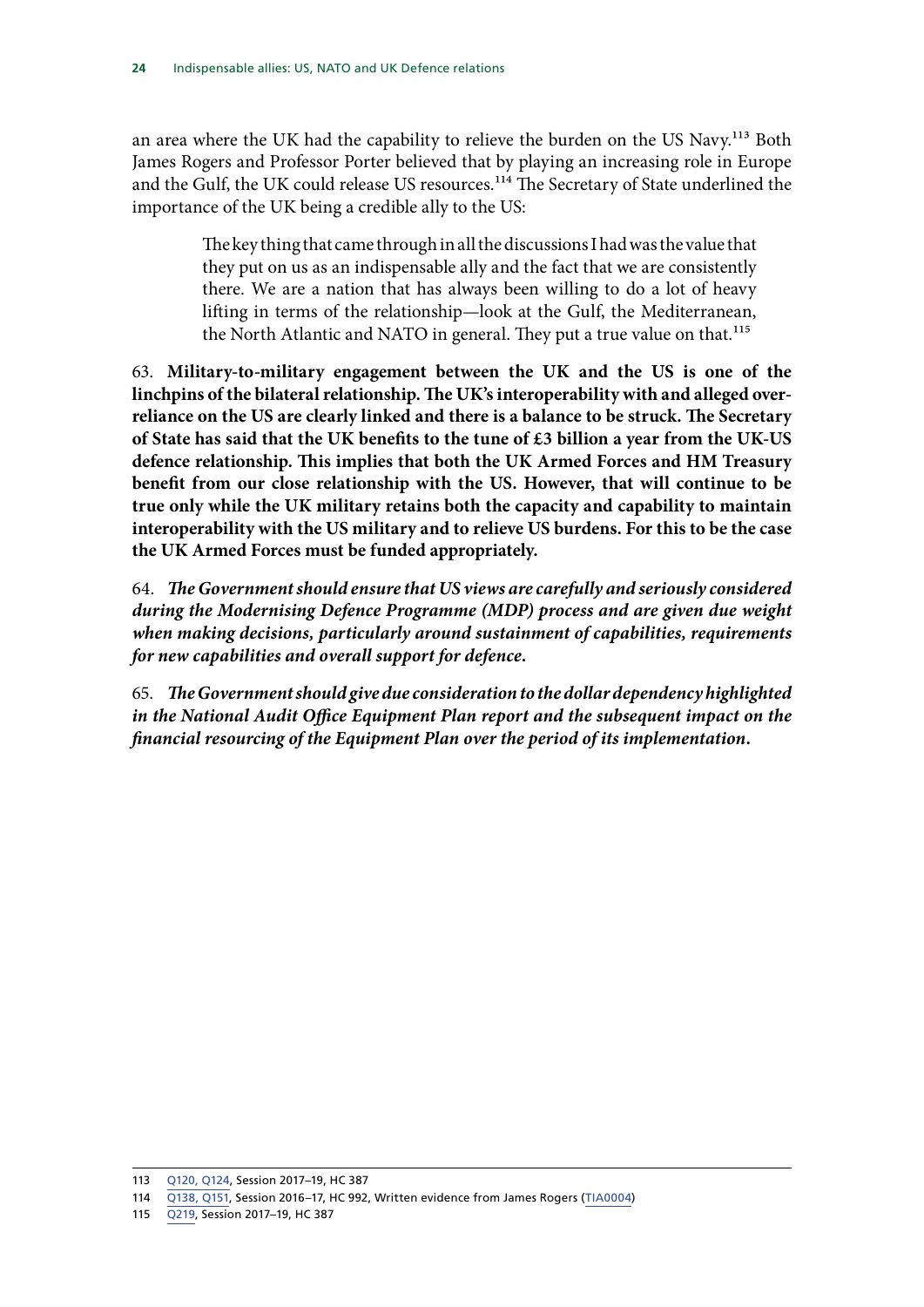# <span id="page-28-0"></span>**4** The US and UK in NATO

#### **The UK's current contribution to NATO**

66. Sir Adam Thomson estimated that the UK provides 12–14% of total NATO capability.116 The UK contributes £138 million to NATO a year (with an additional £96 million for providing 971 UK personnel to work in NATO).<sup>117</sup> According to NATO, in 2018 the UK will provide 10% of the NATO common funded budgets and programmes (the fourth highest after the US, Germany and France).<sup>118</sup> The UK hosts two NATO headquarters (MARCOM, the Maritime Command and ARRC, the Allied Rapid Reaction Corps),<sup>119</sup> and also hosts NATO exercises.<sup>120</sup> The UK commands one of the Enhanced Forward Presence battlegroups (in Estonia), providing roughly 800 personnel and contributes a squadron to the US-led battlegroup in Poland.<sup>121</sup> Furthermore the UK also contributes assets and personnel for NATO missions and operations, including Resolute Support in Afghanistan, Enhanced Air Policing in Romania and the Standing Maritime Group in the Mediterranean.<sup>122</sup> Both Franklin Kramer<sup>123</sup> and Dr Martin Zapfe<sup>124</sup> highlighted the importance of UK cyber capabilities, and the Secretary of State told us that the UK is taking a major leadership role in cyber-warfare in NATO.<sup>125</sup>

67. Evidence suggested that the UK provides a degree of credibility to, and therefore increases the deterrent effect of, the NATO Alliance. Elisabeth Braw told us that the UK had amongst the highest number of deployable and deployed soldiers in NATO.<sup>126</sup> Dr Martin Zapfe told us that, whilst "resolve is hard to quantify or measure", the fact that the UK is considered to be a "hard and credible ally" is particularly valuable in times of crisis.<sup>127</sup> The UK is also one of three members of the Alliance to have nuclear capability, and is the only European member of the Alliance which commits its nuclear deterrent to the defence of NATO.128 Mr Miller told us that the UK's nuclear deterrent plays a "unique and critical role".129 Congressman Turner felt that the UK's nuclear capability would be of increasing importance in the future:

> On the nuclear mission, and the importance of your at-sea continuous deterrent, you represent what is probably the most important function in military security as we look to the next decade: a return to deterrence. We looked before to how we could project forces, but we did not necessarily look to forward-placing of forces, stability, protection of the European area, and deterrence of Russia and Russian aggression. Together, we are essential in that. Certainly, the UK plays a huge role in NATO itself.<sup>130</sup>

127 [Q171](http://data.parliament.uk/writtenevidence/committeeevidence.svc/evidencedocument/defence-committee/the-indispensable-ally-us-nato-and-uk-defence-relations/oral/69005.html), Session 2016–17, HC 992

<sup>116</sup> [Q65](http://data.parliament.uk/writtenevidence/committeeevidence.svc/evidencedocument/defence-committee/the-indispensable-ally-us-nato-and-uk-defence-relations/oral/72419.html), Session 2017–19, HC 387

<sup>117</sup> [Q150, Q142](http://data.parliament.uk/writtenevidence/committeeevidence.svc/evidencedocument/defence-committee/the-indispensable-ally-us-nato-and-uk-defence-relations/oral/83311.html), Session 2017–19, HC 387

<sup>118</sup> NATO, [Funding NATO,](https://www.nato.int/cps/en/natohq/topics_67655.htm) accessed 8 June 2018; Written evidence from the Ministry of Defence ([INA0012](http://data.parliament.uk/writtenevidence/committeeevidence.svc/evidencedocument/defence-committee/the-indispensable-ally-us-nato-and-uk-defence-relations/written/48461.html))

<sup>119</sup> Written evidence from the Ministry of Defence ([INA0012\)](http://data.parliament.uk/writtenevidence/committeeevidence.svc/evidencedocument/defence-committee/the-indispensable-ally-us-nato-and-uk-defence-relations/written/48461.html)

<sup>120</sup> Ministry of Defence, [Europe's largest military exercise gets under way in UK](https://www.gov.uk/government/news/europes-largest-military-exercise-gets-under-way-in-uk), 20 April 2018

<sup>121</sup> Written evidence from the Ministry of Defence ([INA0012\)](http://data.parliament.uk/writtenevidence/committeeevidence.svc/evidencedocument/defence-committee/the-indispensable-ally-us-nato-and-uk-defence-relations/written/48461.html)

<sup>122</sup> Ministry of Defence, [UK Defence in Numbers,](https://assets.publishing.service.gov.uk/government/uploads/system/uploads/attachment_data/file/652915/UK_Defence_in_Numbers_2017_-_Update_17_Oct.pdf) September 2017, p 8

<sup>123</sup> [Q109](http://data.parliament.uk/writtenevidence/committeeevidence.svc/evidencedocument/defence-committee/the-indispensable-ally-us-nato-and-uk-defence-relations/oral/49473.html), Session 2016–17, HC 992

<sup>124</sup> [Q166](http://data.parliament.uk/writtenevidence/committeeevidence.svc/evidencedocument/defence-committee/the-indispensable-ally-us-nato-and-uk-defence-relations/oral/69005.html), Session 2016–17, HC 992

<sup>125</sup> [Q148](http://data.parliament.uk/writtenevidence/committeeevidence.svc/evidencedocument/defence-committee/the-indispensable-ally-us-nato-and-uk-defence-relations/oral/83311.html), Session 2017–19, HC 387

<sup>126</sup> [Q65](http://data.parliament.uk/writtenevidence/committeeevidence.svc/evidencedocument/defence-committee/the-indispensable-ally-us-nato-and-uk-defence-relations/oral/72419.html), Session 2017–19, HC 387

<sup>128</sup> [Q64,](http://data.parliament.uk/writtenevidence/committeeevidence.svc/evidencedocument/defence-committee/the-indispensable-ally-us-nato-and-uk-defence-relations/oral/48824.html) Session 2016–17, HC 992

<sup>129</sup> Written evidence from Franklin Miller ([INA00013](http://data.parliament.uk/writtenevidence/committeeevidence.svc/evidencedocument/defence-committee/the-indispensable-ally-us-nato-and-uk-defence-relations/written/48546.html))

<sup>130</sup> [Q91,](http://data.parliament.uk/writtenevidence/committeeevidence.svc/evidencedocument/defence-committee/the-indispensable-ally-us-nato-and-uk-defence-relations/oral/79792.html) Session 2017–19, HC 387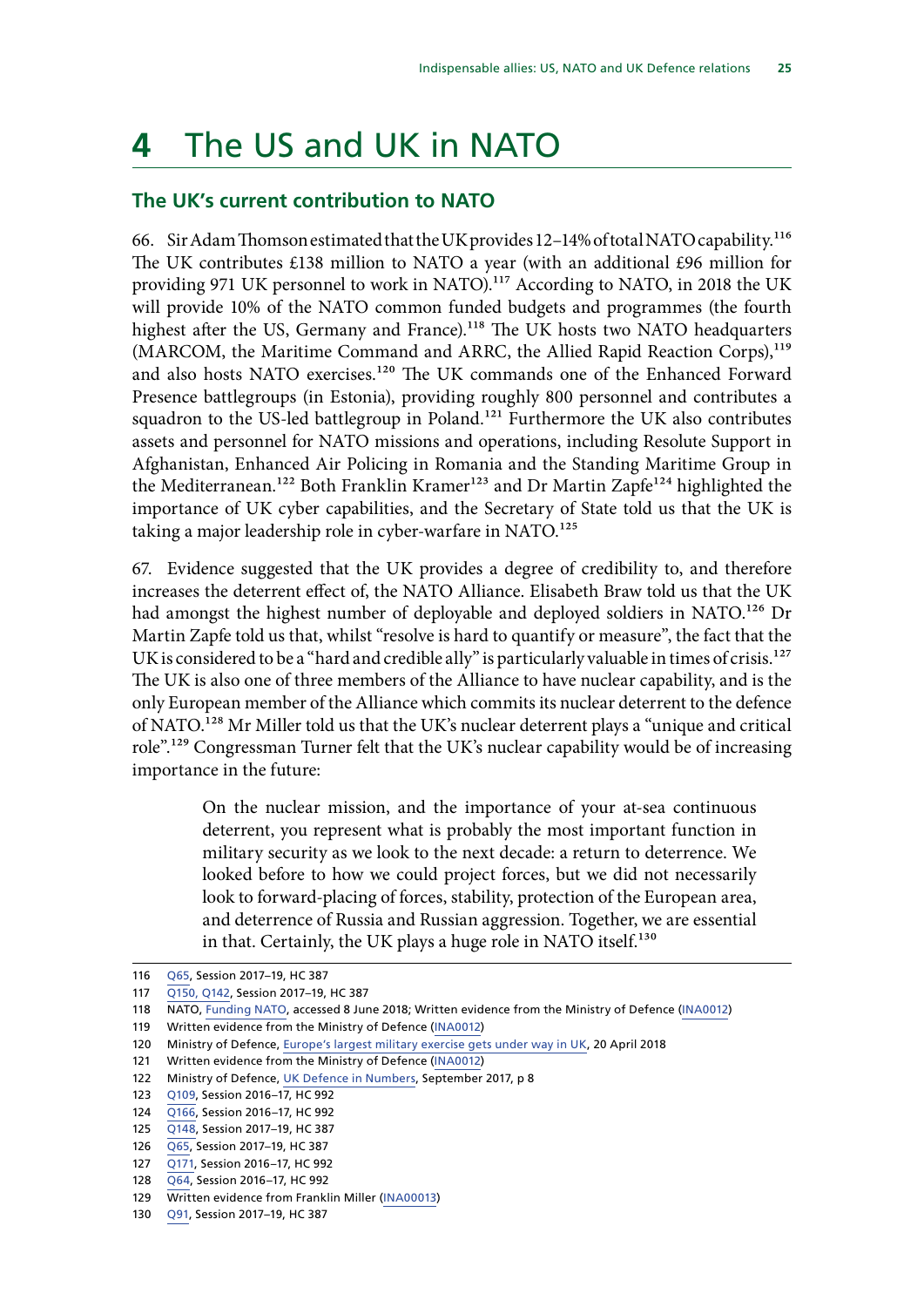<span id="page-29-0"></span>68. Both James Black and Professor John Bew suggested that UK had taken a leadership role both on interoperability and burden-sharing.<sup>131</sup> Congressman Turner also felt that the UK performed an important function in terms of its ability to influence its partners and allies.132 However, both Mr Black and Professor Bew argued that UK influence could wane if the UK failed to demonstrate its commitment to the defence of Europe, either through a security partnership with the EU or through an increase in its defence budget post-Brexit.133 Sir Adam Thomson felt that the UK could demonstrate its commitment to European security by increasing our military contributions to NATO. He listed strategic airlift, intelligence and provision of military planners to NATO Supreme Headquarters Allied Powers Europe (SHAPE) in Belgium and Allied Command Transformation in Norfolk, Virginia, as areas in which the UK had capabilities that NATO required.<sup>134</sup>

69. **It is clear that the UK is a major contributor to NATO. However, given the geopolitical changes which have taken place since 2014, maintaining current levels of support is not enough. The UK must demonstrate an enhanced commitment to the Alliance if we wish to retain a leadership role within NATO.**

#### **The importance of the US role in NATO**

70. The US role in NATO has been questioned several times in the Alliance's history. Professor Freedman cited the arguments between the Clinton Administration and the British and the French during the Bosnia crisis which he described as "quite vicious".<sup>135</sup> Professor Porter suggested that the US did not welcome the help of the alliance after 9/11 as it did not want to be "fettered" by it.<sup>136</sup> However, Dr Dana Allin identified a difference between those instances and the current strategic environment:

> Having the first President in American post war history who seems like he might mean it—that he might leave Europe in the lurch if the Europeans do not pay more for defence or build up more effective defence forces was something new and a matter of considerable concern. … On balance, I would say that the American commitment to the defence of Europe has not been deeply called into question. On the other hand when you have statements like you have had from candidate and then President Trump, countries are bound to hedge or to think about other arrangements.<sup>137</sup>

71. One of the key questions for this inquiry is whether NATO could exist, in practical terms, without the support of the United States. Overwhelmingly, the evidence indicates that without US support the Alliance would be neither credible nor effective. Professor Freedman and Professor Phillips O'Brien agreed that if European NATO states all spent at least 2% of their GDP on defence, then Europe might be able to defend itself against attack on its territory; but they noted that such an adjustment would take considerable time.<sup>138</sup> Professor Bew believed that the US political and military power gave NATO credibility, and Alex Hall suggested that, whilst NATO states might be able to undertake discretionary

<sup>131</sup> [Q109](http://data.parliament.uk/writtenevidence/committeeevidence.svc/evidencedocument/defence-committee/the-indispensable-ally-us-nato-and-uk-defence-relations/oral/49473.html), Session 2016–17, HC 992

<sup>132 096,</sup> Session 2017-19, HC 387

<sup>133</sup> [Q109](http://data.parliament.uk/writtenevidence/committeeevidence.svc/evidencedocument/defence-committee/the-indispensable-ally-us-nato-and-uk-defence-relations/oral/49473.html), Session 2016–17, HC 992

<sup>134</sup> [Q77](http://data.parliament.uk/writtenevidence/committeeevidence.svc/evidencedocument/defence-committee/the-indispensable-ally-us-nato-and-uk-defence-relations/oral/72419.html), Session 2017-19, HC 387

<sup>135</sup> [Q25](http://data.parliament.uk/writtenevidence/committeeevidence.svc/evidencedocument/defence-committee/the-indispensable-ally-us-nato-and-uk-defence-relations/oral/71160.html), Session 2016–17, HC 992

<sup>136</sup> [Q161](http://data.parliament.uk/writtenevidence/committeeevidence.svc/evidencedocument/defence-committee/the-indispensable-ally-us-nato-and-uk-defence-relations/oral/69005.html), Session 2016–17, HC 992

<sup>137</sup> [Q27](http://data.parliament.uk/writtenevidence/committeeevidence.svc/evidencedocument/defence-committee/the-indispensable-ally-us-nato-and-uk-defence-relations/oral/71160.html), Session 2017–19, HC 387

<sup>138</sup> [Q37–40,](http://data.parliament.uk/writtenevidence/committeeevidence.svc/evidencedocument/defence-committee/the-indispensable-ally-us-nato-and-uk-defence-relations/oral/48824.html) Session 2016–17, HC 992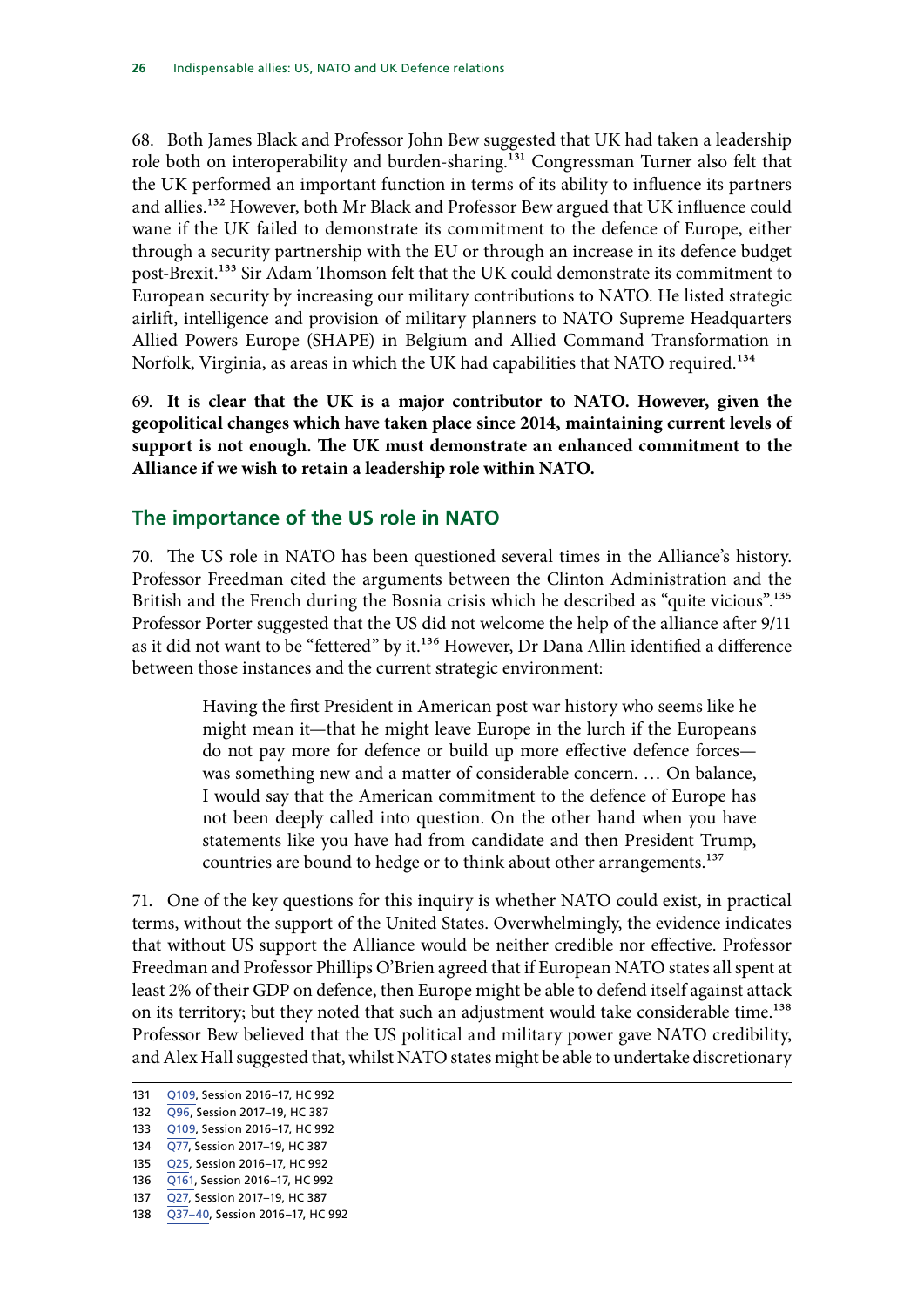<span id="page-30-0"></span>operations, an Article 5 response without the US would leave NATO "much diminished".<sup>139</sup> Dr Martin Zapfe told us that, no matter how much Europe spent on defence in the next 10–15 years, the US would be indispensable given its capabilities, forces, manpower and nuclear deterrent. It was the only member of NATO whose resolve and credibility was essential.<sup>140</sup> Elisabeth Braw and Dr Nile Gardiner believed that if the US did not engage in a NATO response in the event of an Article 5 attack, the danger would be not only in the loss of capabilities but in the negative message sent.<sup>141</sup>

72. However, many other witnesses argued that, while US rhetoric might be critical of NATO members, the Administration's policies towards Europe and NATO had actually been highly supportive. Dr Dana Allin suggested that the crisis over NATO had passed, proving that the credibility of the American commitment remained strong.<sup>142</sup> Dr Gardiner cited the Administration's policies on Ukraine and the 40% increase in the funding of the European Deterrence Initiative in the last US budget.<sup>143</sup> Congressman Turner suggested that President Putin's behaviour had reinvigorated the NATO Alliance and the US commitment to it. However, he warned that although the US had increased its investment and presence in Europe, through its European Reassurance Initiative,<sup>144</sup> US taxpayers needed to be shown that Europe was playing its part.<sup>145</sup>

73. **The US role in NATO is vital to the defence of Europe and US priorities for the forthcoming NATO summit are closely aligned to UK priorities. The Government ought to demonstrate its commitment to joint priorities by increasing the interoperability, readiness and mobility of UK Armed Forces. The Government also ought to set out how it intends to play a key role in the US-led Atlantic Command and how that Command will work together with the UK-led Maritime Command.**

#### **The impact of NATO and the UK-US relationship**

74. Professor Porter and Dr Blagden believed that the UK-US relationship was fundamental for the functioning of NATO, describing it as vital to the operation of NATO and the only thing that "lends anything to the façade that this is an alliance of equals".<sup>146</sup> Others believed that the UK would be more valuable to the US by playing an increased role in NATO,<sup>147</sup> that the UK's interoperability and reliance on the US bound the US more tightly to NATO than it otherwise would be,<sup>148</sup> and that the UK's independence and ability to influence partners within NATO were among the most important assets of the UK-US relationship.<sup>149</sup>

75. The importance of the UK's role in NATO to the wider UK-US relationship was underlined by the Secretary of State . He described how the US relied on the UK to perform vital functions in NATO, listing the different areas where the UK is supporting NATO:

<sup>139</sup> [Q103,](http://data.parliament.uk/writtenevidence/committeeevidence.svc/evidencedocument/defence-committee/the-indispensable-ally-us-nato-and-uk-defence-relations/oral/79792.html) Session 2017–19, HC 387

<sup>140</sup> [Q161](http://data.parliament.uk/writtenevidence/committeeevidence.svc/evidencedocument/defence-committee/the-indispensable-ally-us-nato-and-uk-defence-relations/oral/69005.html), Session 2016–17, HC 992

<sup>141</sup> [Q38](http://data.parliament.uk/writtenevidence/committeeevidence.svc/evidencedocument/defence-committee/the-indispensable-ally-us-nato-and-uk-defence-relations/oral/72419.html), [Q130,](http://data.parliament.uk/writtenevidence/committeeevidence.svc/evidencedocument/defence-committee/the-indispensable-ally-us-nato-and-uk-defence-relations/oral/79792.html) Session 2017–19, HC 387

<sup>142</sup> [Q8](http://data.parliament.uk/writtenevidence/committeeevidence.svc/evidencedocument/defence-committee/the-indispensable-ally-us-nato-and-uk-defence-relations/oral/71160.html), Session 2017–19, HC 387

<sup>143</sup> **O130–1, Session 2017–19, HC 387** 

<sup>144</sup> Also referred to as the European Deterrence Initiative

<sup>145</sup> [Q106](http://data.parliament.uk/writtenevidence/committeeevidence.svc/evidencedocument/defence-committee/the-indispensable-ally-us-nato-and-uk-defence-relations/oral/79792.html), Session 2017–19, HC 387

<sup>146</sup> [Q160](http://data.parliament.uk/writtenevidence/committeeevidence.svc/evidencedocument/defence-committee/the-indispensable-ally-us-nato-and-uk-defence-relations/oral/69005.html), Session 2016–17, HC 992

<sup>147</sup> Written evidence from James Rogers ([TIA0004](http://data.parliament.uk/writtenevidence/committeeevidence.svc/evidencedocument/defence-committee/the-indispensable-ally-us-nato-and-uk-defence-relations/written/76666.html))

<sup>148</sup> [Q9,](http://data.parliament.uk/writtenevidence/committeeevidence.svc/evidencedocument/defence-committee/the-indispensable-ally-us-nato-and-uk-defence-relations/oral/71160.html) Session 2017–19, HC 387

<sup>149</sup> Q96, Q94, Session 2017–19, HC 387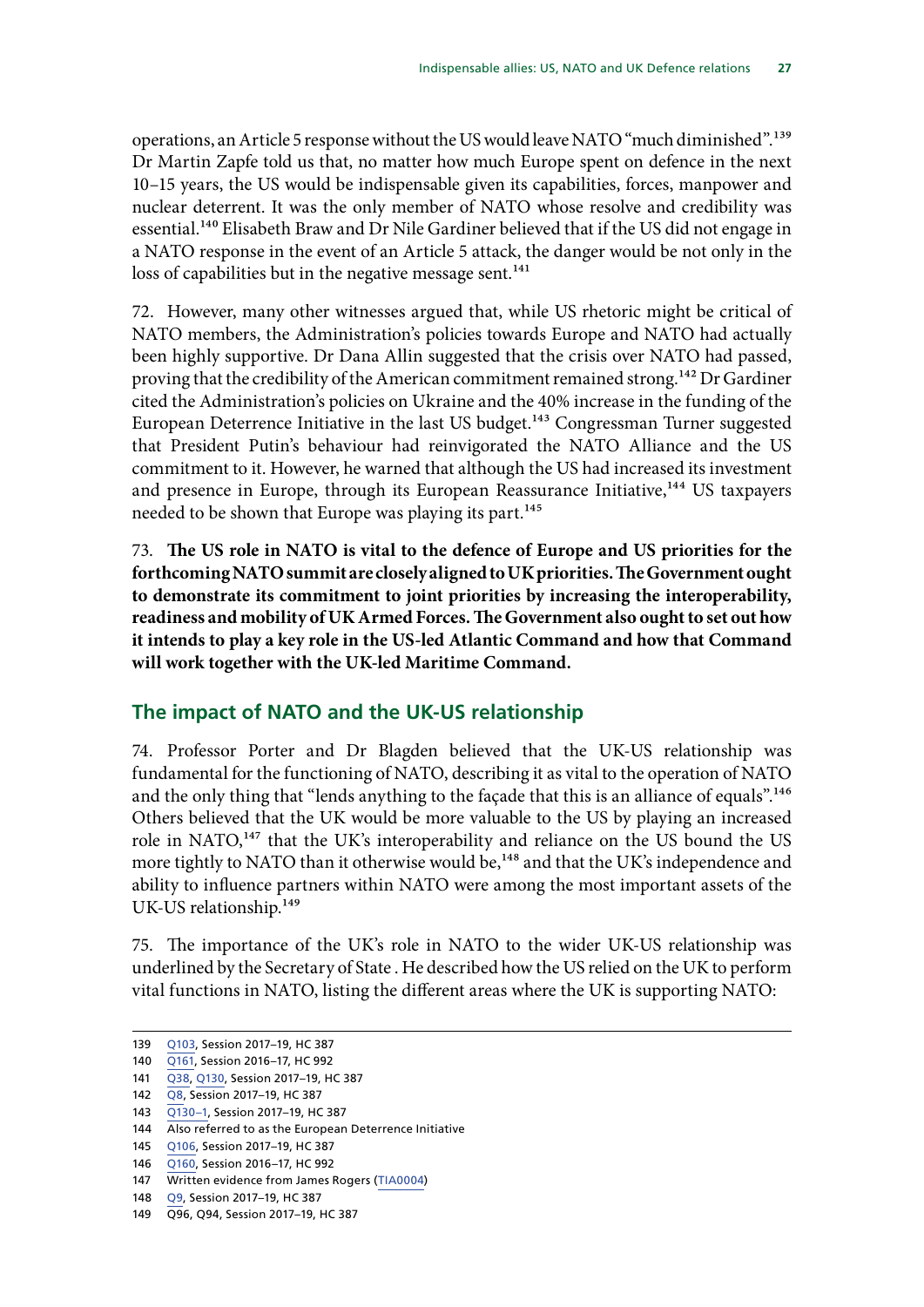- <span id="page-31-0"></span>filling the role of Deputy Supreme Allied Commander
- providing UK Service personnel at various layers of every NATO command
- leading the Enhanced Forward Presence Battle Group in Estonia
- supporting the US-led Enhanced Forward Presence Battle Group in Poland
- deploying UK Typhoons to the Southern Air Policing Group in Romania
- commanding half of the NATO maritime commands

He told us that:

The US would face challenges in being able to fill that hole because, again, the US don't just have commitments in Europe and the north Atlantic; they have commitments right around the globe. It is right that we play that role, because it is about our defence. It can't be right for us to always expect others to pick up the tab for our defence. We have got to be showing that we are engaged and we are willing to invest in our security, willing to put the resources in and willing to have the men, the women and the equipment ready to deploy—and to deploy, as we have touched upon, potentially in various areas such as Estonia, Poland and Romania—and we will continue to do that.150

#### *NATO-EU co-operation*

76. After the 2016 NATO summit in Warsaw, the then Secretary of State for Defence told us that following the UK's departure from the European Union, the UK had an increased interest in seeing NATO and the EU co-operate on security. He said that:

> It has been a long-standing British preoccupation that these two organisations should work better together, should avoid duplicating each other wherever possible and should complement each other's strengths. Finally, there are a number of interlocking missions in Europe, so far as migration in the Mediterranean is concerned. There is a NATO mission in the Aegean and a European Union mission in the central Mediterranean. They are both, in essence, doing the same thing: trying to break the people smuggling models and to rescue those at sea whose lives are at risk. We are contributing Royal Navy ships to both operations.<sup>151</sup>

77. Both Ambassador Nuland and Congressman Turner were hopeful that the UK would continue to push for close NATO-EU co-operation.<sup>152</sup> The current Secretary of State for Defence believed that the UK would always strengthen complementary organisations, citing the Dutch-led PESCO project on military mobility as an excellent example which went to the core of how the UK would want PESCO to support NATO. He told us that UK support for such a project was valuable and that other European countries had consulted the UK before signing up to take part in it.<sup>153</sup>

<sup>150</sup> [Q224](http://data.parliament.uk/writtenevidence/committeeevidence.svc/evidencedocument/defence-committee/indispensable-allies-us-nato-and-uk-defence-relations/oral/83311.html), Session 2017–19, HC 387

<sup>151</sup> Oral evidence taken on [19 July 2016](http://www.parliament.uk/business/committees/committees-a-z/commons-select/defence-committee/inquiries/parliament-2015/warsaw-nato-summit-chilcot-16-17/), HC (2016 –17) 579, Q17

<sup>152</sup> [Q114](http://data.parliament.uk/writtenevidence/committeeevidence.svc/evidencedocument/defence-committee/the-indispensable-ally-us-nato-and-uk-defence-relations/oral/79792.html), Session 2017–19, HC 387

<sup>153</sup> [Q230](http://data.parliament.uk/writtenevidence/committeeevidence.svc/evidencedocument/defence-committee/the-indispensable-ally-us-nato-and-uk-defence-relations/oral/83311.html), Session 2017–19, HC 387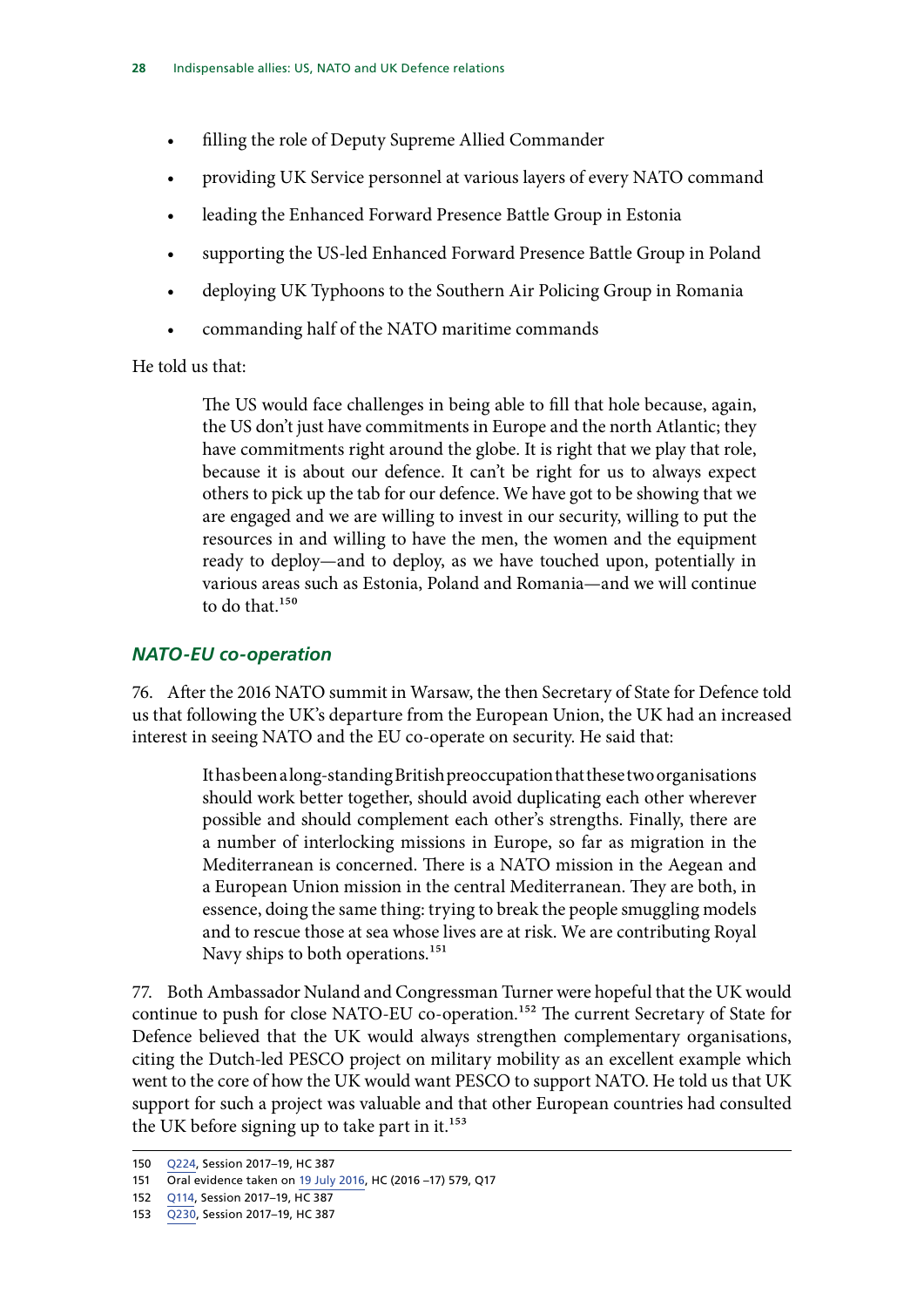<span id="page-32-0"></span>78. **Although secondary to the bilateral UK-US relationship, the UK's role in NATO is important to the UK's wider defence relations with the US and to the UK's relationships with our other close allies and partners. We expect the Government to fulfil its promises to increase support to NATO after leaving the European Union. We also expect to see the UK encouraging appropriate further co-operation between NATO and the EU.**

79. *We recommend that the Government should demonstrate, both in the Modernising Defence Programme and in its response to this Report how it is increasing UK support to NATO.*

#### **Strategic engagement**

80. The US has also made it clear that, whilst UK leadership in NATO is highly valued, the UK's ability to act independently if necessary is of equal importance. Ambassador Nuland told us that the UK's contribution to both the Alliance and European defence were essential, with only the UK and the French having the ability to operate independently and to operate at distance.154 Dr Nile Gardner, Dr Heather Conley and Dr Tom Wright all mentioned US perceptions of a decline in UK defence capability, partly as a result of questions about UK shortfalls and the debate about defence spending.<sup>155</sup> On several occasions in Washington D.C., our interlocutors questioned the UK's ability to operate independently. When we asked the Secretary of State about this, he stressed that the UK did have the ability to act independently, and believed that this was recognised by the US Administration. He highlighted that, in addition, the UK had the ability to act as a framework nation, co-ordinating a coalition of different states—an ability he believed the US also valued.<sup>156</sup>

81. The UK-US relationship is not self-sustaining—Franklin Miller told us that it was a relationship which required care and nurture, and that the case for its continuation needed to be constantly made to both UK and US publics. He suggested that responsibility for this lay with politicians, officials, serving personnel and the intelligence agencies.<sup>157</sup> Dr Dana Allin cited the Libyan campaign as a low point in the transatlantic relationship, as highlighted by former President Obama in his interview with *The Atlantic*.158 Ambassador Nuland highlighted the importance of winning back that trust, not just from the US Administration but from the US taxpayer:

> I think President Trump's trope, both during the campaign and since, that the United States has got a raw deal from all this defence of liberalism and open trade out there in the world, and that we are being taken advantage of, has had far more salience across more sectors of the American public than I would have thought.159

<sup>154</sup> [Q91,](http://data.parliament.uk/writtenevidence/committeeevidence.svc/evidencedocument/defence-committee/the-indispensable-ally-us-nato-and-uk-defence-relations/oral/79792.html) Session 2017–19, HC 387

<sup>155</sup> [Q117,](http://data.parliament.uk/writtenevidence/committeeevidence.svc/evidencedocument/defence-committee/the-indispensable-ally-us-nato-and-uk-defence-relations/oral/79792.html) Session 2017–19, HC 387

<sup>156</sup> [Q206–7](http://data.parliament.uk/writtenevidence/committeeevidence.svc/evidencedocument/defence-committee/the-indispensable-ally-us-nato-and-uk-defence-relations/oral/83311.html), Session 2017–19, HC 387

<sup>157</sup> [Q16,](http://data.parliament.uk/writtenevidence/committeeevidence.svc/evidencedocument/defence-committee/the-indispensable-ally-us-nato-and-uk-defence-relations/oral/48824.html) Session 2016–17, HC 992

<sup>158</sup> [Q8](http://data.parliament.uk/writtenevidence/committeeevidence.svc/evidencedocument/defence-committee/the-indispensable-ally-us-nato-and-uk-defence-relations/oral/71160.html), Session 2017–19, HC 387

<sup>159</sup> [Q106](http://data.parliament.uk/writtenevidence/committeeevidence.svc/evidencedocument/defence-committee/the-indispensable-ally-us-nato-and-uk-defence-relations/oral/79792.html), Session 2017–19, HC 387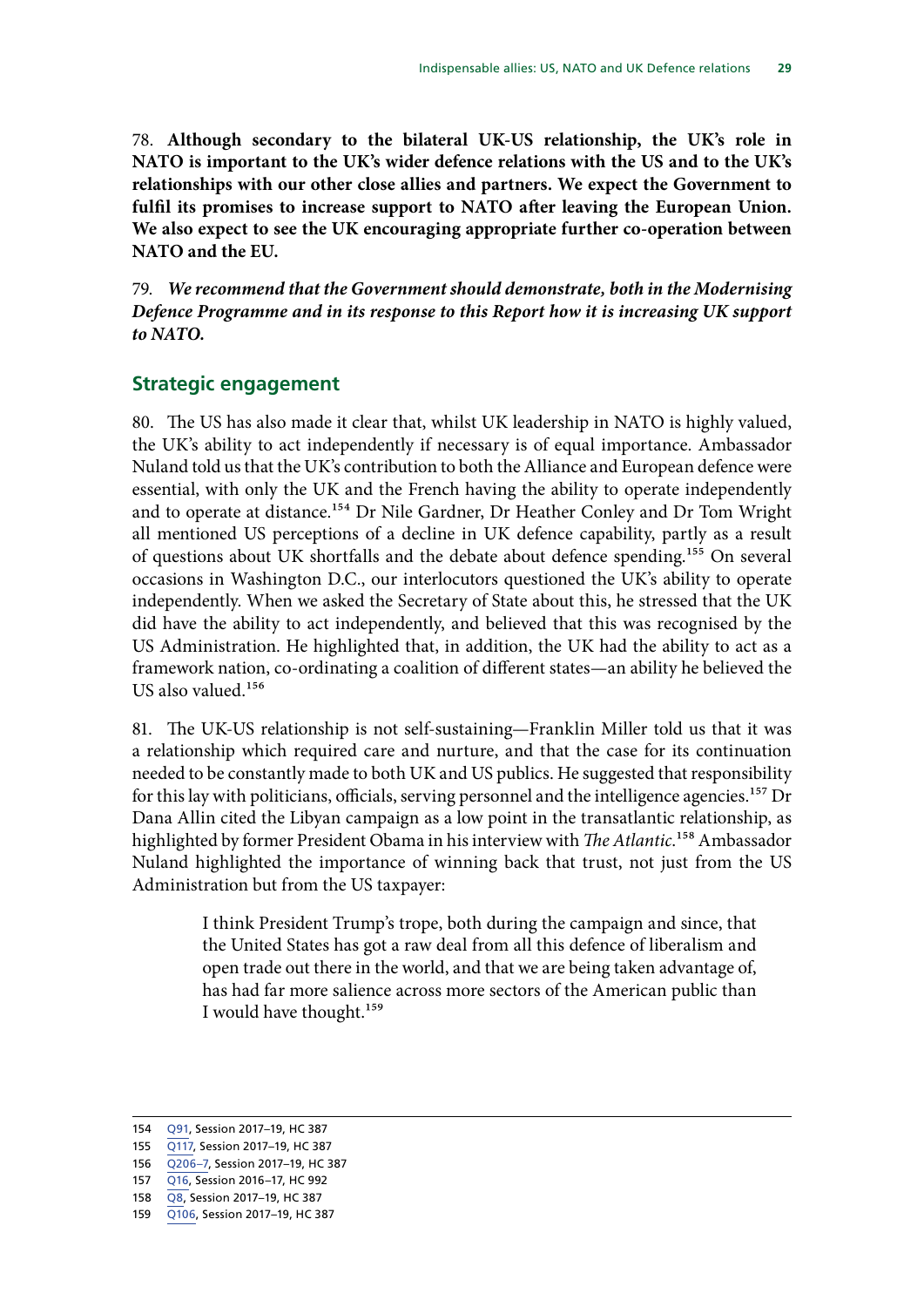Ambassador Nuland suggested that if "the UK can do even better, in terms of helping to defend, keep seas open and all those things" then the American people would begin to understand the role played by the UK as a valuable ally.<sup>160</sup>

82. At the publication of the US National Defense Strategy, Defense Secretary Jim Mattis said that he would usually prioritise capability but that capacity had its own value. He suggested that one of the US's allies had cut capacity to the point that it could no longer speak with strength.<sup>161</sup> When we were in Washington D.C. we were told that this was directed at the United Kingdom.

83. The budget for the Ministry of Defence (MoD) in 2018-19 is £37 billion.<sup>162</sup> However, not all defence spending comes from the MoD budget—in 2016 (the latest year for which confirmed figures are available) the MoD budget was £34.3 billion<sup>163</sup> but UK defence spending was reported to NATO as being £42.2 billion, amounting to 2.18% of UK GDP.<sup>164</sup> This suggests that, should defence spending go up, the MoD might receive only about 80% of the total increase.

84. **We calculate that raising defence spending to 2.5% of GDP would result in a forecast spend of £50 billion per annum and raising it to 3% of GDP would take this to £60 billion per annum. A rise to 3% of GDP would see defence spending return to the level—in GDP percentage terms—that was last achieved in 1995.**165

85. **As the analysis in the Annex demonstrates, for each additional 0.5% of UK GDP spent on Defence, under a range of projected growth scenarios, about £10 billion annually would accrue to Defence. Applying the 80% guideline referred to above, we conclude that the Ministry of Defence would receive an extra £8 billion annually for its budget. Thus an increase to 2.5% of GDP to be spent on Defence would comfortably fill the 'black hole' in the existing MoD budget. To reverse the loss of capacity referred to by Secretary Mattis, however, a higher target is needed.** *Accordingly, we recommend that the Government work towards an eventual goal of raising defence spending to 3% of GDP—as it was in the mid-1990s.*

<sup>160</sup> [Q106](http://data.parliament.uk/writtenevidence/committeeevidence.svc/evidencedocument/defence-committee/the-indispensable-ally-us-nato-and-uk-defence-relations/oral/79792.html), Session 2017–19, HC 387

<sup>161</sup> US Department of Defence Transcript, [Remarks by Secretary Mattis on the National Defense Strategy,](https://www.defense.gov/News/Transcripts/Transcript-View/Article/1420042/remarks-by-secretary-mattis-on-the-national-defense-strategy/) 19 January 2018

<sup>162</sup> Ministry of Defence, [Defence budget increases for the first time in six years](https://www.gov.uk/government/news/defence-budget-increases-for-the-first-time-in-six-years), 1 April 2016

<sup>163</sup> *Ibid*.

<sup>164</sup> NATO press release, [Defence Expenditure of NATO Countries \(2010–2017\)](https://www.nato.int/nato_static_fl2014/assets/pdf/pdf_2017_06/20170629_170629-pr2017-111-en.pdf) , 29 June 2017

<sup>165</sup> Defence Committee, Second Report of Session 2015–16, [Shifting the goalposts? Defence expenditure and the](https://publications.parliament.uk/pa/cm201516/cmselect/cmdfence/494/494.pdf)  [2% pledge](https://publications.parliament.uk/pa/cm201516/cmselect/cmdfence/494/494.pdf), HC 494, p 40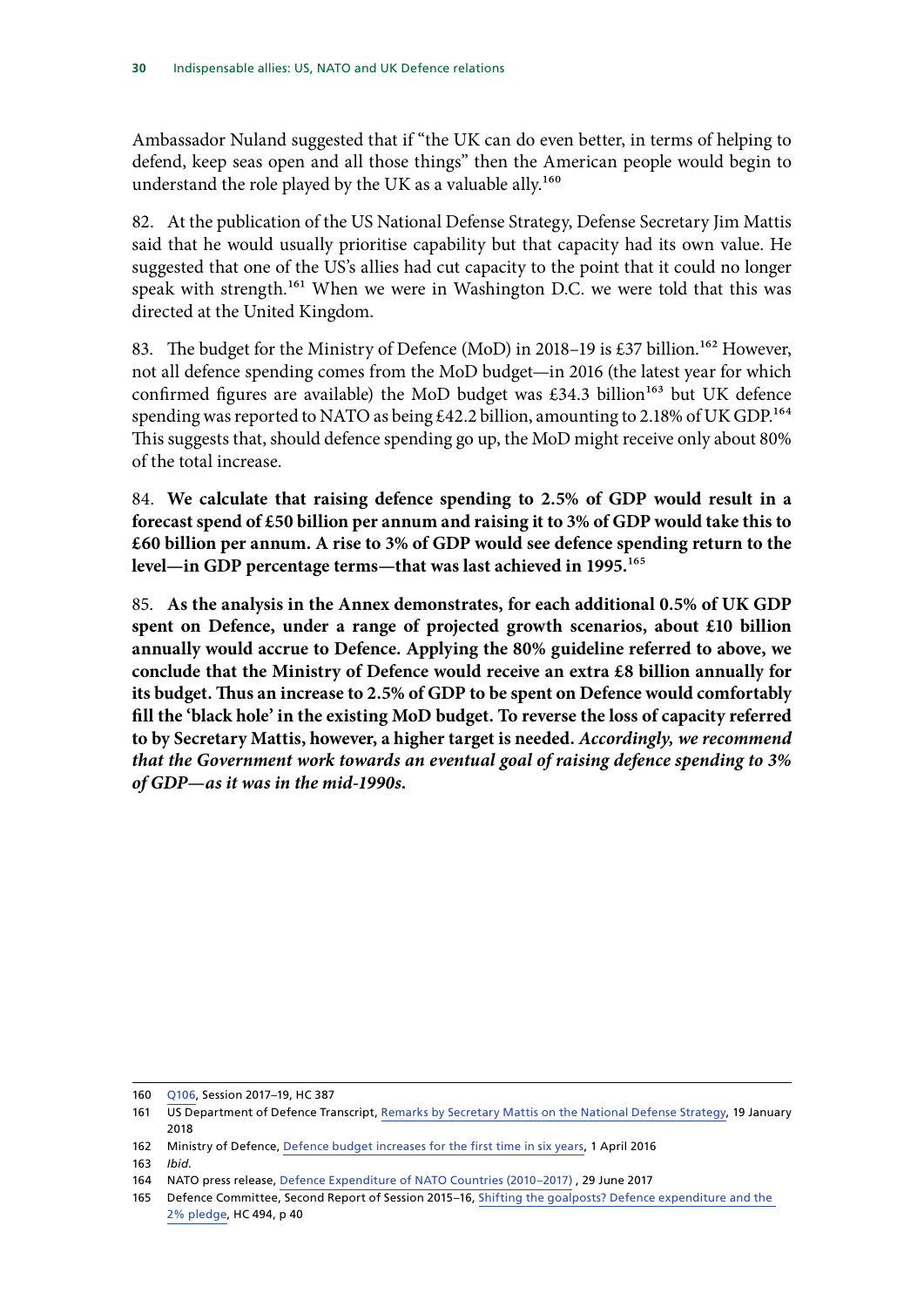### <span id="page-34-0"></span>Conclusions and recommendations

#### Priorities for the NATO summit 2018

- 1. NATO has been the cornerstone of the security policy of Europe and the UK for nearly 70 years. It is one of the longest-lasting and most successful military alliances in history, primarily because it has anchored the military weight of the United States in Europe, and has therefore removed any prospect of smaller member states being isolated and overrun by aggressive neighbours. (Paragraph 8)
- 2. We strongly support the Government's push to increase NATO readiness and military mobility. (Paragraph 17)
- 3. Interoperability is a force multiplier. There is no easy solution to the problems presented by the wide range of systems in use by NATO allies; but ensuring that different national forces can work together is vital in a crisis or conflict. Regular NATO exercising helps to identify and solve such issues and we expect to see UK Government support for an increased programme of exercises with all allies. (Paragraph 21)
- 4. We welcome UK support for the proposed new command structure and hope that this support will be demonstrated through rapidly assigning staff to the new commands. We deeply regret that the contraction in the size of the Royal Navy made it more difficult for the UK Government to bid to host the new Atlantic Command. (Paragraph 25)
- 5. We support the Government's push to improve decision-making. Taking decisions at "the speed of relevance" is vital to ensure the Alliance's deterrence posture. (Paragraph 29)
- 6. We accept the argument that percentage of GDP is not a perfect index of commitment to NATO and recognise that there is validity in additional measures, such as gauging capability, in providing an evidence-based approach to resourcing and investment. But we strongly believe there to be no other unclassified measure that is as easy to assess, to understand or to use as the basis for making comparisons. We support the Government's commitment to exhort and encourage our allies to improve their capabilities and increase their defence spending; but we note that such exhortations would carry more weight if the UK led by example and invested more in Defence. (Paragraph 33)

#### Securing the North Atlantic

7. Following the decision to leave the European Union, the Government has consistently reiterated its desire to increase its commitment to NATO. In the North Atlantic, the UK could demonstrate both leadership and commitment. However, this requires an increase in capacity. We do not yet know what the outcomes of the Modernising Defence Programme (MDP) will be, but if the UK's anti-submarine warfare capacity remains unchanged—or is even diminished further—then the UK will be failing both its citizens and its allies. (Paragraph 37)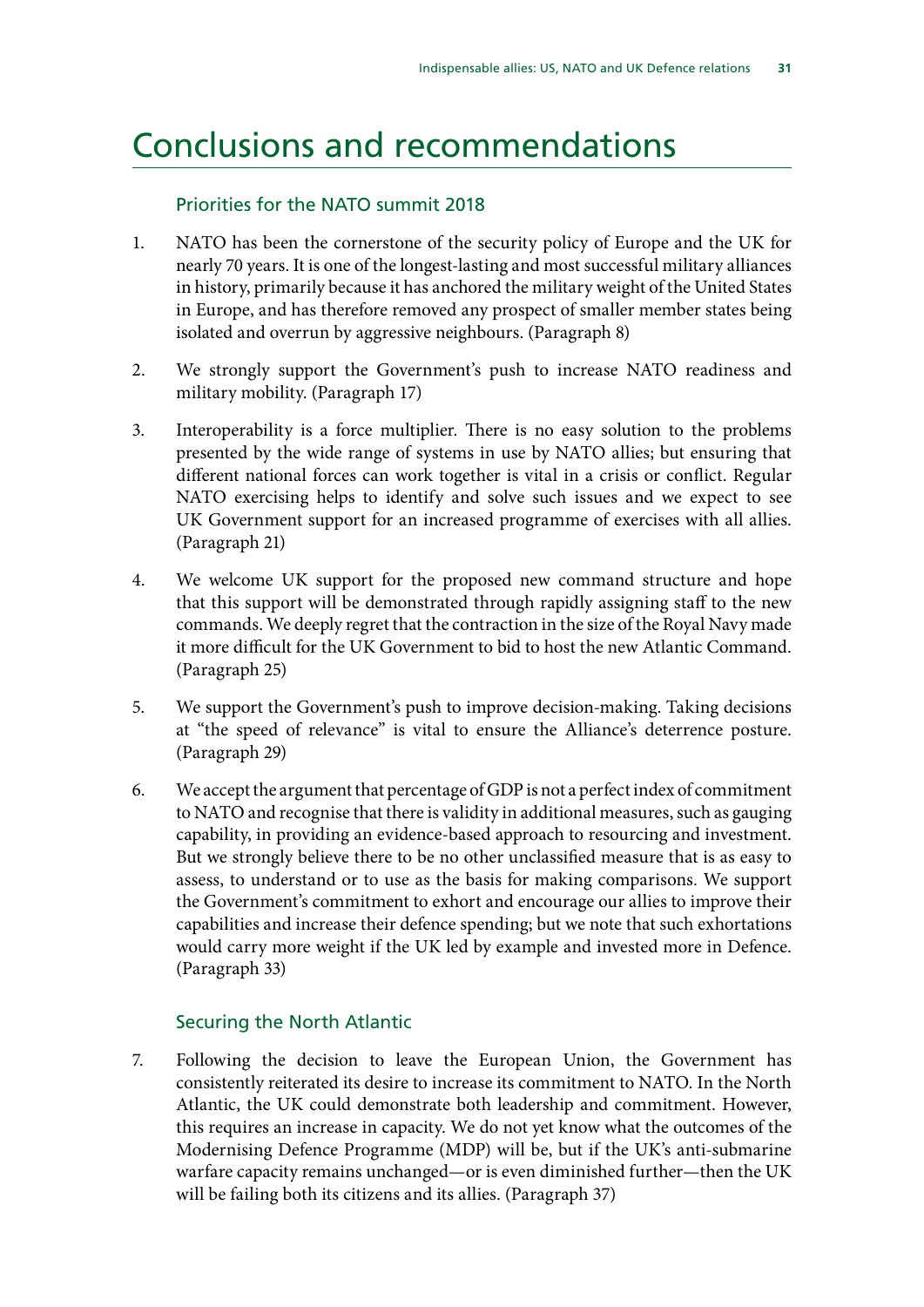8. *The Government should demonstrate its commitment to securing the North Atlantic through a renewed focus on Anti-Submarine Warfare in the Modernising Defence Programme (MDP).* (Paragraph 38)

#### UK readiness

- 9. Given the speed of modern warfare, 20 days to deploy a mechanised brigade and 90 days to deploy a division risk making the UK militarily irrelevant. We ask the Government for an update on the Army's work on how to generate a follow-on division; and we request a time-line of the steps required to reconstitute such a force in the event of an emergency. (Paragraph 42)
- 10. We are encouraged by the fact that the Government is looking at readiness in the Modernising Defence Programme (MDP). However, withdrawal from Germany will not improve readiness—rather the reverse—and accordingly the Government should reconsider its decision to withdraw from Germany. In any event, we expect the MDP to address in detail the issues of basing some forces and pre-positioning some equipment in Germany. (Paragraph 43)
- 11. We are pleased that the Secretary of State is willing to look at options to establish a war reserve of equipment, and its likely impact upon UK readiness. The Government should set out its initial findings in its response to this Report. (Paragraph 44)
- 12. *The UK should demonstrate its leadership position in NATO by working towards being able to deploy a mechanised brigade within 10 days.* (Paragraph 45)

#### UK contributions to NATO

13. The UK Government should demonstrate leadership in NATO by ensuring that all of its allocated posts, including those within the new command structures, are filled within an appropriate amount of time. Furthermore, it should consider whether we could provide additional UK personnel to NATO in areas where shortfalls currently exist. (Paragraph 47)

#### The UK-US relationship

- 14. The UK Government needs to ensure that, in addition to its primary focus on engagement with the US Administration, it is also engaging with the US Congress, State Administrations and US civil society. *The Government should consider how it can better engage with Congress, including by inviting relevant Congressional groups to visit the UK.* (Paragraph 52)
- 15. *The House of Commons Commission and the House of Lords Commission, as well as the FCO and MoD, should consider how they can further support UK Parliamentarians to engage with their Congressional counterparts.* (Paragraph 53)
- 16. Military-to-military engagement between the UK and the US is one of the linchpins of the bilateral relationship. The UK's interoperability with and alleged over-reliance on the US are clearly linked and there is a balance to be struck. The Secretary of State has said that the UK benefits to the tune of £3 billion a year from the UK-US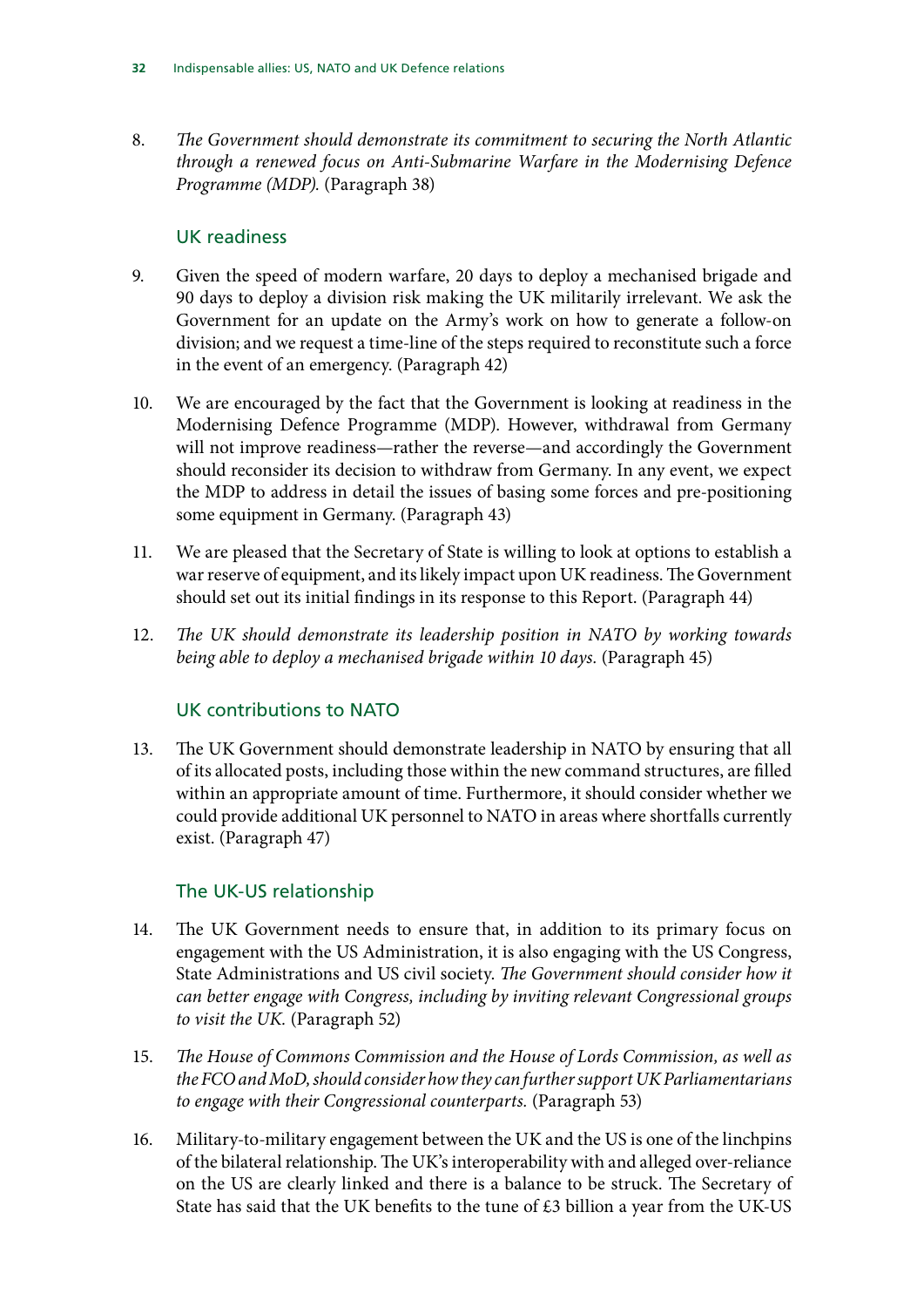defence relationship. This implies that both the UK Armed Forces and HM Treasury benefit from our close relationship with the US. However, that will continue to be true only while the UK military retains both the capacity and capability to maintain interoperability with the US military and to relieve US burdens. For this to be the case the UK Armed Forces must be funded appropriately. (Paragraph 63)

- 17. *The Government should ensure that US views are carefully and seriously considered during the Modernising Defence Programme (MDP) process and are given due weight when making decisions, particularly around sustainment of capabilities, requirements for new capabilities and overall support for defence.* (Paragraph 64)
- 18. *The Government should give due consideration to the dollar dependency highlighted in the National Audit Office Equipment Plan report and the subsequent impact on the financial resourcing of the Equipment Plan over the period of its implementation*. (Paragraph 65)

#### The US and UK in NATO

- 19. It is clear that the UK is a major contributor to NATO. However, given the geopolitical changes which have taken place since 2014, maintaining current levels of support is not enough. The UK must demonstrate an enhanced commitment to the Alliance if we wish to retain a leadership role within NATO. (Paragraph 69)
- 20. The US role in NATO is vital to the defence of Europe and US priorities for the forthcoming NATO summit are closely aligned to UK priorities. The Government ought to demonstrate its commitment to joint priorities by increasing the interoperability, readiness and mobility of UK Armed Forces. The Government also ought to set out how it intends to play a key role in the US-led Atlantic Command and how that Command will work together with the UK-led Maritime Command. (Paragraph 73)
- 21. Although secondary to the bilateral UK-US relationship, the UK's role in NATO is important to the UK's wider defence relations with the US and to the UK's relationships with our other close allies and partners. We expect the Government to fulfil its promises to increase support to NATO after leaving the European Union. We also expect to see the UK encouraging appropriate further co-operation between NATO and the EU. (Paragraph 78)
- 22. *We recommend that the Government should demonstrate, both in the Modernising Defence Programme and in its response to this Report how it is increasing UK support to NATO.* (Paragraph 79)
- 23. We calculate that raising defence spending to 2.5% of GDP would result in a forecast spend of £50 billion per annum and raising it to 3% of GDP would take this to £60 billion per annum. A rise to 3% of GDP would see defence spending return to the level—in GDP percentage terms—that was last achieved in 1995. (Paragraph 84)
- 24. As the analysis in the Annex demonstrates, for each additional 0.5% of UK GDP spent on Defence, under a range of projected growth scenarios, about £10 billion annually would accrue to Defence. Applying the 80% guideline referred to above, we conclude that the Ministry of Defence would receive an extra £8 billion annually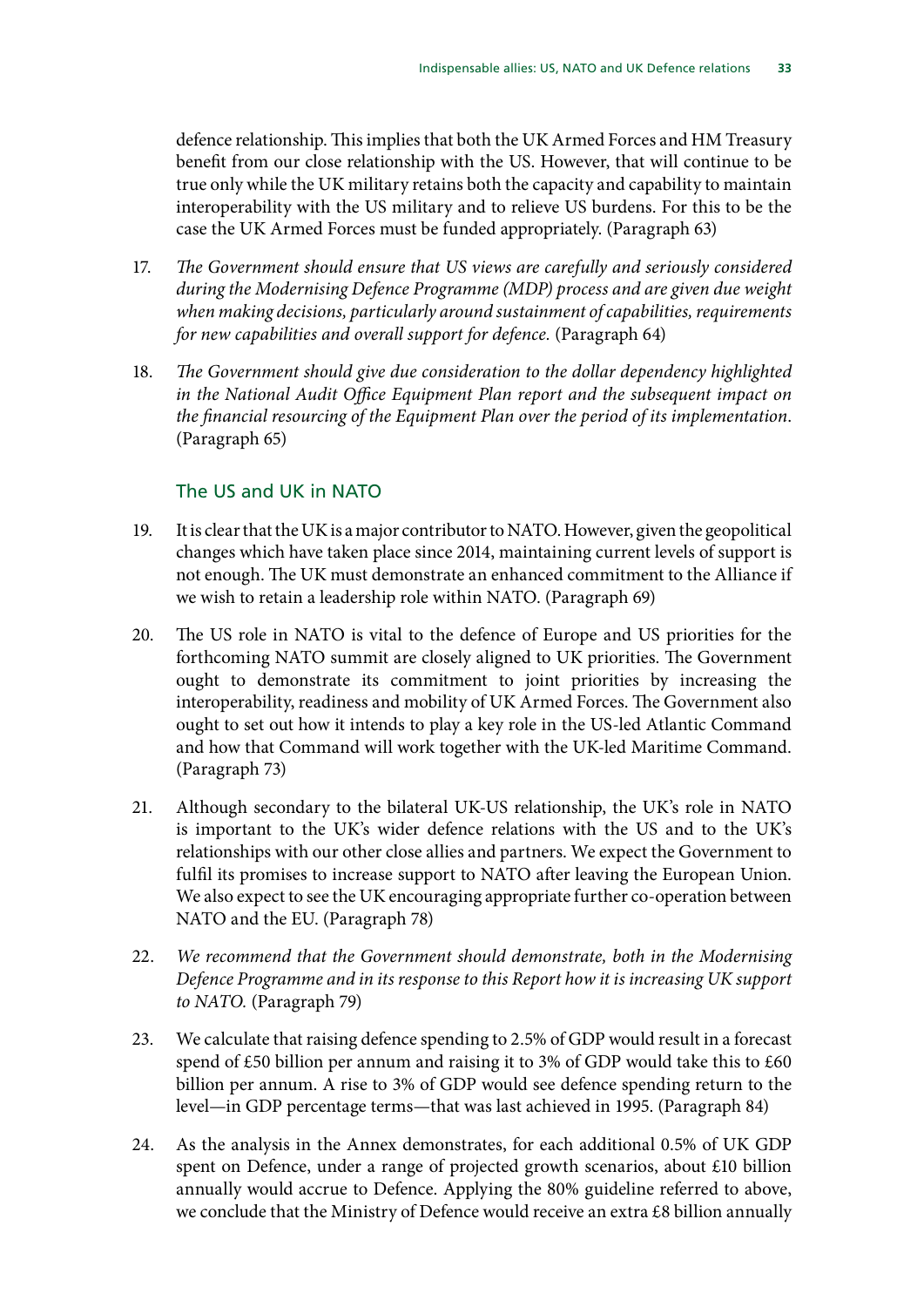for its budget. Thus an increase to 2.5% of GDP to be spent on Defence would comfortably fill the 'black hole' in the existing MoD budget. To reverse the loss of capacity referred to by Secretary Mattis, however, a higher target is needed. *Accordingly, we recommend that the Government work towards an eventual goal of raising defence spending to 3% of GDP—as it was in the mid-1990s.* (Paragraph 85)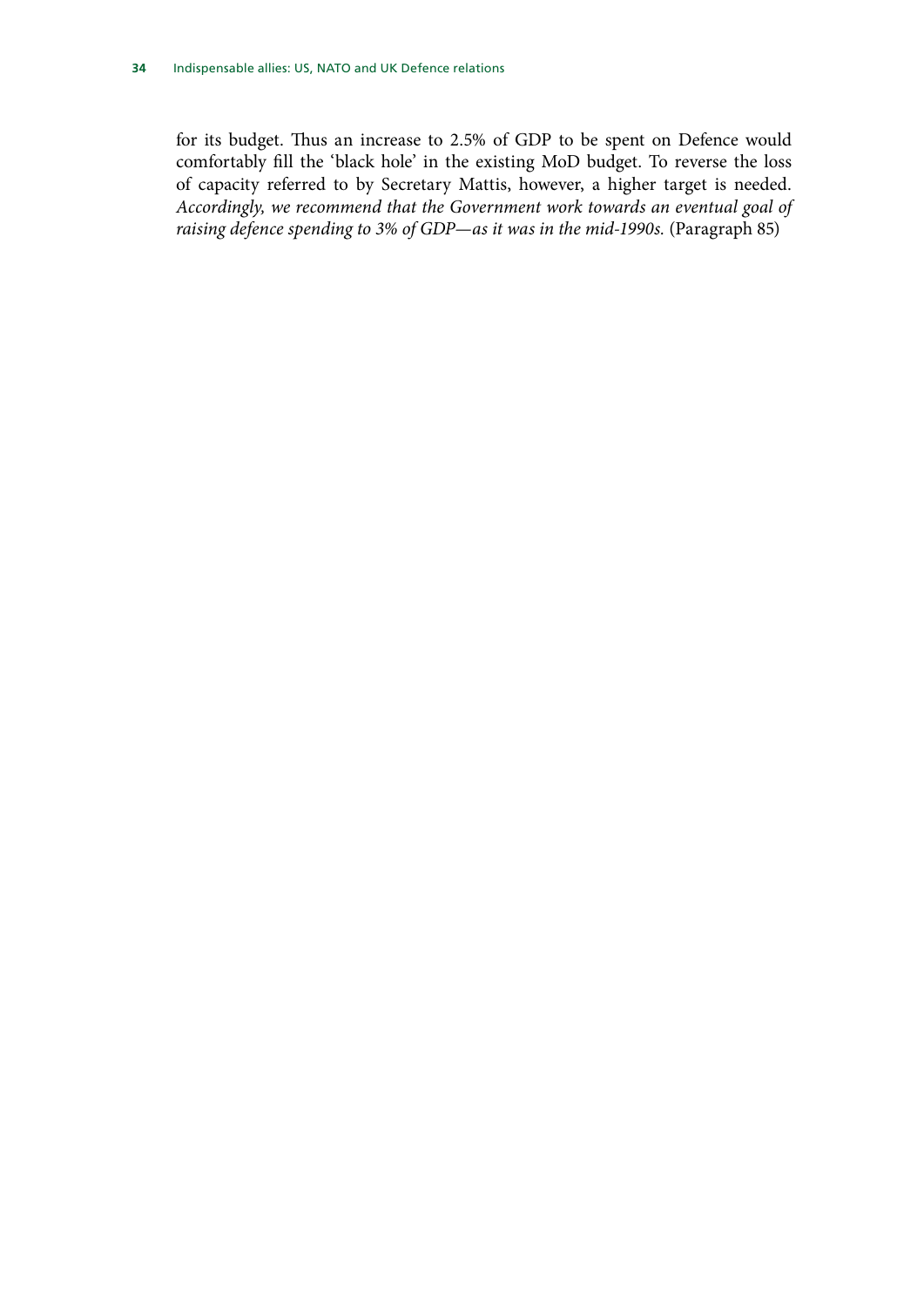# <span id="page-38-0"></span>Annex: How much extra money for Defence would result from an increase in its percentage share of GDP?

Measuring GDP is not a precise science and what 3% of GDP might yield in terms of actual expenditure would depend on differing GDP growth rates over a given period. Nevertheless, it is possible to offer some outline figures to help understand what a 3% commitment might represent in cash terms.

The following table is an illustrative representation of the extent of Government expenditure that could be available to Defence at ranges from (the current) 2% of GDP up to 3.0% of GDP over the next five years, set against a range of assumptions that GDP might grow by anything from 1.0% to 2.5% during that period.

HM Treasury's summary of independent forecasts predicts the most likely GDP growth scenario for the immediate future as around a  $1.5\%$ <sup>166</sup>

|                              |                       | 2018                    | 2019 | 2020 | 2021 | 2022 | 2023 |
|------------------------------|-----------------------|-------------------------|------|------|------|------|------|
| <b>GDP Growth at</b><br>2.5% |                       | £2,000bn <sup>167</sup> | 2050 | 2101 | 2154 | 2208 | 2263 |
|                              | $3.0\%$<br><b>Def</b> | 60                      | 61.5 | 63   | 64.6 | 66.2 | 67.8 |
|                              | 2.5%<br><b>Def</b>    | 50                      | 51.2 | 52.5 | 53.8 | 55.2 | 56.5 |
|                              | 2.0%<br><b>Def</b>    | 40168                   | 41   | 42   | 43   | 44.1 | 45.2 |
|                              |                       |                         |      |      |      |      |      |
| <b>GDP Growth at</b><br>2.0% |                       | £2,000bn                | 2040 | 2081 | 2123 | 2165 | 2208 |
|                              | 3.0%<br>Def.          | 60                      | 61.2 | 62.4 | 63.6 | 64.9 | 66.2 |
|                              | 2.5%<br><b>Def</b>    | 50                      | 51   | 52   | 53   | 54.1 | 55.2 |

|  |  | Defence Expenditure as a Varying Percentage of GDP in Four Extrapolations of GDP Growth |  |
|--|--|-----------------------------------------------------------------------------------------|--|
|  |  |                                                                                         |  |

<sup>166</sup> HM Treasury, Forecasts for the UK Economy: A Comparison of Independent Forecasts, No.370, March 2018, pp. 10, 12,14.

<sup>167</sup> On this basis, our illustrative figure for UK defence expenditure at a flat 2% of GDP is £39.6bn. See note on methodology for further details.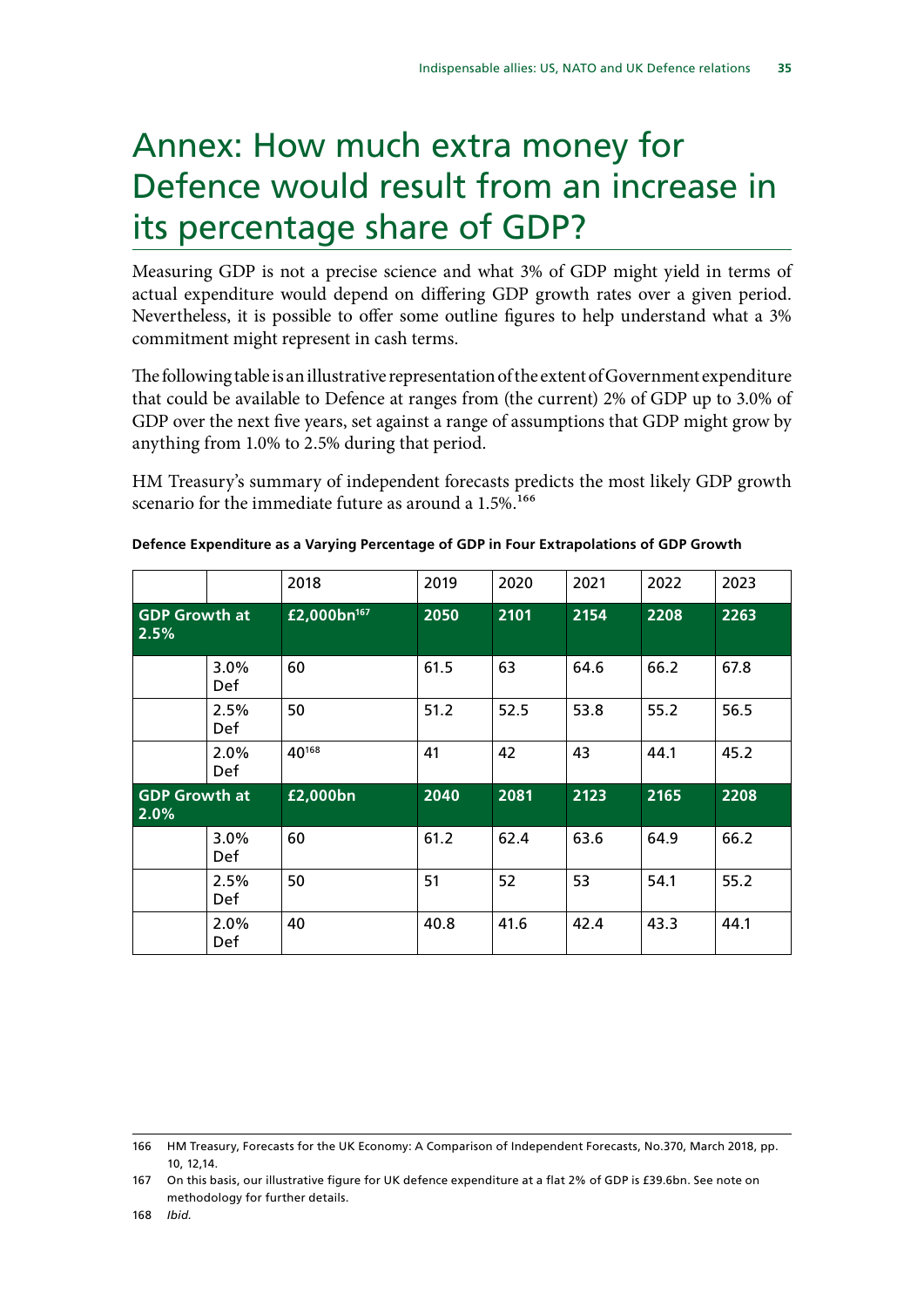<span id="page-39-0"></span>

| <b>GDP Growth at</b><br>1.5% |                | £2,000bn | 2030 | 2060 | 2091 | 2122 | 2154 |
|------------------------------|----------------|----------|------|------|------|------|------|
|                              | $3.0\%$<br>Def | 60       | 60.9 | 61.8 | 62.7 | 63.6 | 64.6 |
|                              | 2.5%<br>Def    | 50       | 50.7 | 51.5 | 52.2 | 53   | 53.8 |
|                              | 2.0%<br>Def    | 40       | 40.6 | 41.2 | 41.8 | 42.4 | 43   |
|                              |                |          |      |      |      |      |      |
| <b>GDP Growth at</b><br>1.0% |                | £2,000bn | 2020 | 2040 | 2060 | 2081 | 2102 |
|                              | 3.0%<br>Def    | 60       | 60.6 | 61.2 | 61.8 | 62.4 | 63   |
|                              | 2.5%<br>Def    | 50       | 50.5 | 51   | 51.5 | 52   | 52.5 |

It can be seen from these tables that an additional 0.5% of GDP per annum spent on Defence would yield an extra £10 billion for the yearly defence budget. Given the difference between the overall defence budget reported to NATO and the actual Ministry of Defence budget, as referred to in paragraph 83 of this Report, it is reasonable to assume that about £8 billion per year would be added to the MoD for each 0.5% rise in GDP spent on defence. Out of this net figure of  $£8$  billion, the MoD have to make provision for major existing shortfalls in its current budget, for example, the 'black hole' in the Equipment Plan, estimated to be be in the range of from £4.9 billion to £20.8 billion over the next 10 years.<sup>169</sup>

#### *Note on Methodology*

*The choice of data.* To create an independent calculation for illustrative purposes, World Bank and IMF figures have been used to establish a GDP cash baseline from which extrapolations can be drawn.

*The figure for current UK defence spending.* There are a number of different calculations of UK defence expenditure. Not all that is reported to NATO as part of the UK's % of GDP spent on defence is contained in the MoD's annual budget. Other items are included, and NATO's official figure for UK defence expenditure is always higher. Private organisations such as the International Institute for Strategic Studies or the Stockholm International Peace Research Institute make their own calculations of national defence expenditures and offer different (though close) figures for the UK. For these reasons we have taken an independent calculation of the UK's GDP and calculated the cash value of 2%, 2.5% and 3.0% of that.

*The monetary value of UK GDP.* The latest (May 2018) figure of the monetary value of total UK GDP is as calculated at the end of 2016 by the World Bank and stood at £1,963 billion (\$2,650 billion).<sup>170</sup> These calculations were made against prevailing  $\frac{1}{2}$  exchange rates of May 2018. Allowing for an official UK GDP annual growth figure of 1.8% in

<sup>169</sup> National Audit Office, The Equipment Plan 2017–2027, HC 717, 30 January 2018, p. 4, reported an 'affordability gap' ranging from £4.9bn to £20.8bn over the coming decade, depending on assumptions about minimum to maximum risk factors and any MoD remedial measures.

<sup>170</sup> Statistica<https://www.statista.com/statistics/281744/gdp-of-the-united-kingdom-uk-since-2000/>. The International Monetary Fund offers a figure of \$2,627bn.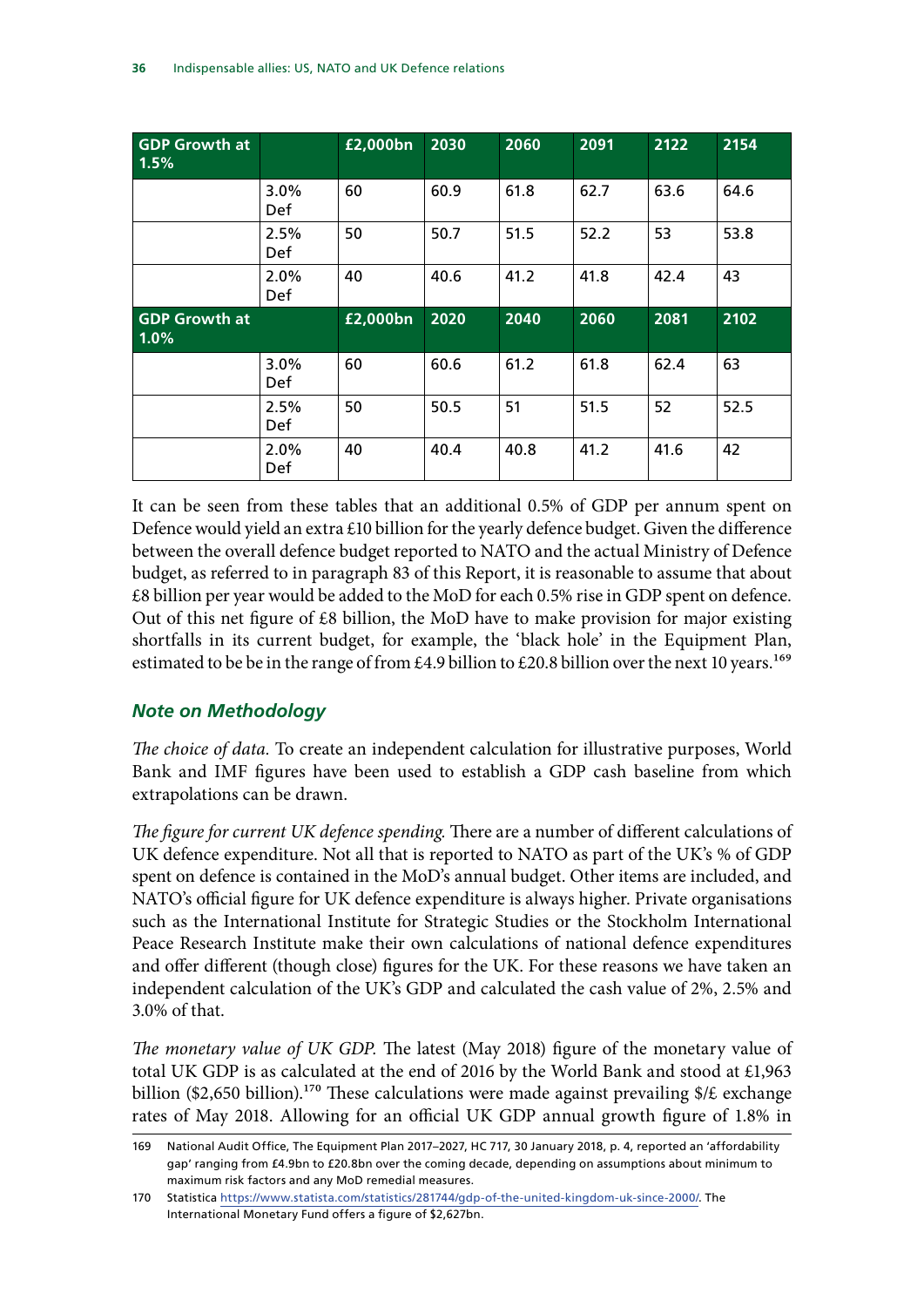2017 and an estimated 1% anticipated for 2018 based on Q1 and Q2 results, a current, unofficial, estimate of the monetary value of UK GDP for 2018 stands at £2,018 billion. For the purposes of this illustrative calculation, the table rounds this figure down and assumes a starting figure of £2,000 billion.

*The projection of GDP growth.* All figures in this table have been rounded to the nearest decimal point. No estimate of a future price deflator (to allow for inflation) has been built into these figures. They are straight-line extrapolations from a 2018 baseline figure.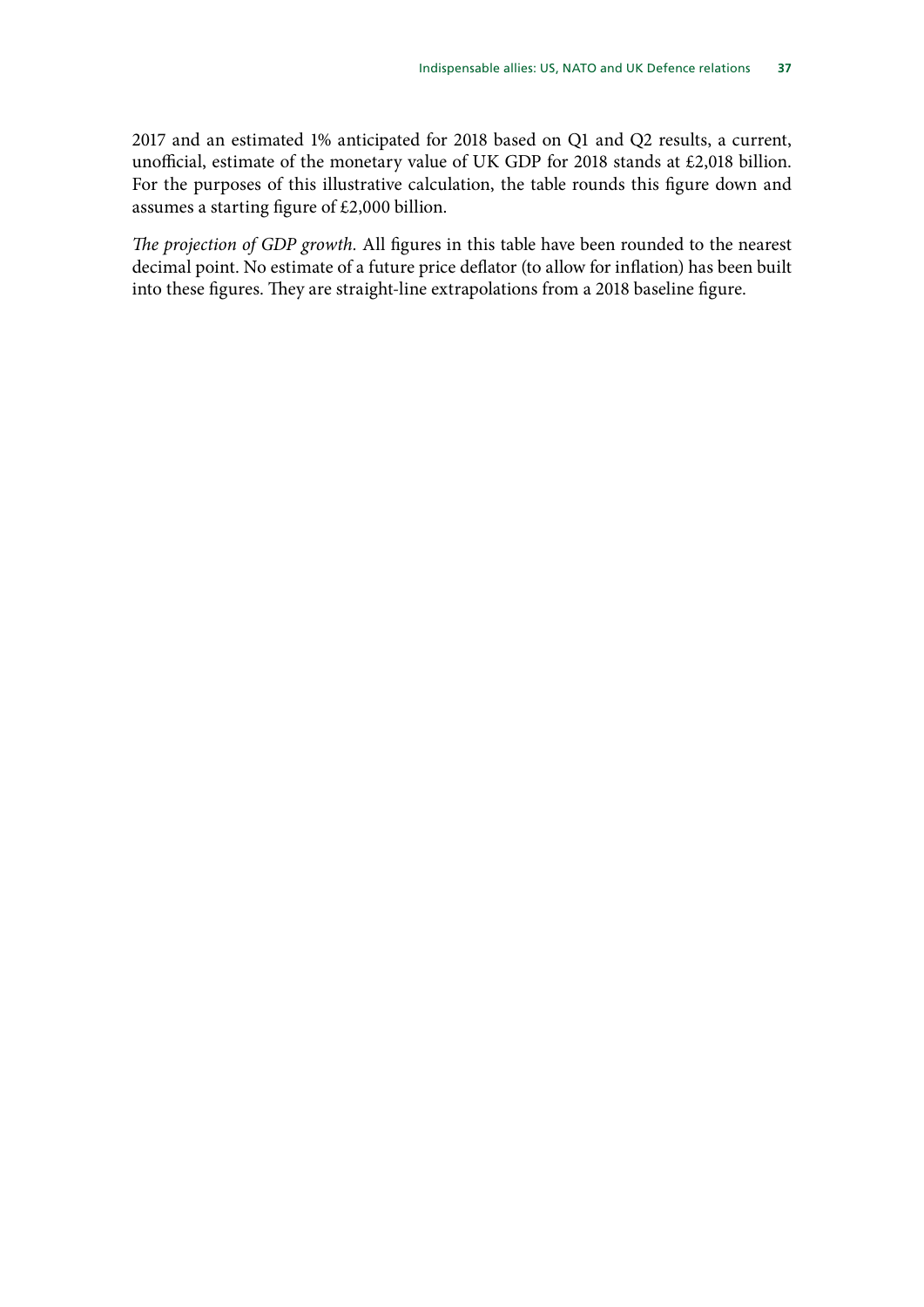### <span id="page-41-0"></span>Formal minutes

#### **Tuesday 19 June 2018**

Members present:

Rt Hon Dr Julian Lewis, in the Chair

| Martin Docherty-Hughes  | Mrs Madeleine Moon  |
|-------------------------|---------------------|
| Rt Hon Mr Mark Francois | Rt Hon John Spellar |
| Graham P Jones          | Phil Wilson         |
| Johnny Mercer           |                     |

The Draft Report (*Indispensable Allies: US, NATO and UK Defence relations*), proposed by the Chair, brought up and read.

*Ordered*, That the draft Report be read a second time, paragraph by paragraph.

Paragraphs 1 to 85 read and agreed to.

Annex agreed to.

Summary agreed to.

*Resolved*, That the Report be the Eighth Report of the Committee to the House.

*Ordered*, That the Chair make the Report to the House.

*Ordered*, That embargoed copies of the Report be made available, in accordance with the provisions of Standing Order No. 134.

[Adjourned till Tuesday 26 June at 10.45am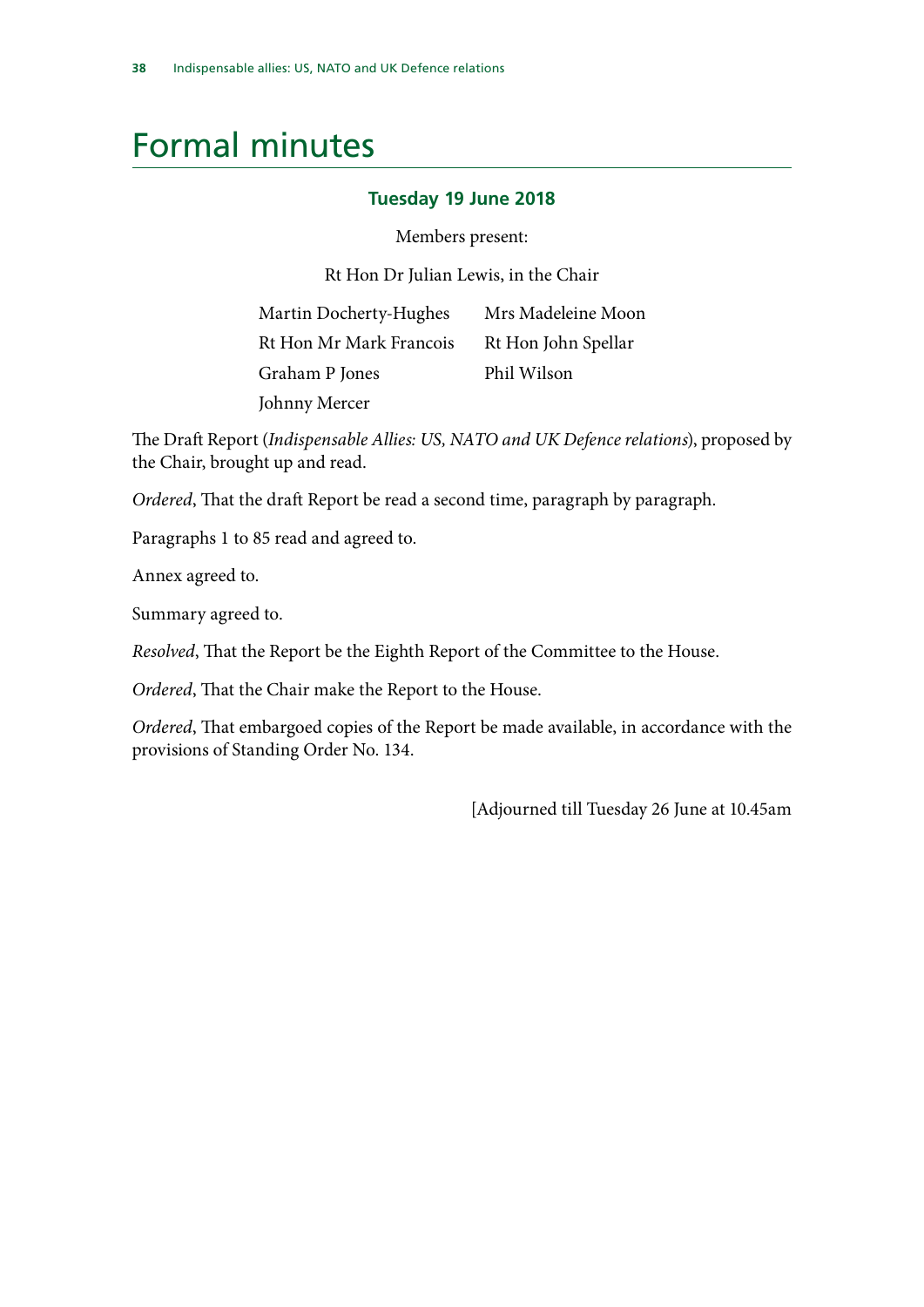### <span id="page-42-0"></span>**Witnesses**

| The following witnesses gave evidence. Transcripts can be viewed on the inquiry publications<br>page of the Committee's website.                                                                                                                                                                                           |                        |
|----------------------------------------------------------------------------------------------------------------------------------------------------------------------------------------------------------------------------------------------------------------------------------------------------------------------------|------------------------|
| <b>Tuesday 10 October 2017</b>                                                                                                                                                                                                                                                                                             | <b>Question number</b> |
| Dr Dana Allin, Senior Fellow, International Institute for Strategic Studies; Dr<br>Nicholas Kitchen, Assistant Professorial Research Fellow, LSE                                                                                                                                                                           | $Q1 - 28$              |
| <b>Tuesday 31 October 2017</b>                                                                                                                                                                                                                                                                                             |                        |
| Sir Adam Thomson, former UK representative to NATO, and Elisabeth Braw,<br><b>Atlantic Council</b>                                                                                                                                                                                                                         | $Q29 - 89$             |
| <b>Monday 5 March 2018</b>                                                                                                                                                                                                                                                                                                 |                        |
| Ambassador Victoria Nuland, CEO, Center for a New American Security and<br><b>Congressman Michael Turner</b>                                                                                                                                                                                                               | Q90-115                |
| Dr Heather Conley, Senior Vice President for Europe, Eurasia and the Arctic,<br>Center for Strategic and International Studies, Dr Nile Gardiner, Director,<br>Margaret Thatcher Center for Freedom, Heritage Foundation, and Dr<br>Tom Wright, Director, Center on the United States and Europe, Brookings<br>Institution | Q116-140               |
| Tuesday 22 May 2018                                                                                                                                                                                                                                                                                                        |                        |
| Rt Hon Gavin Williamson CBE MP, Secretary of State for Defence, Giles<br>Ahern, Head of MOD/FCO Joint Unit on Euro-Atlantic Security Policy, Ministry<br>of Defence, and Peter Watkins, Director General Strategy & International,<br>Ministry of Defence                                                                  | Q141-260               |
| The following witnesses gave evidence in the last Parliament to the previous Committee for<br>this inquiry. Transcripts can be viewed on the inquiry publications page of the Committee's<br>website.                                                                                                                      |                        |
| <b>Tuesday 14 March 2017</b>                                                                                                                                                                                                                                                                                               |                        |
| Professor Sir Lawrence Freedman, Emeritus Professor of War Studies,<br>King's College London, Franklin Miller, Principal, The Scourcest Group, and                                                                                                                                                                         |                        |

King's College London, **Franklin Miller**, Principal, The Scowcroft Group, and Professor **Phillips O'Brien**, Professor of Strategic Studies, University of St Andrews [Q1–86](http://data.parliament.uk/writtenevidence/committeeevidence.svc/evidencedocument/defence-committee/the-indispensable-ally-us-nato-and-uk-defence-relations/oral/48824.html)

#### **Tuesday 28 March 2017**

**Alex Hall**, Director, Europe's Defence, Security and Infrastructure Research Group, **James Black**, Analyst, RAND Europe's Defence and Security Team, **Professor John Bew**, Policy Exchange, and the Honourable Franklin Kramer, Atlantic Council and the council quality of the council of the council of the council of the council of the council of the council of the council of the council of the council of the council of the council of the council o

#### **Tuesday 18 April 2017**

**Dr David Blagden**, Lecturer in International Security and Strategy, University of Exeter, **Professor Patrick Porter**, Academic Director, Strategy and Security Institute, University of Exeter, and **Dr Martin Zapfe,** Head, Global Security Team, Center for Security Studies Communication Communication Communication COMES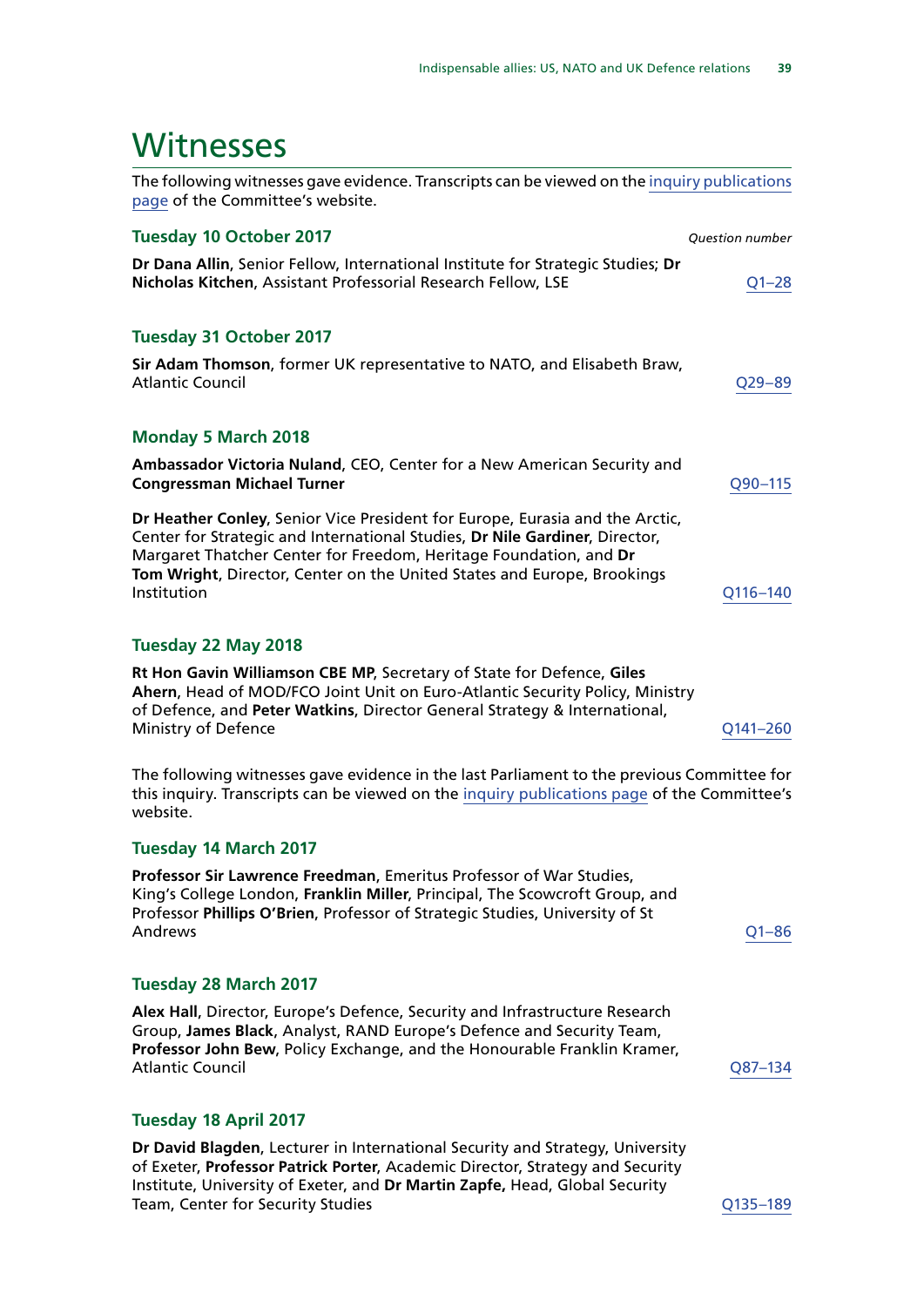### <span id="page-43-0"></span>Published written evidence

The following written evidence was received and can be viewed on the [inquiry publications](https://www.parliament.uk/business/committees/committees-a-z/commons-select/defence-committee/inquiries/parliament-2017/us-nato-and-uk-defence-relations-17-19/publications/) [page](https://www.parliament.uk/business/committees/committees-a-z/commons-select/defence-committee/inquiries/parliament-2017/us-nato-and-uk-defence-relations-17-19/publications/) of the Committee's website.

TIA numbers are generated by the evidence processing system and so may not be complete.

- Asia-Pacific Foundation ([TIA0003](http://data.parliament.uk/WrittenEvidence/CommitteeEvidence.svc/EvidenceDocument/Defence/The%20indispensable%20ally%20US,%20NATO%20and%20UK%20Defence%20relations/written/73971.html))
- Dr Andrew Mumford ([TIA0001](http://data.parliament.uk/WrittenEvidence/CommitteeEvidence.svc/EvidenceDocument/Defence/The%20indispensable%20ally%20US,%20NATO%20and%20UK%20Defence%20relations/written/71371.html))
- Dr Catarina Thomson ([TIA0002\)](http://data.parliament.uk/WrittenEvidence/CommitteeEvidence.svc/EvidenceDocument/Defence/The%20indispensable%20ally%20US,%20NATO%20and%20UK%20Defence%20relations/written/71819.html)
- Minstry of Defence ([TIA0006](http://data.parliament.uk/WrittenEvidence/CommitteeEvidence.svc/EvidenceDocument/Defence/The%20indispensable%20ally%20US,%20NATO%20and%20UK%20Defence%20relations/written/84588.html))
- Mr James Rogers ([TIA0004\)](http://data.parliament.uk/WrittenEvidence/CommitteeEvidence.svc/EvidenceDocument/Defence/The%20indispensable%20ally%20US,%20NATO%20and%20UK%20Defence%20relations/written/76666.html)
- Professor Wyn Rees [\(TIA0005](http://data.parliament.uk/WrittenEvidence/CommitteeEvidence.svc/EvidenceDocument/Defence/The%20indispensable%20ally%20US,%20NATO%20and%20UK%20Defence%20relations/written/80573.html))

The following written evidence was received in the last Parliament by the previous Committee for this inquiry and can be viewed on the [inquiry publications page](https://www.parliament.uk/business/committees/committees-a-z/commons-select/defence-committee/inquiries/parliament-2015/inquiry5/publications/) of the Committee's website.

- Atlantic Council [\(INA0004](http://data.parliament.uk/WrittenEvidence/CommitteeEvidence.svc/EvidenceDocument/Defence/The%20indispensable%20ally%20US,%20NATO%20and%20UK%20defence%20relations/written/48079.html))
- British American Security Information Council ([INA0017\)](http://data.parliament.uk/WrittenEvidence/CommitteeEvidence.svc/EvidenceDocument/Defence/The%20indispensable%20ally%20US,%20NATO%20and%20UK%20defence%20relations/written/49506.html)
- Campaign for Nuclear Disarmament (CND) [\(INA0003](http://data.parliament.uk/WrittenEvidence/CommitteeEvidence.svc/EvidenceDocument/Defence/The%20indispensable%20ally%20US,%20NATO%20and%20UK%20defence%20relations/written/47442.html))
- DefenceSynergia [\(INA0015](http://data.parliament.uk/WrittenEvidence/CommitteeEvidence.svc/EvidenceDocument/Defence/The%20indispensable%20ally%20US,%20NATO%20and%20UK%20defence%20relations/written/49186.html))
- Dr David Blagden and Professor Patrick Porter ([INA0006](http://data.parliament.uk/WrittenEvidence/CommitteeEvidence.svc/EvidenceDocument/Defence/The%20indispensable%20ally%20US,%20NATO%20and%20UK%20defence%20relations/written/48325.html))
- Dr Tim Oliver and Dr Nicholas Kitchen [\(INA0014](http://data.parliament.uk/WrittenEvidence/CommitteeEvidence.svc/EvidenceDocument/Defence/The%20indispensable%20ally%20US,%20NATO%20and%20UK%20defence%20relations/written/48569.html))
- Franklin Miller ([INA0013\)](http://data.parliament.uk/WrittenEvidence/CommitteeEvidence.svc/EvidenceDocument/Defence/The%20indispensable%20ally%20US,%20NATO%20and%20UK%20defence%20relations/written/48546.html)
- Hajnalka Vincze [\(INA0009](http://data.parliament.uk/WrittenEvidence/CommitteeEvidence.svc/EvidenceDocument/Defence/The%20indispensable%20ally%20US,%20NATO%20and%20UK%20defence%20relations/written/48379.html))
- Henry Jackson Society ([INA0008](http://data.parliament.uk/WrittenEvidence/CommitteeEvidence.svc/EvidenceDocument/Defence/The%20indispensable%20ally%20US,%20NATO%20and%20UK%20defence%20relations/written/48356.html))
- Indpendent Cold War scholar Lou Coatney [\(INA0001\)](http://data.parliament.uk/WrittenEvidence/CommitteeEvidence.svc/EvidenceDocument/Defence/The%20indispensable%20ally%20US,%20NATO%20and%20UK%20defence%20relations/written/46206.html)
- Ministry of Defence [\(INA0012\)](http://data.parliament.uk/WrittenEvidence/CommitteeEvidence.svc/EvidenceDocument/Defence/The%20indispensable%20ally%20US,%20NATO%20and%20UK%20defence%20relations/written/48461.html)
- Oxford Research Group [\(INA0010](http://data.parliament.uk/WrittenEvidence/CommitteeEvidence.svc/EvidenceDocument/Defence/The%20indispensable%20ally%20US,%20NATO%20and%20UK%20defence%20relations/written/48380.html))
- Policy Exchange ([INA0011](http://data.parliament.uk/WrittenEvidence/CommitteeEvidence.svc/EvidenceDocument/Defence/The%20indispensable%20ally%20US,%20NATO%20and%20UK%20defence%20relations/written/48422.html))
- Professor of Strategic Studies Phillips OBrien ([INA0002\)](http://data.parliament.uk/WrittenEvidence/CommitteeEvidence.svc/EvidenceDocument/Defence/The%20indispensable%20ally%20US,%20NATO%20and%20UK%20defence%20relations/written/46244.html)